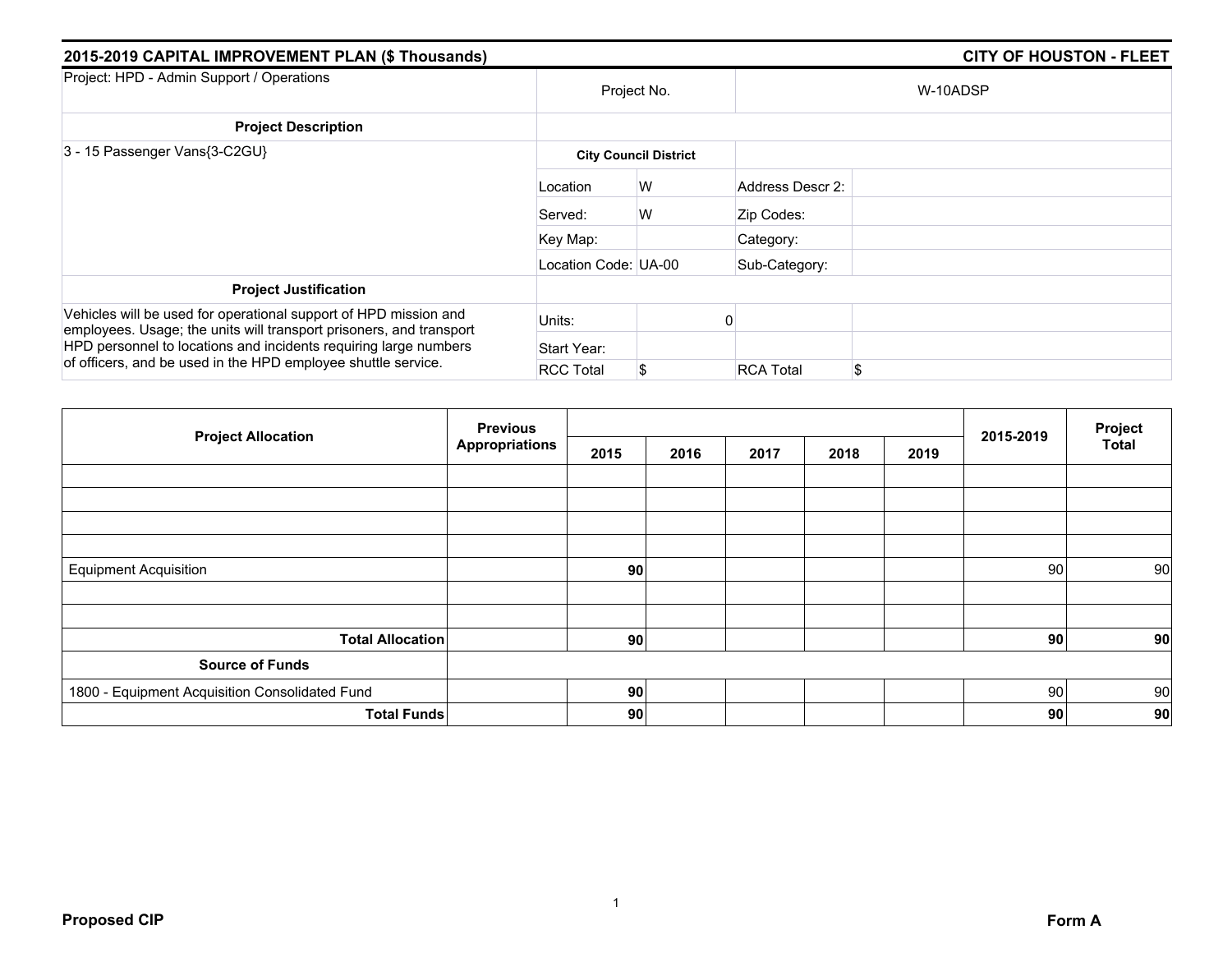| 2015-2019 CAPITAL IMPROVEMENT PLAN (\$ Thousands)                                                                                                                                                                           |                      |                              |                  | <b>CITY OF HOUSTON - FLEET</b> |
|-----------------------------------------------------------------------------------------------------------------------------------------------------------------------------------------------------------------------------|----------------------|------------------------------|------------------|--------------------------------|
| Project: HPD - Emergency Response                                                                                                                                                                                           |                      | Project No.                  |                  | W-10ERES                       |
| <b>Project Description</b>                                                                                                                                                                                                  |                      |                              |                  |                                |
| 213 Patrol SUVS{213-MPUU}                                                                                                                                                                                                   |                      | <b>City Council District</b> |                  |                                |
|                                                                                                                                                                                                                             | Location             | W                            | Address Descr 2: |                                |
|                                                                                                                                                                                                                             | Served:              | W                            | Zip Codes:       |                                |
|                                                                                                                                                                                                                             | Key Map:             |                              | Category:        |                                |
|                                                                                                                                                                                                                             | Location Code: UA-00 |                              | Sub-Category:    |                                |
| <b>Project Justification</b>                                                                                                                                                                                                |                      |                              |                  |                                |
| Essential to successfully accomplish the goals and objectives of HPD<br>to: transport personnel to emerg. calls; respond to incidents;                                                                                      | Units:               |                              |                  |                                |
| daily patrol; and traffic accidents. Usage primarily; marked with<br>emerg. equip., lighting, prisoner containment, some unmarked, with<br>emerg. lighting, equip., for tactical, and other specialized emerg.<br>response. | Start Year:          |                              |                  |                                |
|                                                                                                                                                                                                                             | <b>RCC Total</b>     | Ъ                            | <b>RCA Total</b> | S                              |

|                                                | <b>Previous</b>       |       |      |      |      | 2015-2019 | Project |              |
|------------------------------------------------|-----------------------|-------|------|------|------|-----------|---------|--------------|
| <b>Project Allocation</b>                      | <b>Appropriations</b> | 2015  | 2016 | 2017 | 2018 | 2019      |         | <b>Total</b> |
|                                                |                       |       |      |      |      |           |         |              |
|                                                |                       |       |      |      |      |           |         |              |
|                                                |                       |       |      |      |      |           |         |              |
|                                                |                       |       |      |      |      |           |         |              |
| <b>Equipment Acquisition</b>                   |                       | 8,733 |      |      |      |           | 8,733   | 8,733        |
|                                                |                       |       |      |      |      |           |         |              |
|                                                |                       |       |      |      |      |           |         |              |
| <b>Total Allocation</b>                        |                       | 8,733 |      |      |      |           | 8,733   | 8,733        |
| <b>Source of Funds</b>                         |                       |       |      |      |      |           |         |              |
| 1800 - Equipment Acquisition Consolidated Fund |                       | 8,733 |      |      |      |           | 8,733   | 8,733        |
| <b>Total Funds</b>                             |                       | 8,733 |      |      |      |           | 8,733   | 8,733        |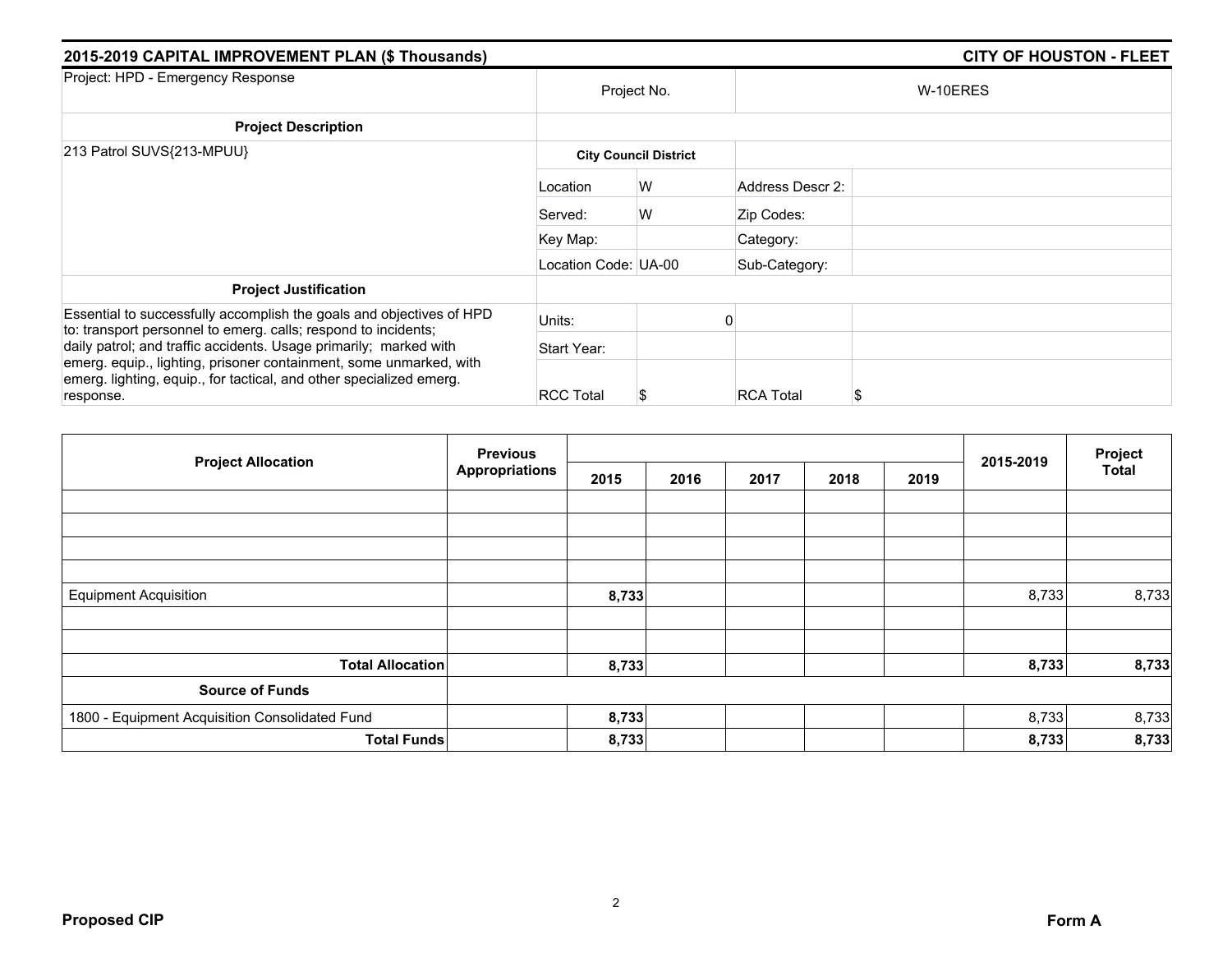| 2015-2019 CAPITAL IMPROVEMENT PLAN (\$ Thousands)                                                                                                             |                      |                              |                  | <b>CITY OF HOUSTON - FLEET</b> |
|---------------------------------------------------------------------------------------------------------------------------------------------------------------|----------------------|------------------------------|------------------|--------------------------------|
| Project: HPD - Investigative                                                                                                                                  |                      | Project No.                  |                  | W-10INVG                       |
| <b>Project Description</b>                                                                                                                                    |                      |                              |                  |                                |
| 20 Investigative Patrol Cars{20-MS3U}                                                                                                                         |                      | <b>City Council District</b> |                  |                                |
|                                                                                                                                                               | Location             | W                            | Address Descr 2: |                                |
|                                                                                                                                                               | Served:              | W                            | Zip Codes:       |                                |
|                                                                                                                                                               | Key Map:             |                              | Category:        |                                |
|                                                                                                                                                               | Location Code: UA-00 |                              | Sub-Category:    |                                |
| <b>Project Justification</b>                                                                                                                                  |                      |                              |                  |                                |
| To transport HPD uniformed, investigative, and supervisory personnel                                                                                          | Units:               |                              |                  |                                |
| throughout the COH. Usage primarily; used for investigating<br>criminal activities and complaints, (interviewing, complainants,                               | Start Year:          |                              |                  |                                |
| suspects, and witnesses), and to transport HPD personnel to<br>incidents, accident scenes, and to conduct various duties and<br>assignments within the depart | <b>RCC Total</b>     | S                            | <b>RCA Total</b> | S                              |

|                                                | <b>Previous</b>       |      |      |      | 2015-2019 | Project |     |              |
|------------------------------------------------|-----------------------|------|------|------|-----------|---------|-----|--------------|
| <b>Project Allocation</b>                      | <b>Appropriations</b> | 2015 | 2016 | 2017 | 2018      | 2019    |     | <b>Total</b> |
|                                                |                       |      |      |      |           |         |     |              |
|                                                |                       |      |      |      |           |         |     |              |
|                                                |                       |      |      |      |           |         |     |              |
|                                                |                       |      |      |      |           |         |     |              |
| <b>Equipment Acquisition</b>                   |                       | 300  |      |      |           |         | 300 | 300          |
|                                                |                       |      |      |      |           |         |     |              |
|                                                |                       |      |      |      |           |         |     |              |
| <b>Total Allocation</b>                        |                       | 300  |      |      |           |         | 300 | 300          |
| <b>Source of Funds</b>                         |                       |      |      |      |           |         |     |              |
| 1800 - Equipment Acquisition Consolidated Fund |                       | 300  |      |      |           |         | 300 | 300          |
| <b>Total Funds</b>                             |                       | 300  |      |      |           |         | 300 | 300          |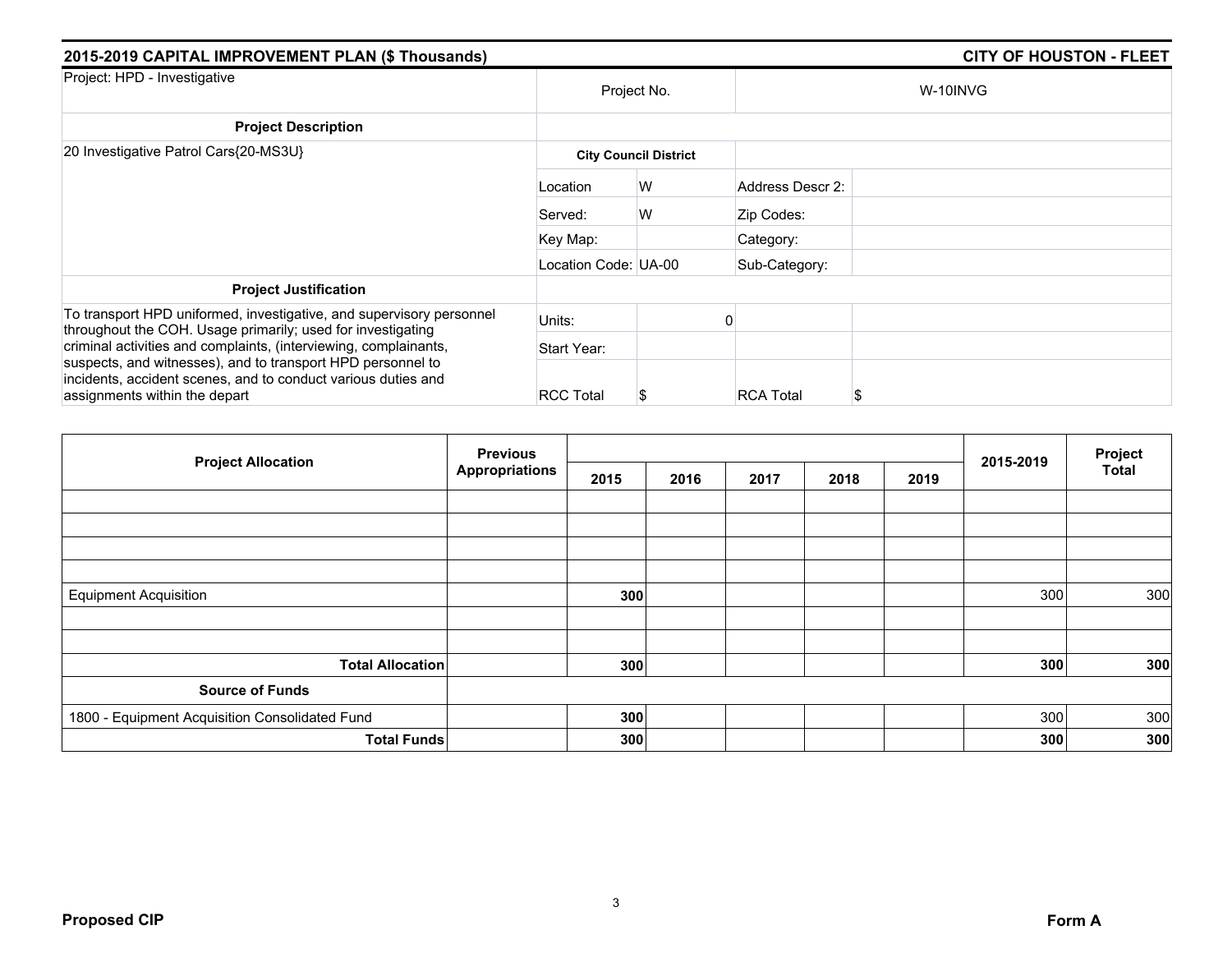| 2015-2019 CAPITAL IMPROVEMENT PLAN (\$ Thousands)                                                                                                                                                                       |                      |                              |                  | <b>CITY OF HOUSTON - FLEET</b> |
|-------------------------------------------------------------------------------------------------------------------------------------------------------------------------------------------------------------------------|----------------------|------------------------------|------------------|--------------------------------|
| Project: DON - Admin Support / Operations                                                                                                                                                                               |                      | Project No.                  |                  | W-11ADSP                       |
| <b>Project Description</b>                                                                                                                                                                                              |                      |                              |                  |                                |
| 5 - Intermediate Sized Cars, 1 - Pickup Truck{5-A32U, 1-B32U}                                                                                                                                                           |                      | <b>City Council District</b> |                  |                                |
|                                                                                                                                                                                                                         | Location             | W                            | Address Descr 2: |                                |
|                                                                                                                                                                                                                         | Served:              | W                            | Zip Codes:       |                                |
|                                                                                                                                                                                                                         | Key Map:             |                              | Category:        |                                |
|                                                                                                                                                                                                                         | Location Code: UA-00 |                              | Sub-Category:    |                                |
| <b>Project Justification</b>                                                                                                                                                                                            |                      |                              |                  |                                |
| The IPS Division provides dangerous building, weeded lot, junked<br>motor vehicle, and graffiti abatement services on private                                                                                           | Units:               |                              |                  |                                |
| properties. MCAO responds to constituent requests and identifies<br>resolutions. Sign Administration Division is responsible for the<br>issuance of permits and ensuring that all signs comply with<br>applicable laws. | Start Year:          |                              |                  |                                |
|                                                                                                                                                                                                                         | <b>RCC Total</b>     | Ъ                            | <b>RCA Total</b> | S                              |

| <b>Project Allocation</b>                      | <b>Previous</b>       |      |      |      | 2015-2019 | Project |     |              |
|------------------------------------------------|-----------------------|------|------|------|-----------|---------|-----|--------------|
|                                                | <b>Appropriations</b> | 2015 | 2016 | 2017 | 2018      | 2019    |     | <b>Total</b> |
|                                                |                       |      |      |      |           |         |     |              |
|                                                |                       |      |      |      |           |         |     |              |
|                                                |                       |      |      |      |           |         |     |              |
|                                                |                       |      |      |      |           |         |     |              |
| <b>Equipment Acquisition</b>                   |                       | 146  |      |      |           |         | 146 | 146          |
|                                                |                       |      |      |      |           |         |     |              |
|                                                |                       |      |      |      |           |         |     |              |
| <b>Total Allocation</b>                        |                       | 146  |      |      |           |         | 146 | 146          |
| <b>Source of Funds</b>                         |                       |      |      |      |           |         |     |              |
| 1800 - Equipment Acquisition Consolidated Fund |                       | 146  |      |      |           |         | 146 | 146          |
| <b>Total Funds</b>                             |                       | 146  |      |      |           |         | 146 | 146          |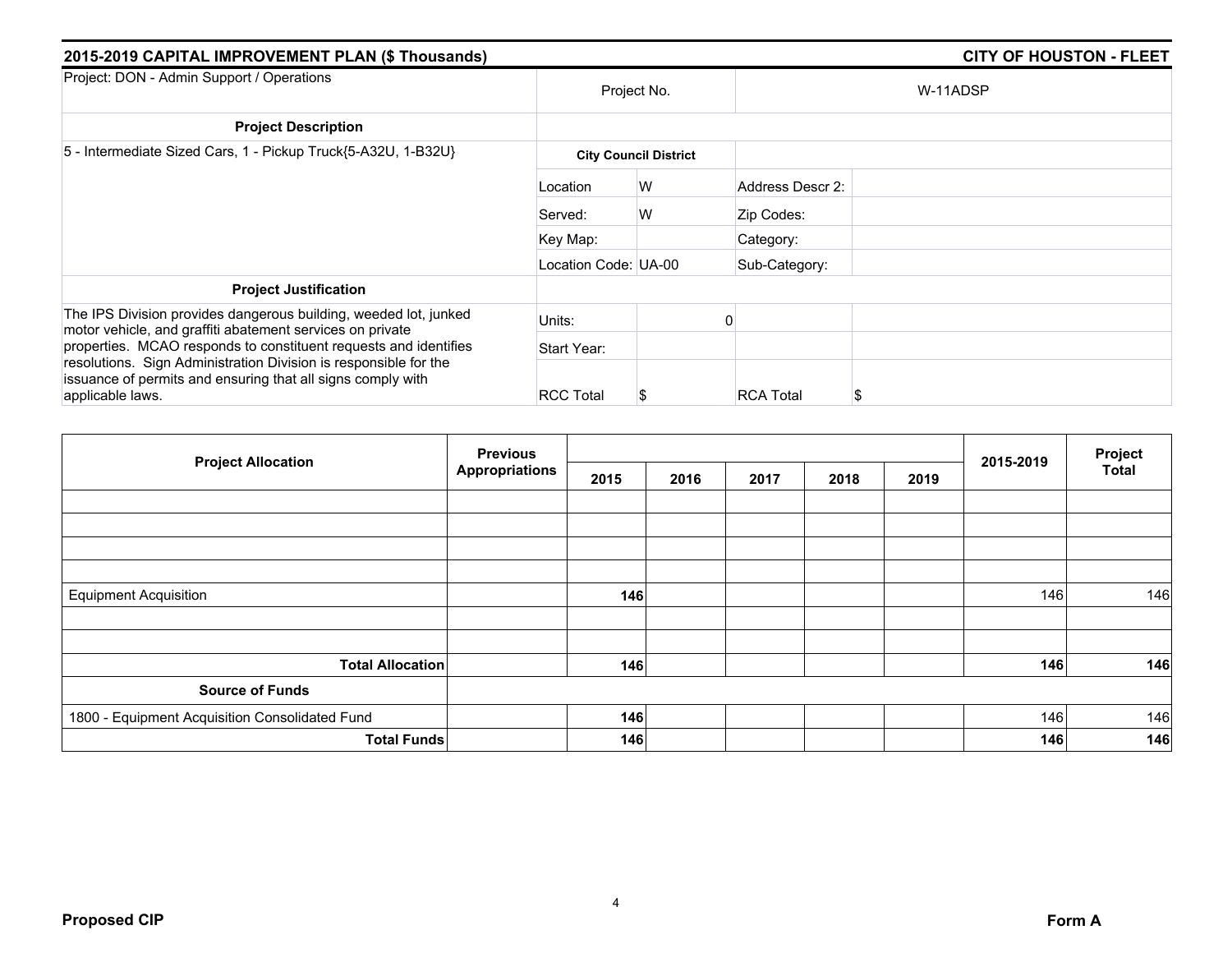| 2015-2019 CAPITAL IMPROVEMENT PLAN (\$ Thousands)                                                 |                      |                              |                  | <b>CITY OF HOUSTON - FLEET</b> |
|---------------------------------------------------------------------------------------------------|----------------------|------------------------------|------------------|--------------------------------|
| Project: HFD - Emergency Response                                                                 |                      | Project No.                  |                  | W-12ERES                       |
| <b>Project Description</b>                                                                        |                      |                              |                  |                                |
| 7 Ambulance Modules, 1 HazMat Truck, 5 Pumper Trucks, 3 Ladders, 1                                |                      | <b>City Council District</b> |                  |                                |
| Aerial Tower, 1 Aircraft Rescue<br>{7-70XZ,1-710D,5-740D,3-767D,1-76XD,1-7AXD}                    | Location             | W                            | Address Descr 2: |                                |
|                                                                                                   | Served:              | W                            | Zip Codes:       |                                |
|                                                                                                   | Key Map:             |                              | Category:        |                                |
|                                                                                                   | Location Code: UA-00 |                              | Sub-Category:    |                                |
| <b>Project Justification</b>                                                                      |                      |                              |                  |                                |
| The actual delivery of emergency services, such as Fire, EMS,<br>Rescue, and Hazardous Materials. | Units:               |                              |                  |                                |
|                                                                                                   | Start Year:          |                              |                  |                                |
|                                                                                                   | <b>RCC Total</b>     |                              | <b>RCA Total</b> | \$                             |

| <b>Project Allocation</b>                      | <b>Previous</b>       |        |      |      |      | Project |           |        |
|------------------------------------------------|-----------------------|--------|------|------|------|---------|-----------|--------|
|                                                | <b>Appropriations</b> | 2015   | 2016 | 2017 | 2018 | 2019    | 2015-2019 | Total  |
|                                                |                       |        |      |      |      |         |           |        |
|                                                |                       |        |      |      |      |         |           |        |
|                                                |                       |        |      |      |      |         |           |        |
| <b>Equipment Acquisition</b>                   |                       | 10,224 |      |      |      |         | 10,224    | 10,224 |
|                                                |                       |        |      |      |      |         |           |        |
| <b>Total Allocation</b>                        |                       | 10,224 |      |      |      |         | 10,224    | 10,224 |
| <b>Source of Funds</b>                         |                       |        |      |      |      |         |           |        |
| 1800 - Equipment Acquisition Consolidated Fund |                       | 10,224 |      |      |      |         | 10,224    | 10,224 |
| <b>Total Funds</b>                             |                       | 10,224 |      |      |      |         | 10,224    | 10,224 |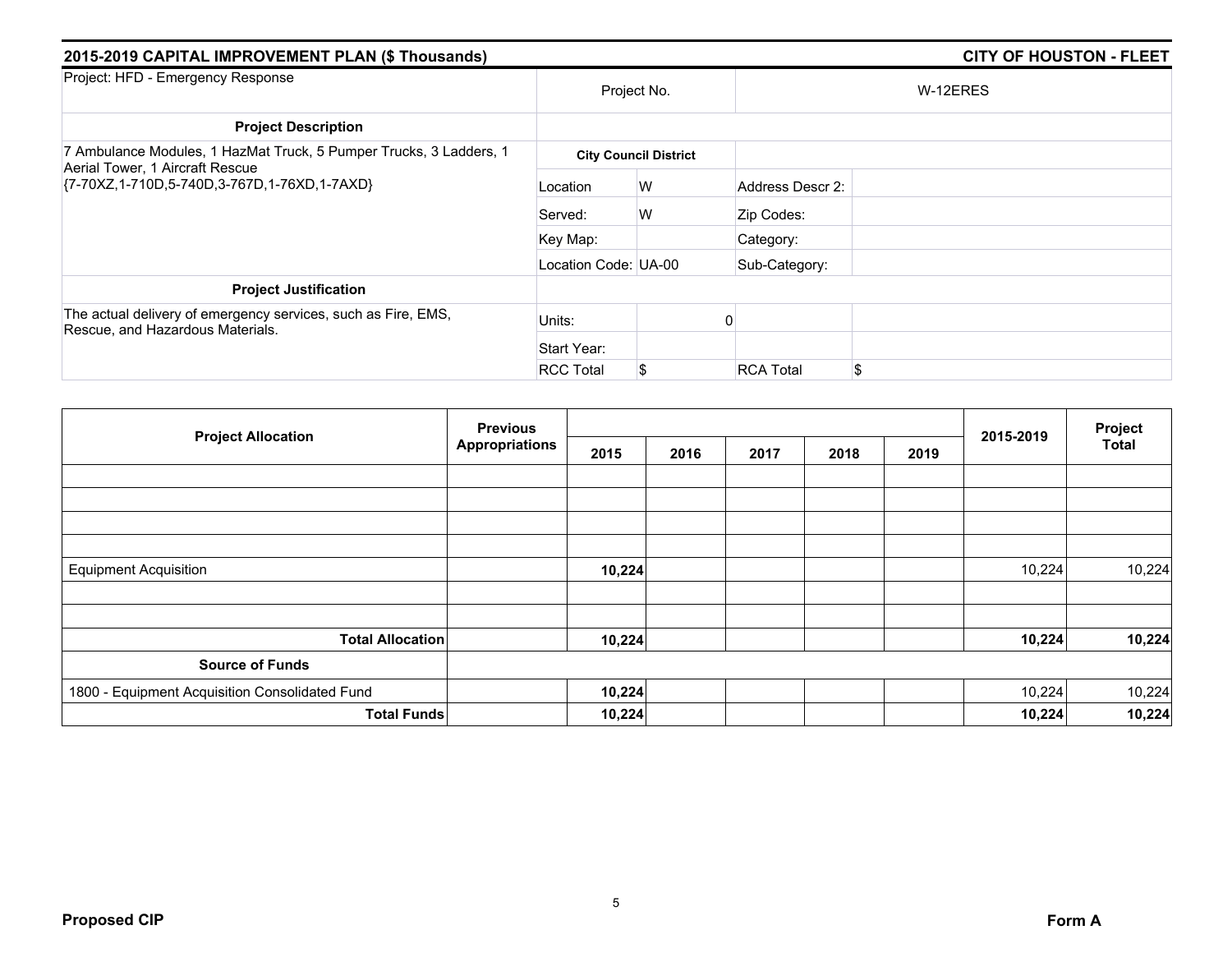| 2015-2019 CAPITAL IMPROVEMENT PLAN (\$ Thousands)                                                                           |                      |                              |                  | <b>CITY OF HOUSTON - FLEET</b> |
|-----------------------------------------------------------------------------------------------------------------------------|----------------------|------------------------------|------------------|--------------------------------|
| Project: HFD - Investigative                                                                                                |                      | Project No.                  |                  | W-12INVG                       |
| <b>Project Description</b>                                                                                                  |                      |                              |                  |                                |
| 14 Intermediate Cars<br>{14-A32U}                                                                                           |                      | <b>City Council District</b> |                  |                                |
|                                                                                                                             | Location             | W                            | Address Descr 2: |                                |
|                                                                                                                             | Served:              | W                            | Zip Codes:       |                                |
|                                                                                                                             | Key Map:             |                              | Category:        |                                |
|                                                                                                                             | Location Code: UA-00 |                              | Sub-Category:    |                                |
| <b>Project Justification</b>                                                                                                |                      |                              |                  |                                |
| Vehicles used by the Arson Division and Fire Prevention, in the<br>process of investigating fires and enforcing fire codes. | Units:               |                              |                  |                                |
|                                                                                                                             | Start Year:          |                              |                  |                                |
|                                                                                                                             | <b>RCC Total</b>     | \$                           | <b>RCA Total</b> | \$                             |

| <b>Project Allocation</b>                      | <b>Previous</b>       |      |      |      | 2015-2019 | Project |     |              |
|------------------------------------------------|-----------------------|------|------|------|-----------|---------|-----|--------------|
|                                                | <b>Appropriations</b> | 2015 | 2016 | 2017 | 2018      | 2019    |     | <b>Total</b> |
|                                                |                       |      |      |      |           |         |     |              |
|                                                |                       |      |      |      |           |         |     |              |
|                                                |                       |      |      |      |           |         |     |              |
|                                                |                       |      |      |      |           |         |     |              |
| <b>Equipment Acquisition</b>                   |                       | 320  |      |      |           |         | 320 | 320          |
|                                                |                       |      |      |      |           |         |     |              |
|                                                |                       |      |      |      |           |         |     |              |
| <b>Total Allocation</b>                        |                       | 320  |      |      |           |         | 320 | 320          |
| <b>Source of Funds</b>                         |                       |      |      |      |           |         |     |              |
| 1800 - Equipment Acquisition Consolidated Fund |                       | 320  |      |      |           |         | 320 | 320          |
| <b>Total Funds</b>                             |                       | 320  |      |      |           |         | 320 | 320          |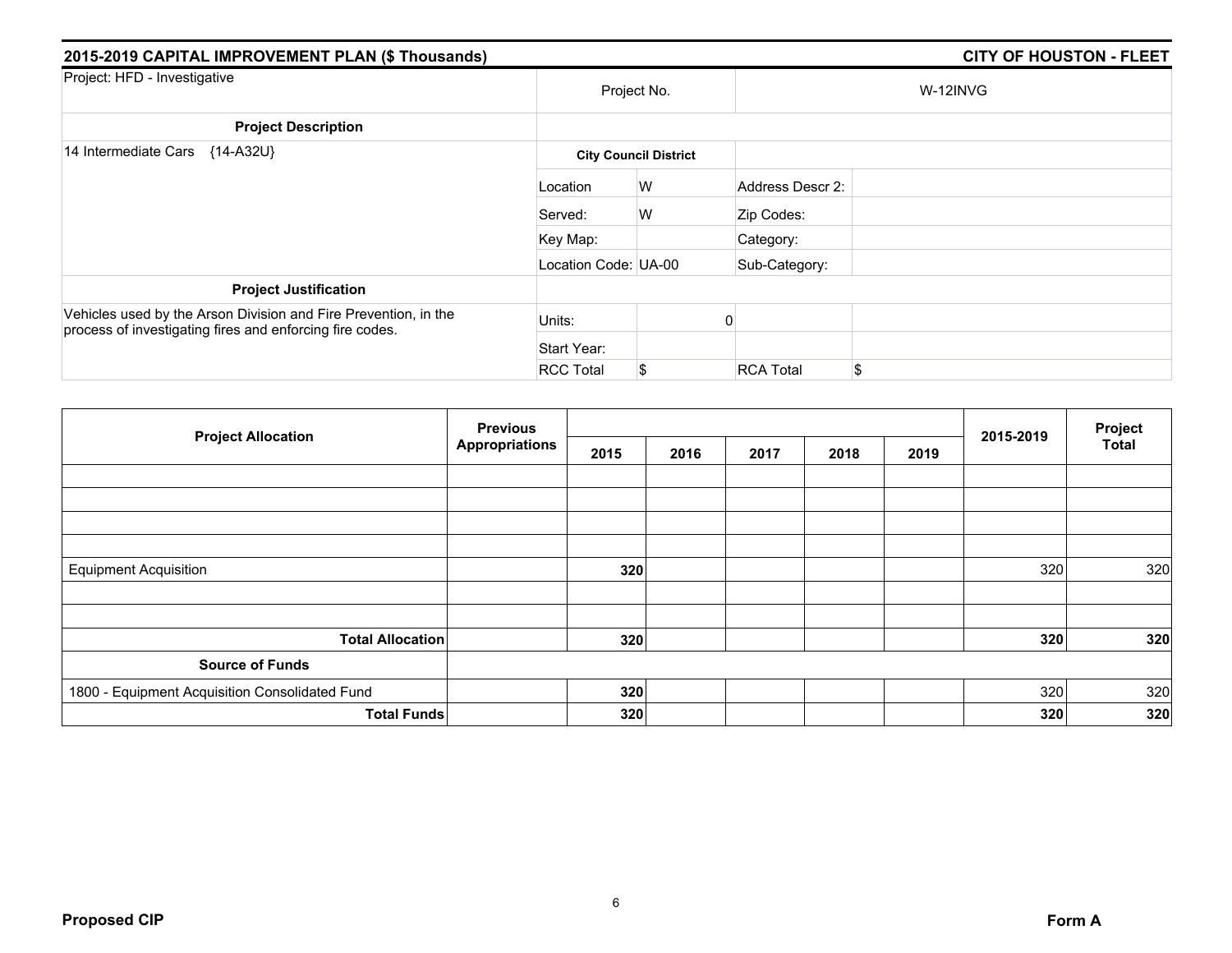| 2015-2019 CAPITAL IMPROVEMENT PLAN (\$ Thousands)                                                  |                      |                              | <b>CITY OF HOUSTON - FLEET</b> |          |  |  |
|----------------------------------------------------------------------------------------------------|----------------------|------------------------------|--------------------------------|----------|--|--|
| Project: HFD - Warehousing & Distribution                                                          | Project No.          |                              |                                | W-12WHDB |  |  |
| <b>Project Description</b>                                                                         |                      |                              |                                |          |  |  |
| 15 Passenger Van & 2 Customized Passenger Van{1-C1BU, 2-C3MU}                                      |                      | <b>City Council District</b> |                                |          |  |  |
|                                                                                                    | Location             | W                            | Address Descr 2:               |          |  |  |
|                                                                                                    | Served:              | W                            | Zip Codes:                     |          |  |  |
|                                                                                                    | Key Map:             |                              | Category:                      |          |  |  |
|                                                                                                    | Location Code: UA-00 |                              | Sub-Category:                  |          |  |  |
| <b>Project Justification</b>                                                                       |                      |                              |                                |          |  |  |
| Used in the delivery of EMS/Fire supplies and equipment for fire<br>stations/facilities city-wide. | Units:               |                              |                                |          |  |  |
|                                                                                                    | Start Year:          |                              |                                |          |  |  |
|                                                                                                    | <b>RCC Total</b>     | \$                           | <b>RCA Total</b>               | \$       |  |  |

| <b>Project Allocation</b>                      | <b>Previous</b>       |      |      |      | Project |      |           |              |
|------------------------------------------------|-----------------------|------|------|------|---------|------|-----------|--------------|
|                                                | <b>Appropriations</b> | 2015 | 2016 | 2017 | 2018    | 2019 | 2015-2019 | <b>Total</b> |
|                                                |                       |      |      |      |         |      |           |              |
|                                                |                       |      |      |      |         |      |           |              |
|                                                |                       |      |      |      |         |      |           |              |
|                                                |                       |      |      |      |         |      |           |              |
| <b>Equipment Acquisition</b>                   |                       | 61   |      |      |         |      | 61        | 61           |
|                                                |                       |      |      |      |         |      |           |              |
| <b>Total Allocation</b>                        |                       | 61   |      |      |         |      | 61        | 61           |
| <b>Source of Funds</b>                         |                       |      |      |      |         |      |           |              |
| 1800 - Equipment Acquisition Consolidated Fund |                       | 61   |      |      |         |      | 61        | 61           |
| <b>Total Funds</b>                             |                       | 61   |      |      |         |      | 61        | 61           |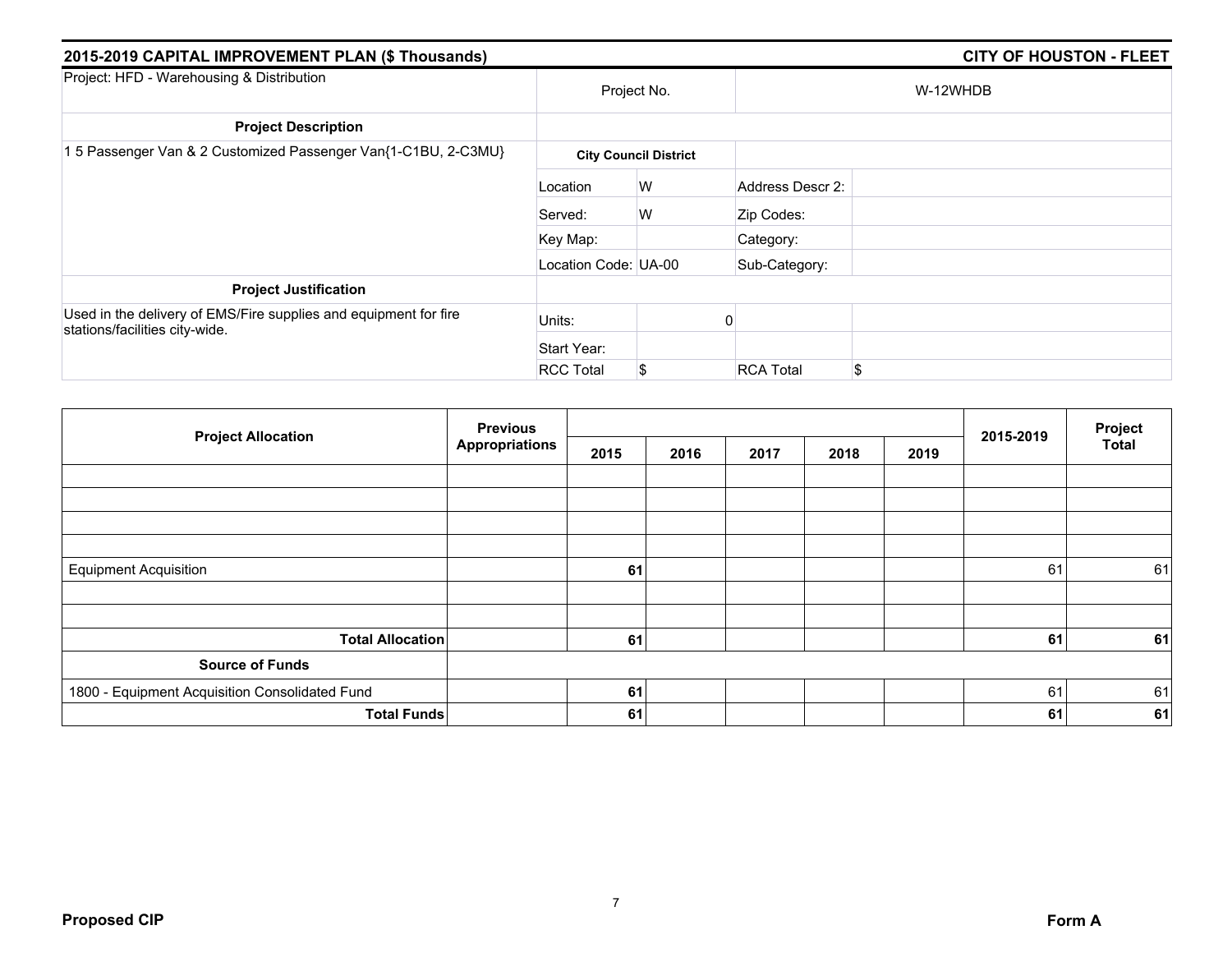| 2015-2019 CAPITAL IMPROVEMENT PLAN (\$ Thousands)                                                                                                                                                                                       |                      |                              | <b>CITY OF HOUSTON - FLEET</b> |  |  |  |  |
|-----------------------------------------------------------------------------------------------------------------------------------------------------------------------------------------------------------------------------------------|----------------------|------------------------------|--------------------------------|--|--|--|--|
| Project: PWE - Building Inspection Fund                                                                                                                                                                                                 |                      | Project No.                  | W-202301                       |  |  |  |  |
| <b>Project Description</b>                                                                                                                                                                                                              |                      |                              |                                |  |  |  |  |
| Vehicles purchased within this fund will be utilized for the<br>purposes of ensuring that buildings and structures constructed and<br>maintained within the City adhere to the standards set by the City<br>of Houston's Building Code. |                      | <b>City Council District</b> |                                |  |  |  |  |
|                                                                                                                                                                                                                                         | Location             | W                            | Address Descr 2:               |  |  |  |  |
|                                                                                                                                                                                                                                         | Served:              | W                            | Zip Codes:                     |  |  |  |  |
|                                                                                                                                                                                                                                         | Key Map:             |                              | Category:                      |  |  |  |  |
|                                                                                                                                                                                                                                         | Location Code: UA-00 |                              | Sub-Category:                  |  |  |  |  |
| <b>Project Justification</b>                                                                                                                                                                                                            |                      |                              |                                |  |  |  |  |
| This Fund is used to ensure that buildings and structures<br>constructed and maintained within the City adhere to the standards<br>set by the City of Houston's Building Code.                                                          | Units:               |                              |                                |  |  |  |  |
|                                                                                                                                                                                                                                         | Start Year:          | 2013                         |                                |  |  |  |  |
|                                                                                                                                                                                                                                         | <b>RCC Total</b>     |                              | \$<br><b>RCA Total</b>         |  |  |  |  |

| <b>Previous</b>                 |                       |       |      | Project |      |      |           |              |
|---------------------------------|-----------------------|-------|------|---------|------|------|-----------|--------------|
| <b>Project Allocation</b>       | <b>Appropriations</b> | 2015  | 2016 | 2017    | 2018 | 2019 | 2015-2019 | <b>Total</b> |
|                                 |                       |       |      |         |      |      |           |              |
|                                 |                       |       |      |         |      |      |           |              |
|                                 |                       |       |      |         |      |      |           |              |
|                                 |                       |       |      |         |      |      |           |              |
| <b>Equipment Acquisition</b>    | 1,493                 | 1,977 | 870  | 859     | 979  | 952  | 5,637     | 7,130        |
|                                 |                       |       |      |         |      |      |           |              |
| <b>Total Allocation</b>         | 1,493                 | 1,977 | 870  | 859     | 979  | 952  | 5,637     | 7,130        |
| <b>Source of Funds</b>          |                       |       |      |         |      |      |           |              |
| 2301 - Building Inspection Fund | 1,493                 | 1,977 | 870  | 859     | 979  | 952  | 5,637     | 7,130        |
| <b>Total Funds</b>              | 1,493                 | 1,977 | 870  | 859     | 979  | 952  | 5,637     | 7,130        |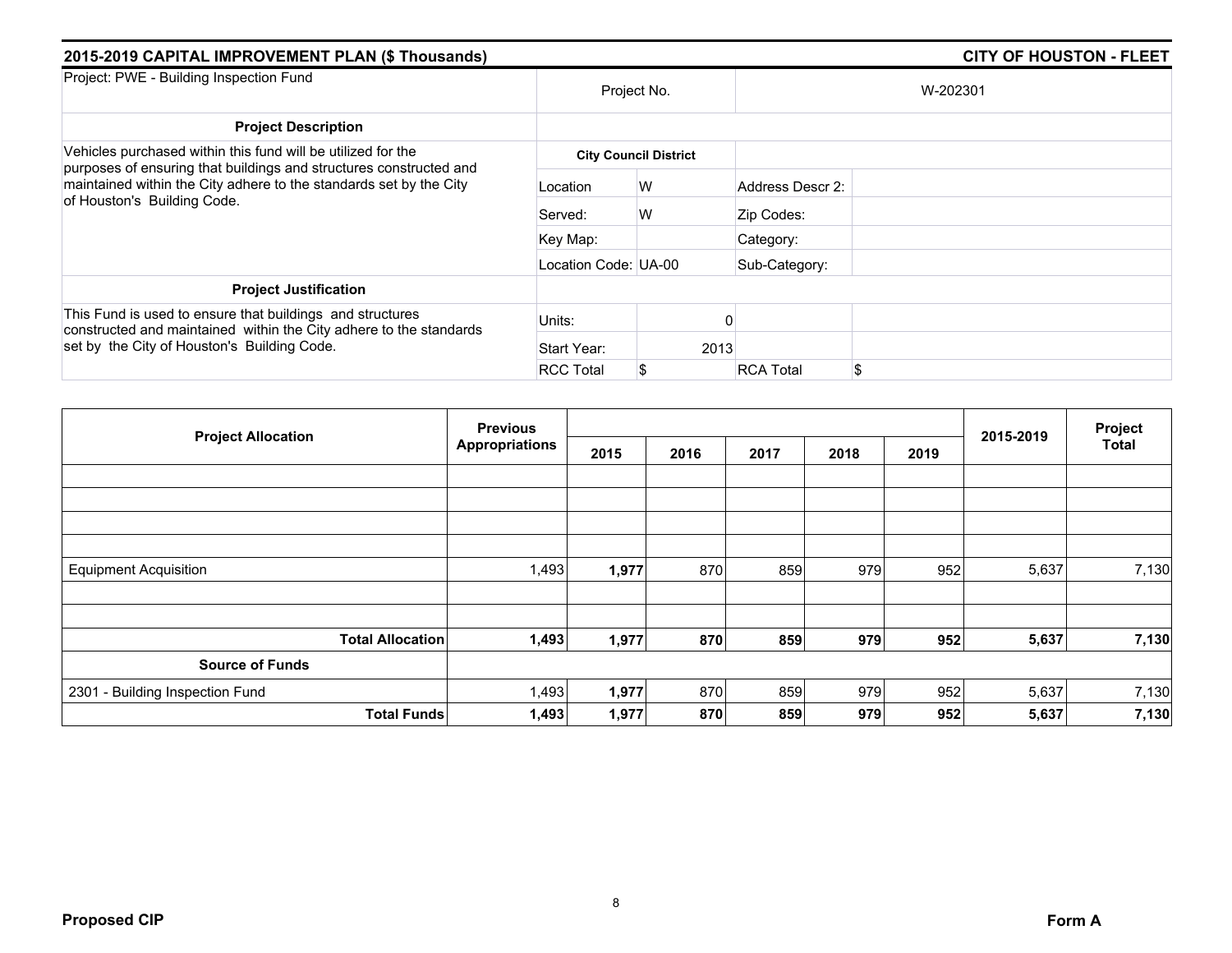| 2015-2019 CAPITAL IMPROVEMENT PLAN (\$ Thousands)                                                                                                                                                               |                      |                              | <b>CITY OF HOUSTON - FLEET</b> |          |  |  |  |
|-----------------------------------------------------------------------------------------------------------------------------------------------------------------------------------------------------------------|----------------------|------------------------------|--------------------------------|----------|--|--|--|
| Project: PWE - Stormwater Fund                                                                                                                                                                                  |                      | Project No.                  |                                | W-202302 |  |  |  |
| <b>Project Description</b>                                                                                                                                                                                      |                      |                              |                                |          |  |  |  |
| Vehicles purchased within this fund will beutilized for the purposes                                                                                                                                            |                      | <b>City Council District</b> |                                |          |  |  |  |
| of providing foroperations and maintenance of the stormwater<br>infrastructure and is used to ensureflow of storm water free of<br>debris and foreignobjects that obstruct the flow of storm water<br>drainage. | Location             | W                            | Address Descr 2:               |          |  |  |  |
|                                                                                                                                                                                                                 | Served:              | W                            | Zip Codes:                     |          |  |  |  |
|                                                                                                                                                                                                                 | Key Map:             |                              | Category:                      |          |  |  |  |
|                                                                                                                                                                                                                 | Location Code: UA-00 |                              | Sub-Category:                  |          |  |  |  |
| <b>Project Justification</b>                                                                                                                                                                                    |                      |                              |                                |          |  |  |  |
| This Fund provides for operations and maintenance of the storm water<br>infrastructure and is used to ensure flow of storm water free of                                                                        | Units:               |                              |                                |          |  |  |  |
| debris and foreign objects that obstruct the flow of storm water<br>drainage.                                                                                                                                   | Start Year:          | 2013                         |                                |          |  |  |  |
|                                                                                                                                                                                                                 | <b>RCC Total</b>     |                              | <b>RCA Total</b>               | \$       |  |  |  |

| <b>Previous</b>              |                       |       |       | Project |       |       |           |        |
|------------------------------|-----------------------|-------|-------|---------|-------|-------|-----------|--------|
| <b>Project Allocation</b>    | <b>Appropriations</b> | 2015  | 2016  | 2017    | 2018  | 2019  | 2015-2019 | Total  |
|                              |                       |       |       |         |       |       |           |        |
|                              |                       |       |       |         |       |       |           |        |
|                              |                       |       |       |         |       |       |           |        |
| <b>Equipment Acquisition</b> | 6,042                 | 2,143 | 2,184 | 2,217   | 2,264 | 2,288 | 11,097    | 17,138 |
|                              |                       |       |       |         |       |       |           |        |
| <b>Total Allocation</b>      | 6,042                 | 2,143 | 2,184 | 2,217   | 2,264 | 2,288 | 11,097    | 17,138 |
| <b>Source of Funds</b>       |                       |       |       |         |       |       |           |        |
| 2302 - Stormwater Fund       | 6,042                 | 2,143 | 2,184 | 2,217   | 2,264 | 2,288 | 11,097    | 17,138 |
| <b>Total Funds</b>           | 6,042                 | 2,143 | 2,184 | 2,217   | 2,264 | 2,288 | 11,097    | 17,138 |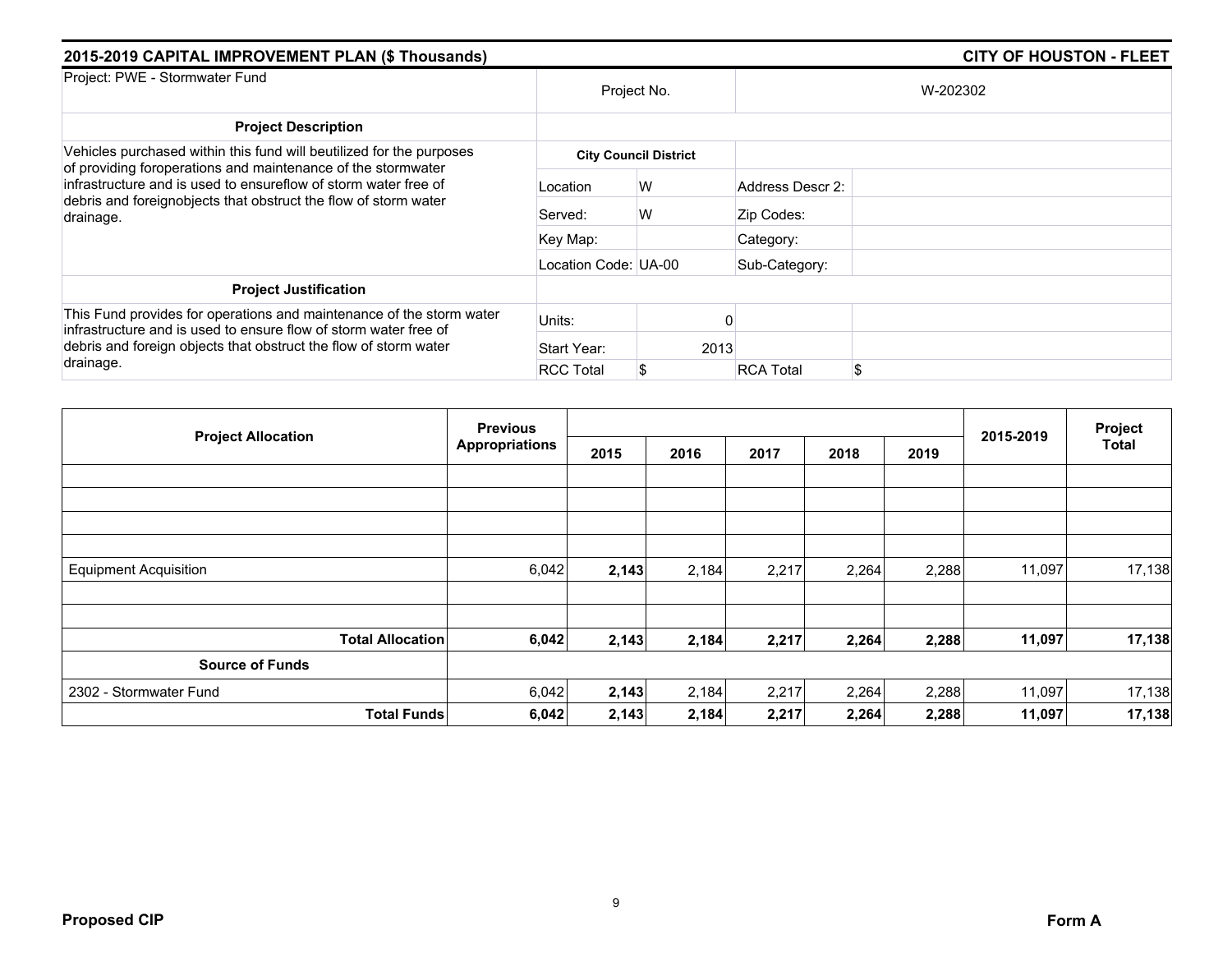| 2015-2019 CAPITAL IMPROVEMENT PLAN (\$ Thousands)                                                                                                                                                                                                                 |                      |                              | <b>CITY OF HOUSTON - FLEET</b> |          |  |  |
|-------------------------------------------------------------------------------------------------------------------------------------------------------------------------------------------------------------------------------------------------------------------|----------------------|------------------------------|--------------------------------|----------|--|--|
| Project: PWE - Dedicated Drainage&Street Renewal                                                                                                                                                                                                                  | Project No.          |                              |                                | W-202310 |  |  |
| <b>Project Description</b>                                                                                                                                                                                                                                        |                      |                              |                                |          |  |  |
| Vehicles purchased within this fund will beutilizedf in the effort<br>of providing a dedicated, pay-as-you -go fund for operation<br>andmaintenance, improvement, and ongoingrenewal of Houston's<br>drainage and streets, as well as traffic control operations. |                      | <b>City Council District</b> |                                |          |  |  |
|                                                                                                                                                                                                                                                                   | Location             | W                            | Address Descr 2:               |          |  |  |
|                                                                                                                                                                                                                                                                   | Served:              | W                            | Zip Codes:                     |          |  |  |
|                                                                                                                                                                                                                                                                   | Key Map:             |                              | Category:                      |          |  |  |
|                                                                                                                                                                                                                                                                   | Location Code: UA-00 |                              | Sub-Category:                  |          |  |  |
| <b>Project Justification</b>                                                                                                                                                                                                                                      |                      |                              |                                |          |  |  |
| This Fund provides a dedicated, pay-as-you -go fund for operation<br>and maintenance, improvement, and ongoing renewal of Houston's<br>drainage and streets, as well as traffic control operations.                                                               | Units:               |                              |                                |          |  |  |
|                                                                                                                                                                                                                                                                   | Start Year:          | 2013                         |                                |          |  |  |
|                                                                                                                                                                                                                                                                   | <b>RCC Total</b>     | \$                           | <b>RCA Total</b>               | \$       |  |  |

|                                            | <b>Previous</b>       |       |       |       |       | Project |           |        |
|--------------------------------------------|-----------------------|-------|-------|-------|-------|---------|-----------|--------|
| <b>Project Allocation</b>                  | <b>Appropriations</b> | 2015  | 2016  | 2017  | 2018  | 2019    | 2015-2019 | Total  |
|                                            |                       |       |       |       |       |         |           |        |
|                                            |                       |       |       |       |       |         |           |        |
|                                            |                       |       |       |       |       |         |           |        |
|                                            |                       |       |       |       |       |         |           |        |
| <b>Equipment Acquisition</b>               | 5,436                 | 4,394 | 2,567 | 2,603 | 2,772 | 2,959   | 15,296    | 20,732 |
|                                            |                       |       |       |       |       |         |           |        |
| <b>Total Allocation</b>                    | 5,436                 | 4,394 | 2,567 | 2,603 | 2,772 | 2,959   | 15,296    | 20,732 |
| <b>Source of Funds</b>                     |                       |       |       |       |       |         |           |        |
| 2310 - Dedicated Drainage & Street Renewal | 5,436                 | 4,394 | 2,567 | 2,603 | 2,772 | 2,959   | 15,296    | 20,732 |
| <b>Total Funds</b>                         | 5,436                 | 4,394 | 2,567 | 2,603 | 2,772 | 2,959   | 15,296    | 20,732 |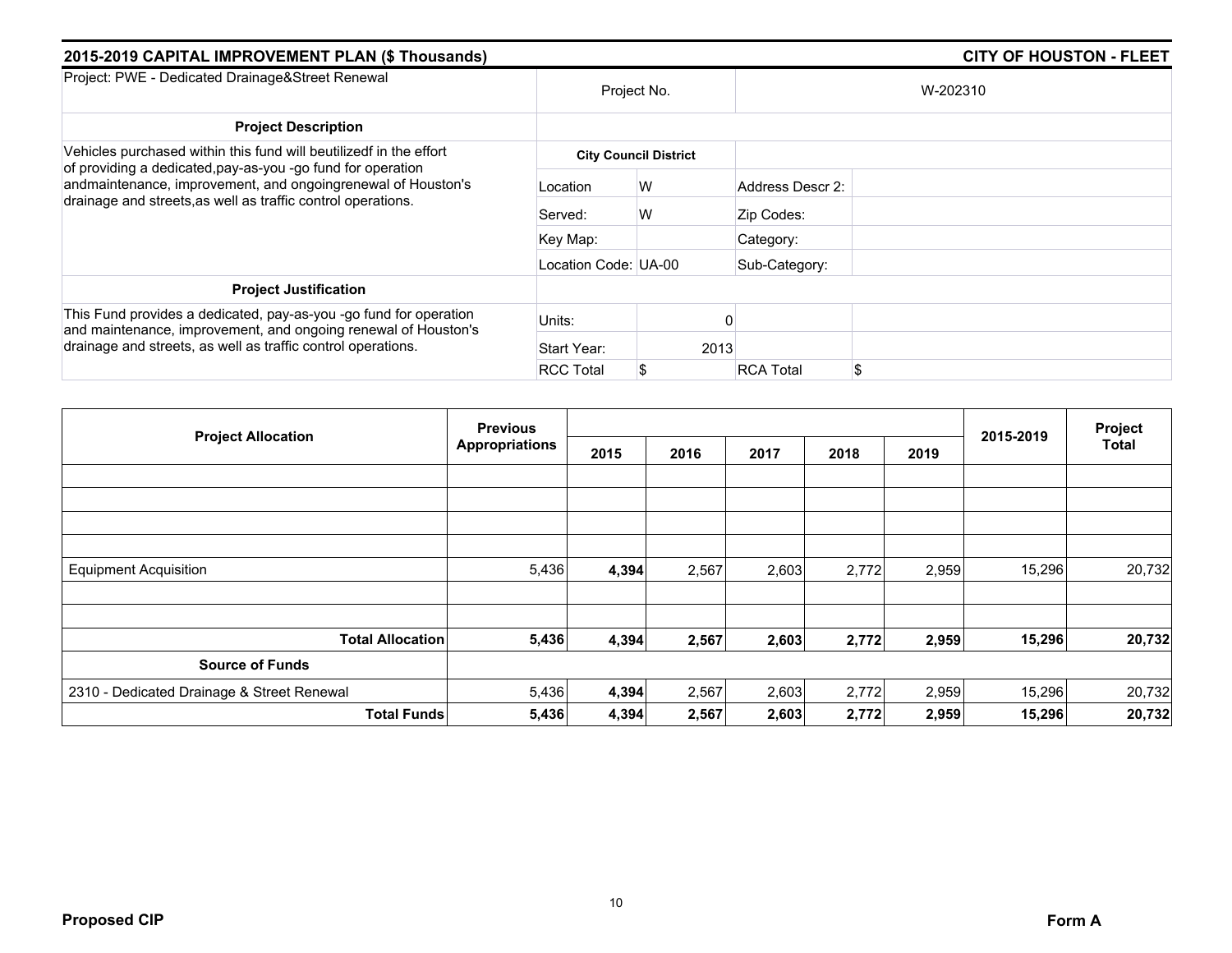| 2015-2019 CAPITAL IMPROVEMENT PLAN (\$ Thousands)                                                                                                                                                         |                      | <b>CITY OF HOUSTON - FLEET</b> |                  |          |  |
|-----------------------------------------------------------------------------------------------------------------------------------------------------------------------------------------------------------|----------------------|--------------------------------|------------------|----------|--|
| Project: PWE - Houston Transtar Fund                                                                                                                                                                      | Project No.          |                                |                  | W-202402 |  |
| <b>Project Description</b>                                                                                                                                                                                |                      |                                |                  |          |  |
| Vehicles purchased within this fund will be sed to manage the<br>Houston TranStar facility where personnel from various local                                                                             |                      | <b>City Council District</b>   |                  |          |  |
| agencies are co-located. The personnel housed at this location<br>are responsible for and involved in the transportation and emergency<br>management planning and operations in the Houston/Harris County | Location             | W                              | Address Descr 2: |          |  |
|                                                                                                                                                                                                           | Served:              | W                              | Zip Codes:       |          |  |
| area.                                                                                                                                                                                                     | Key Map:             |                                | Category:        |          |  |
|                                                                                                                                                                                                           | Location Code: UA-00 |                                | Sub-Category:    |          |  |
| <b>Project Justification</b>                                                                                                                                                                              |                      |                                |                  |          |  |
| This Fund is used to manage the Houston TranStar facility where<br>personnel from various local agencies are co-located. The personnel                                                                    | Units:               |                                |                  |          |  |
| housed at this location are responsible for and involved in the<br>transportation and emergency management planning and operations in<br>the Houston/Harris County area.                                  | Start Year:          | 2014                           |                  |          |  |
|                                                                                                                                                                                                           | <b>RCC Total</b>     |                                | <b>RCA Total</b> |          |  |

|                                            | <b>Previous</b>       |      |      |      | Project |      |           |              |
|--------------------------------------------|-----------------------|------|------|------|---------|------|-----------|--------------|
| <b>Project Allocation</b>                  | <b>Appropriations</b> | 2015 | 2016 | 2017 | 2018    | 2019 | 2015-2019 | <b>Total</b> |
|                                            |                       |      |      |      |         |      |           |              |
|                                            |                       |      |      |      |         |      |           |              |
|                                            |                       |      |      |      |         |      |           |              |
|                                            |                       |      |      |      |         |      |           |              |
| <b>Equipment Acquisition</b>               | 6                     | 45   |      |      |         |      | 45        | 51           |
|                                            |                       |      |      |      |         |      |           |              |
|                                            |                       |      |      |      |         |      |           |              |
| <b>Total Allocation</b>                    | 6                     | 45   |      |      |         |      | 45        | 51           |
| <b>Source of Funds</b>                     |                       |      |      |      |         |      |           |              |
| 2402 - Greater Houston Trans & Emer Center | 6                     | 45   |      |      |         |      | 45        | 51           |
| <b>Total Funds</b>                         | 6                     | 45   |      |      |         |      | 45        | 51           |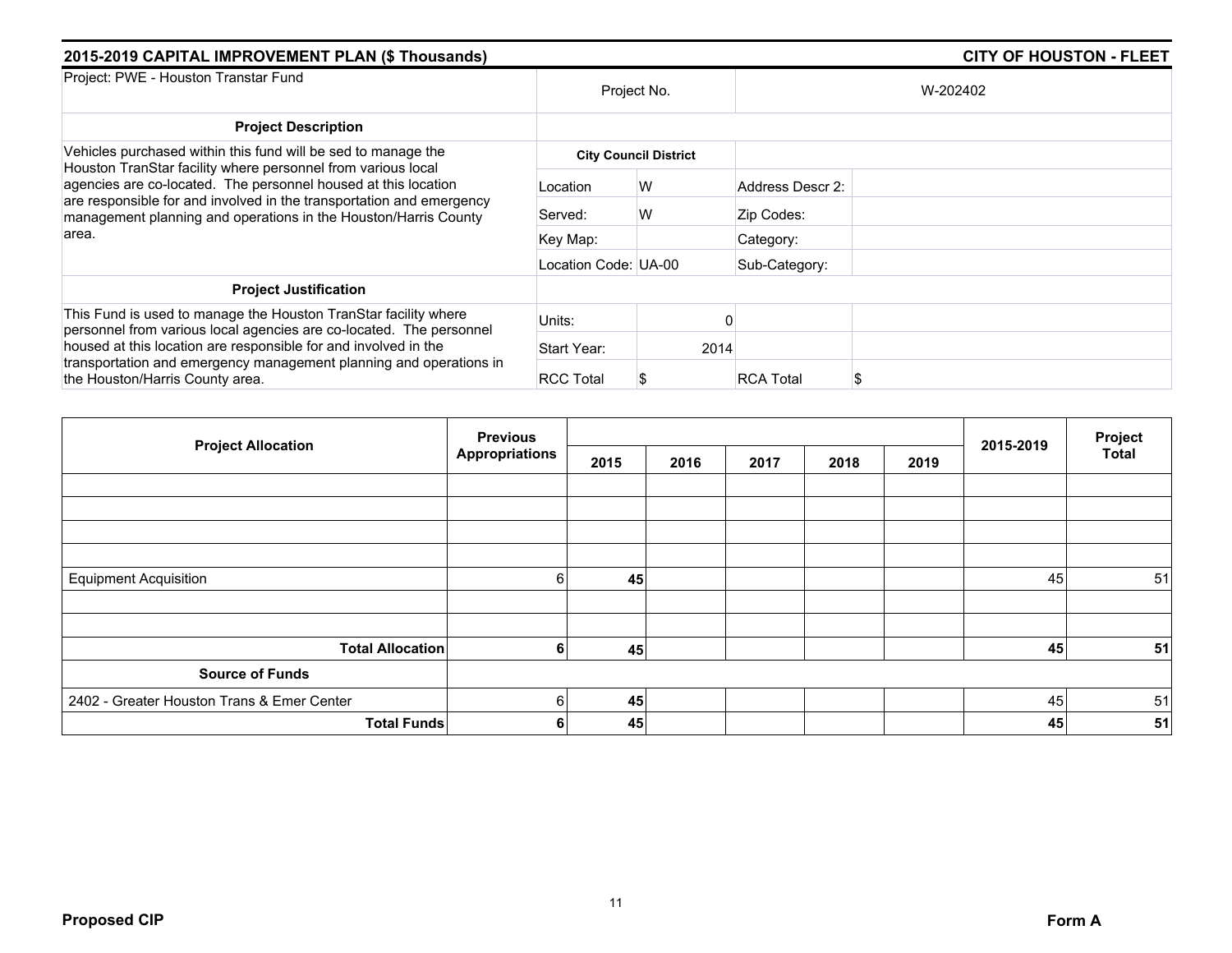| 2015-2019 CAPITAL IMPROVEMENT PLAN (\$ Thousands)                                                                                                                                                                               | <b>CITY OF HOUSTON - FLEET</b> |                              |                  |          |
|---------------------------------------------------------------------------------------------------------------------------------------------------------------------------------------------------------------------------------|--------------------------------|------------------------------|------------------|----------|
| Project: PWE - Combined Utility System Gen Purpos                                                                                                                                                                               |                                | Project No.                  |                  | W-208305 |
| <b>Project Description</b>                                                                                                                                                                                                      |                                |                              |                  |          |
| Vehicles purchased within this fund will be<br>utilized to plan, design, construct and operate<br>and maintain Houston's critical public<br>infrastructure systems that provide drinking<br>water and wastewater collection and |                                | <b>City Council District</b> |                  |          |
|                                                                                                                                                                                                                                 | Location                       | W                            | Address Descr 2: |          |
|                                                                                                                                                                                                                                 | Served:                        | W                            | Zip Codes:       |          |
| treatment.                                                                                                                                                                                                                      | Key Map:                       |                              | Category:        |          |
|                                                                                                                                                                                                                                 | Location Code: UA-00           |                              | Sub-Category:    |          |
| <b>Project Justification</b>                                                                                                                                                                                                    |                                |                              |                  |          |
| The Combined Utility Sytem is used to plan,<br>design, construct and operate and maintain                                                                                                                                       | Units:                         |                              |                  |          |
| Houston's critical public infrastructure                                                                                                                                                                                        | Start Year:                    | 2013                         |                  |          |
| systems that provide drinking water and<br>wastewater collection and treatment.                                                                                                                                                 | <b>RCC Total</b>               | S                            | <b>RCA Total</b> |          |

| <b>Project Allocation</b>                       | <b>Previous</b>       |        |        |        |        |        |           | Project |
|-------------------------------------------------|-----------------------|--------|--------|--------|--------|--------|-----------|---------|
|                                                 | <b>Appropriations</b> | 2015   | 2016   | 2017   | 2018   | 2019   | 2015-2019 | Total   |
|                                                 |                       |        |        |        |        |        |           |         |
|                                                 |                       |        |        |        |        |        |           |         |
|                                                 |                       |        |        |        |        |        |           |         |
| <b>Equipment Acquisition</b>                    | 24,734                | 11,349 | 11,761 | 12,160 | 12,429 | 12,914 | 60,612    | 85,347  |
|                                                 |                       |        |        |        |        |        |           |         |
| <b>Total Allocation</b>                         | 24,734                | 11,349 | 11,761 | 12,160 | 12,429 | 12,914 | 60,612    | 85,347  |
| <b>Source of Funds</b>                          |                       |        |        |        |        |        |           |         |
| 8305 - PWE-Combined Utility System Gen Pur Fund | 24,734                | 11,349 | 11,761 | 12,160 | 12,429 | 12,914 | 60,612    | 85,347  |
| <b>Total Funds</b>                              | 24,734                | 11,349 | 11,761 | 12,160 | 12,429 | 12,914 | 60,612    | 85,347  |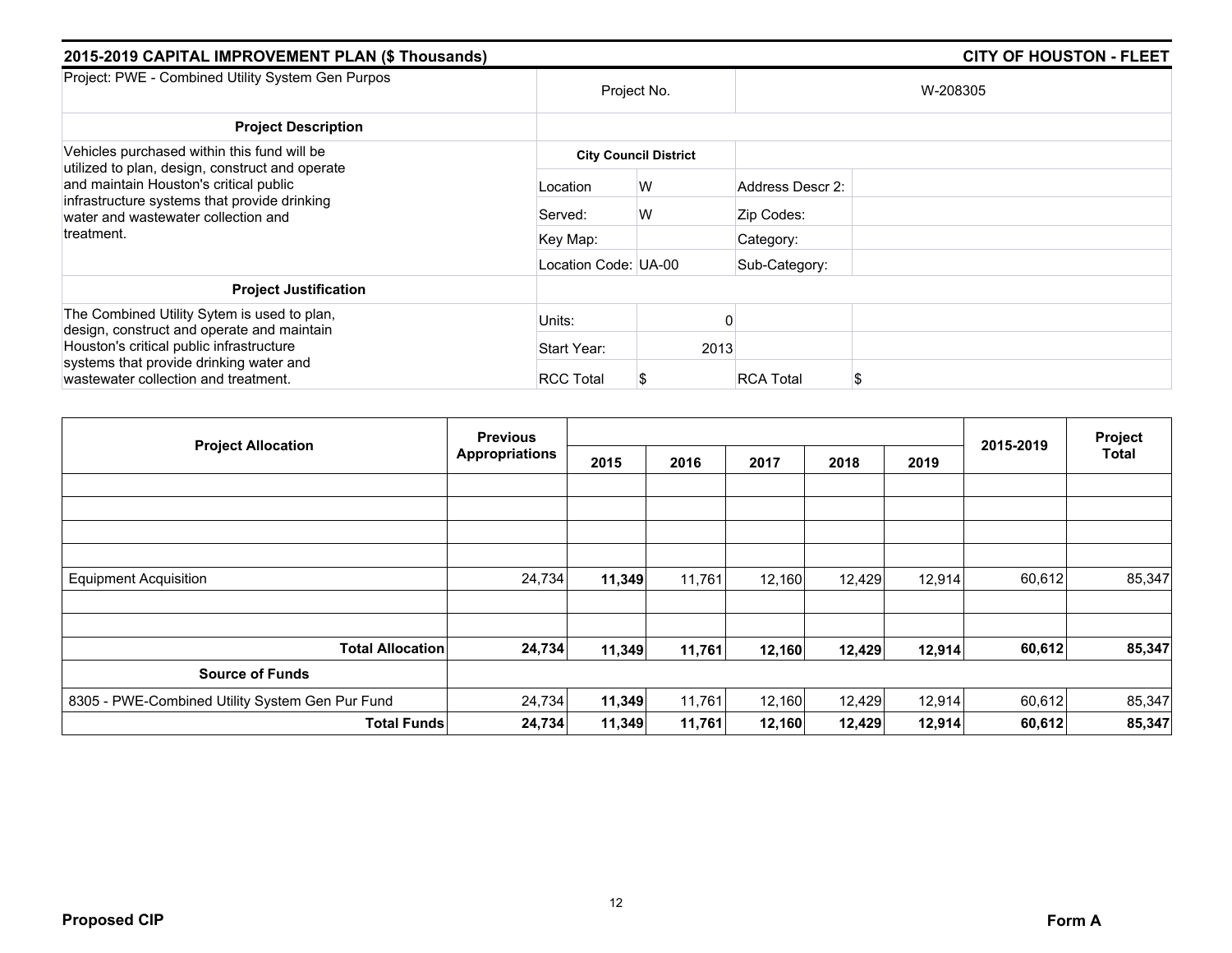| 2015-2019 CAPITAL IMPROVEMENT PLAN (\$ Thousands)                                                                                  |                      |                              |                  | <b>CITY OF HOUSTON - FLEET</b> |  |  |  |  |
|------------------------------------------------------------------------------------------------------------------------------------|----------------------|------------------------------|------------------|--------------------------------|--|--|--|--|
| Project: SWD - Admin Suport / Operations                                                                                           |                      | Project No.                  |                  | W-21ADSP                       |  |  |  |  |
| <b>Project Description</b>                                                                                                         |                      |                              |                  |                                |  |  |  |  |
| 3 Pickup Trucks & 1 Farm Tractor{1-B31U,1-J10D} -<br>1800{2-B31U}-1850                                                             |                      | <b>City Council District</b> |                  |                                |  |  |  |  |
|                                                                                                                                    | Location             | W                            | Address Descr 2: |                                |  |  |  |  |
|                                                                                                                                    | Served:              | W                            | Zip Codes:       |                                |  |  |  |  |
|                                                                                                                                    | Key Map:             |                              | Category:        |                                |  |  |  |  |
|                                                                                                                                    | Location Code: UA-00 |                              | Sub-Category:    |                                |  |  |  |  |
| <b>Project Justification</b>                                                                                                       |                      |                              |                  |                                |  |  |  |  |
| Vehicles utilized in providing support services to the operating<br>groups. This includes equipment for dumpster inspectors, field | Units:               |                              |                  |                                |  |  |  |  |
| supervisors, adminstrative support and facilities maintenance                                                                      | Start Year:          |                              |                  |                                |  |  |  |  |
| personnel. Equipment purchased for these areas typically includes<br>light duty support vehicles and off-road equipment.           | <b>RCC Total</b>     |                              | <b>RCA Total</b> | S                              |  |  |  |  |

| <b>Project Allocation</b>                       | <b>Previous</b>       |      |      |      | 2015-2019 | Project |     |              |
|-------------------------------------------------|-----------------------|------|------|------|-----------|---------|-----|--------------|
|                                                 | <b>Appropriations</b> | 2015 | 2016 | 2017 | 2018      | 2019    |     | <b>Total</b> |
|                                                 |                       |      |      |      |           |         |     |              |
|                                                 |                       |      |      |      |           |         |     |              |
|                                                 |                       |      |      |      |           |         |     |              |
|                                                 |                       |      |      |      |           |         |     |              |
| <b>Equipment Acquisition</b>                    |                       | 173  |      |      |           |         | 173 | 173          |
|                                                 |                       |      |      |      |           |         |     |              |
|                                                 |                       |      |      |      |           |         |     |              |
| <b>Total Allocation</b>                         |                       | 173  |      |      |           |         | 173 | 173          |
| <b>Source of Funds</b>                          |                       |      |      |      |           |         |     |              |
| 1800 - Equipment Acquisition Consolidated Fund  |                       | 130  |      |      |           |         | 130 | 130          |
| 1850 - Reimbursement of Equipment/Projects Fund |                       | 43   |      |      |           |         | 43  | 43           |
| <b>Total Funds</b>                              |                       | 173  |      |      |           |         | 173 | 173          |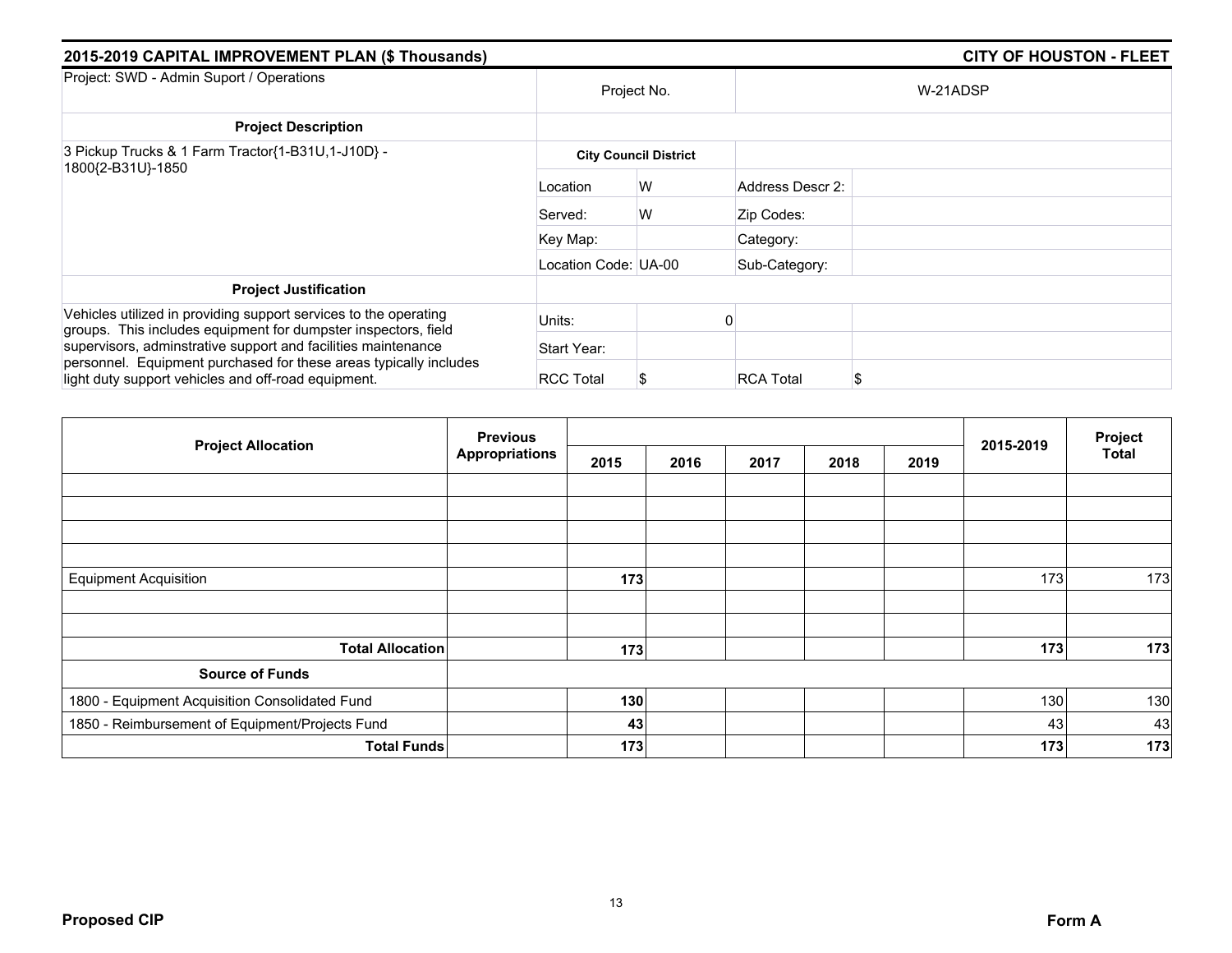| 2015-2019 CAPITAL IMPROVEMENT PLAN (\$ Thousands)                                                                                                                       |                              |             |                  | <b>CITY OF HOUSTON - FLEET</b> |  |  |  |  |
|-------------------------------------------------------------------------------------------------------------------------------------------------------------------------|------------------------------|-------------|------------------|--------------------------------|--|--|--|--|
| Project: SWD - Automated Trash                                                                                                                                          |                              | Project No. |                  | W-21ATSH                       |  |  |  |  |
| <b>Project Description</b>                                                                                                                                              |                              |             |                  |                                |  |  |  |  |
| 8 Side Loaders{8-141D}                                                                                                                                                  | <b>City Council District</b> |             |                  |                                |  |  |  |  |
|                                                                                                                                                                         | Location                     | W           | Address Descr 2: |                                |  |  |  |  |
|                                                                                                                                                                         | Served:                      | W           | Zip Codes:       |                                |  |  |  |  |
|                                                                                                                                                                         | Key Map:                     |             | Category:        |                                |  |  |  |  |
|                                                                                                                                                                         | Location Code: UA-00         |             | Sub-Category:    |                                |  |  |  |  |
| <b>Project Justification</b>                                                                                                                                            |                              |             |                  |                                |  |  |  |  |
| Vehicles are used to provide garbage service to the 380,000<br>residences. Trucks utilize a mechanical arm to grab the black                                            | Units:                       |             |                  |                                |  |  |  |  |
| container and dump it into the cargo hold of the truck. Service is<br>provided to each home once per week as is required by state law for<br>health and safety reasons. | Start Year:                  |             |                  |                                |  |  |  |  |
|                                                                                                                                                                         | <b>RCC Total</b>             |             | <b>RCA Total</b> | \$                             |  |  |  |  |

| <b>Project Allocation</b>                      | <b>Previous</b>       |       |      |      |      | 2015-2019 | Project |              |
|------------------------------------------------|-----------------------|-------|------|------|------|-----------|---------|--------------|
|                                                | <b>Appropriations</b> | 2015  | 2016 | 2017 | 2018 | 2019      |         | <b>Total</b> |
|                                                |                       |       |      |      |      |           |         |              |
|                                                |                       |       |      |      |      |           |         |              |
|                                                |                       |       |      |      |      |           |         |              |
| <b>Equipment Acquisition</b>                   |                       | 2,000 |      |      |      |           | 2,000   | 2,000        |
|                                                |                       |       |      |      |      |           |         |              |
| <b>Total Allocation</b>                        |                       | 2,000 |      |      |      |           | 2,000   | 2,000        |
| <b>Source of Funds</b>                         |                       |       |      |      |      |           |         |              |
| 1800 - Equipment Acquisition Consolidated Fund |                       | 2,000 |      |      |      |           | 2,000   | 2,000        |
| <b>Total Funds</b>                             |                       | 2,000 |      |      |      |           | 2,000   | 2,000        |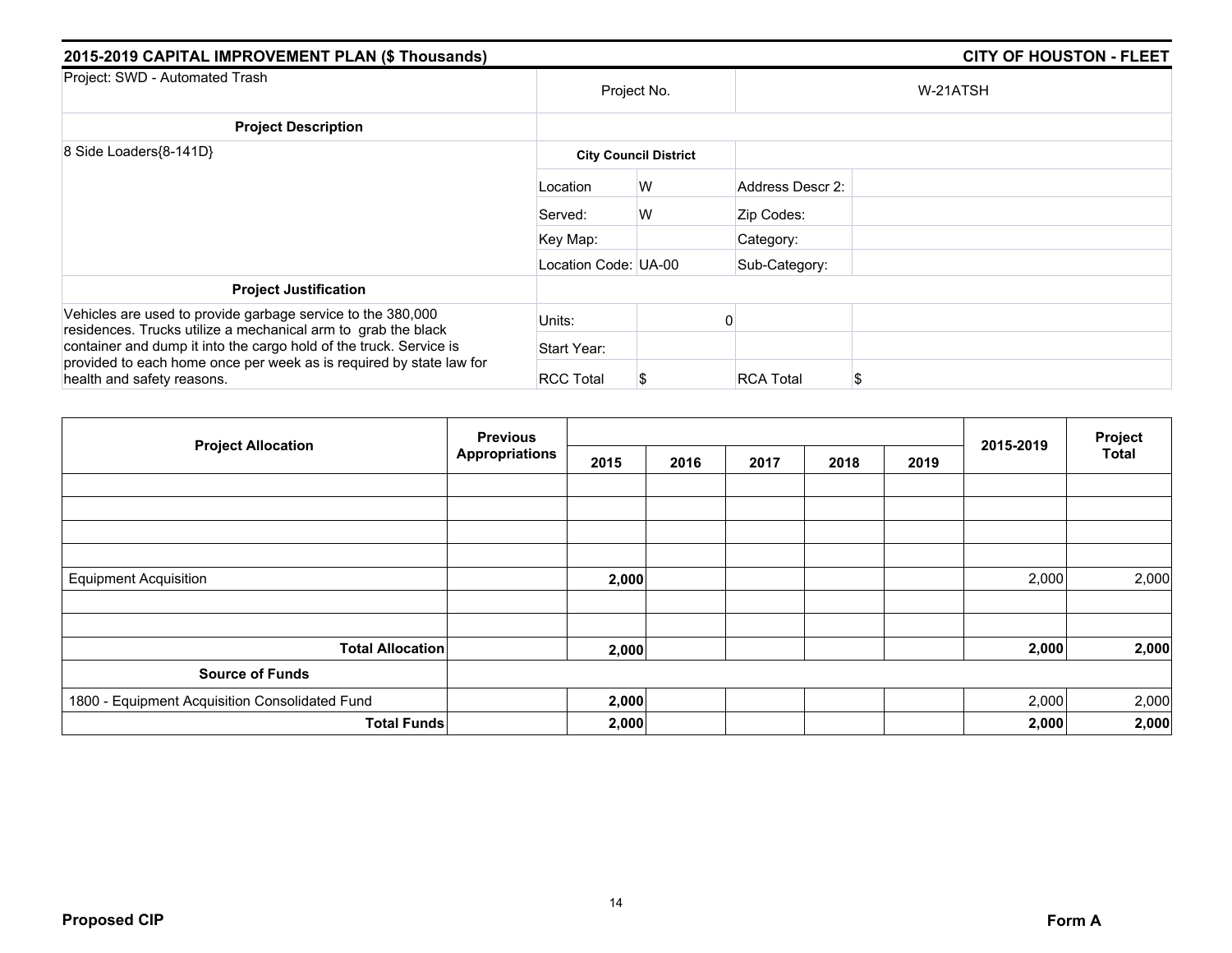| 2015-2019 CAPITAL IMPROVEMENT PLAN (\$ Thousands)                                                                                         |                              |   |                  | <b>CITY OF HOUSTON - FLEET</b> |  |  |  |  |
|-------------------------------------------------------------------------------------------------------------------------------------------|------------------------------|---|------------------|--------------------------------|--|--|--|--|
| Project: SWD - Bulk Waste / Heavy Trash                                                                                                   | Project No.                  |   |                  | W-21BULK                       |  |  |  |  |
| <b>Project Description</b>                                                                                                                |                              |   |                  |                                |  |  |  |  |
| 2 Rear Steers & 1 Tractor Truck{2-1G2D, 61-70D}                                                                                           | <b>City Council District</b> |   |                  |                                |  |  |  |  |
|                                                                                                                                           | Location                     | W | Address Descr 2: |                                |  |  |  |  |
|                                                                                                                                           | Served:                      | W | Zip Codes:       |                                |  |  |  |  |
|                                                                                                                                           | Key Map:                     |   | Category:        |                                |  |  |  |  |
|                                                                                                                                           | Location Code: UA-00         |   | Sub-Category:    |                                |  |  |  |  |
| <b>Project Justification</b>                                                                                                              |                              |   |                  |                                |  |  |  |  |
| Vehicles are used to collect bulk waste piles at each residence. A<br>rearsteer grapple loader is accompanied by two tractor/trailer      | Units:                       |   |                  |                                |  |  |  |  |
| trucks to collect large piles of debris at each home. In odd                                                                              | Start Year:                  |   |                  |                                |  |  |  |  |
| numbered months crews collect green waste and in even months, trash.<br>Service is provided to each of the city's 380,000 residences once |                              |   |                  |                                |  |  |  |  |
| per month.                                                                                                                                | <b>RCC Total</b>             |   | <b>RCA Total</b> | S                              |  |  |  |  |

| <b>Project Allocation</b>                      | <b>Previous</b><br><b>Appropriations</b> |      |      |      | 2015-2019 | Project |     |              |
|------------------------------------------------|------------------------------------------|------|------|------|-----------|---------|-----|--------------|
|                                                |                                          | 2015 | 2016 | 2017 | 2018      | 2019    |     | <b>Total</b> |
|                                                |                                          |      |      |      |           |         |     |              |
|                                                |                                          |      |      |      |           |         |     |              |
|                                                |                                          |      |      |      |           |         |     |              |
|                                                |                                          |      |      |      |           |         |     |              |
| <b>Equipment Acquisition</b>                   |                                          | 441  |      |      |           |         | 441 | 441          |
|                                                |                                          |      |      |      |           |         |     |              |
|                                                |                                          |      |      |      |           |         |     |              |
| <b>Total Allocation</b>                        |                                          | 441  |      |      |           |         | 441 | 441          |
| <b>Source of Funds</b>                         |                                          |      |      |      |           |         |     |              |
| 1800 - Equipment Acquisition Consolidated Fund |                                          | 441  |      |      |           |         | 441 | 441          |
| <b>Total Funds</b>                             |                                          | 441  |      |      |           |         | 441 | 441          |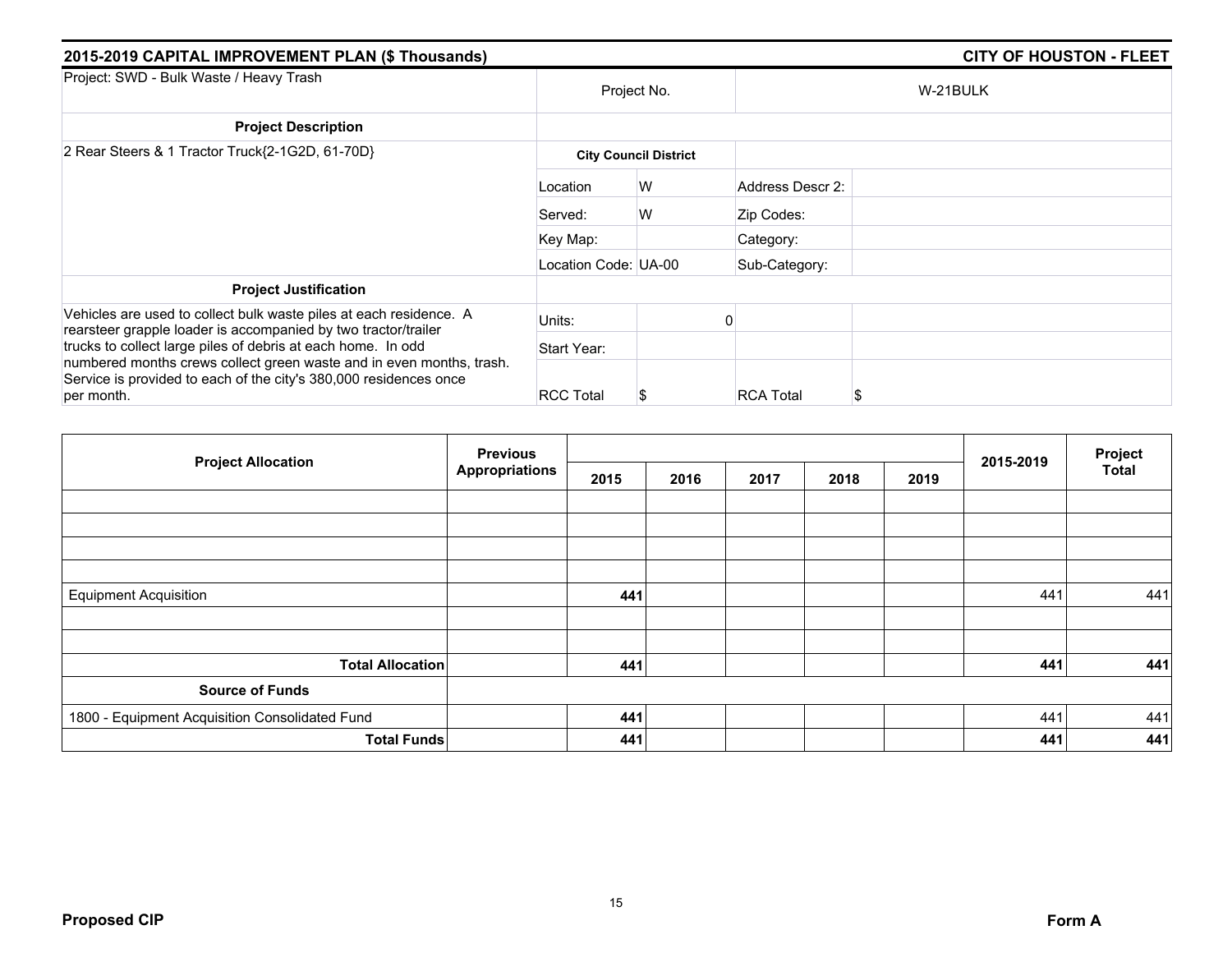| 2015-2019 CAPITAL IMPROVEMENT PLAN (\$ Thousands)                                                                                         |                      |                              |                  |          |  |
|-------------------------------------------------------------------------------------------------------------------------------------------|----------------------|------------------------------|------------------|----------|--|
| Project: SWD - Yard Waste                                                                                                                 |                      | Project No.                  |                  | W-21YDWT |  |
| <b>Project Description</b>                                                                                                                |                      |                              |                  |          |  |
| 2 Rear Loaders{2-120D}                                                                                                                    |                      | <b>City Council District</b> |                  |          |  |
|                                                                                                                                           | Location             | W                            | Address Descr 2: |          |  |
|                                                                                                                                           | Served:              | W                            | Zip Codes:       |          |  |
|                                                                                                                                           | Key Map:             |                              | Category:        |          |  |
|                                                                                                                                           | Location Code: UA-00 |                              | Sub-Category:    |          |  |
| <b>Project Justification</b>                                                                                                              |                      |                              |                  |          |  |
| Vehicles are used to collect dead animals that are located in the<br>roadway or on the city right-of-way. Calls are received by the 3-1-1 | Units:               |                              |                  |          |  |
| call center and staff is assigned to collect the animals on a                                                                             | Start Year:          |                              |                  |          |  |
| daily basis. Collection is made of small animals up to large<br>animals such as horses, cattle and deer.                                  | <b>RCC Total</b>     | S                            | <b>RCA Total</b> | S        |  |

| <b>Project Allocation</b>                      | <b>Previous</b><br><b>Appropriations</b> |      |      |      | 2015-2019 | Project |     |              |
|------------------------------------------------|------------------------------------------|------|------|------|-----------|---------|-----|--------------|
|                                                |                                          | 2015 | 2016 | 2017 | 2018      | 2019    |     | <b>Total</b> |
|                                                |                                          |      |      |      |           |         |     |              |
|                                                |                                          |      |      |      |           |         |     |              |
|                                                |                                          |      |      |      |           |         |     |              |
|                                                |                                          |      |      |      |           |         |     |              |
| <b>Equipment Acquisition</b>                   |                                          | 239  |      |      |           |         | 239 | 239          |
|                                                |                                          |      |      |      |           |         |     |              |
|                                                |                                          |      |      |      |           |         |     |              |
| <b>Total Allocation</b>                        |                                          | 239  |      |      |           |         | 239 | 239          |
| <b>Source of Funds</b>                         |                                          |      |      |      |           |         |     |              |
| 1800 - Equipment Acquisition Consolidated Fund |                                          | 239  |      |      |           |         | 239 | 239          |
| <b>Total Funds</b>                             |                                          | 239  |      |      |           |         | 239 | 239          |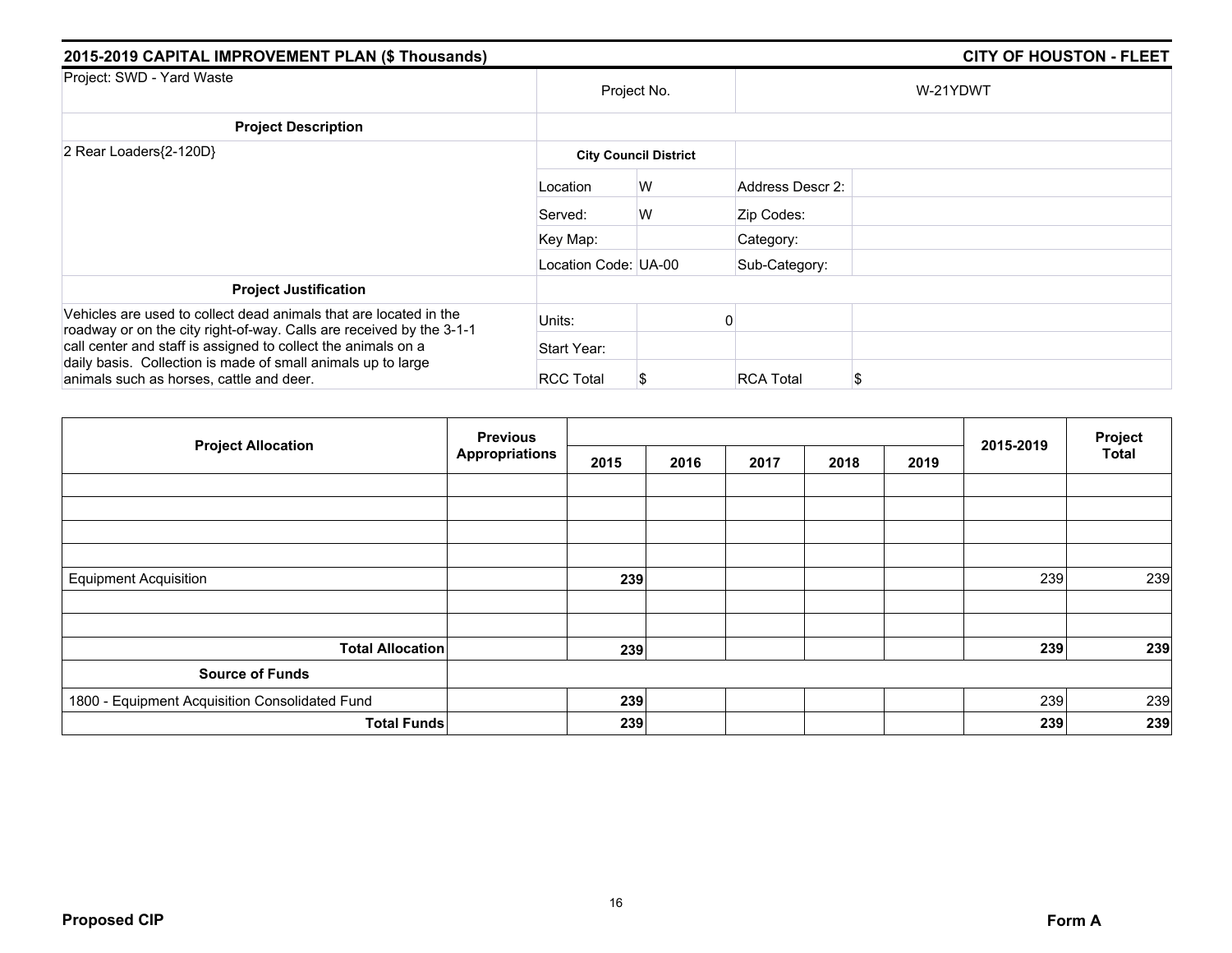| 2015-2019 CAPITAL IMPROVEMENT PLAN (\$ Thousands)                                                                                  |                      | <b>CITY OF HOUSTON - FLEET</b> |                  |          |  |
|------------------------------------------------------------------------------------------------------------------------------------|----------------------|--------------------------------|------------------|----------|--|
| Project: GSD - Maintenance Operations                                                                                              | Project No.          |                                |                  | W-25MTOP |  |
| <b>Project Description</b>                                                                                                         |                      |                                |                  |          |  |
| 3 Pickup Trucks<br>$\{3-B33U\}$                                                                                                    |                      | <b>City Council District</b>   |                  |          |  |
|                                                                                                                                    | Location             | W                              | Address Descr 2: |          |  |
|                                                                                                                                    | Served:              | W                              | Zip Codes:       |          |  |
|                                                                                                                                    | Key Map:             |                                | Category:        |          |  |
|                                                                                                                                    | Location Code: UA-00 |                                | Sub-Category:    |          |  |
| <b>Project Justification</b>                                                                                                       |                      |                                |                  |          |  |
| The Property Management Maintenance Operations are responsible for<br>the maintenance and repairs at over 300 city facilities. The | Units:               |                                |                  |          |  |
| division has on staff several trades including electricians,                                                                       | Start Year:          |                                |                  |          |  |
| plumbers, HVAC mechanics, building custodians, painters,<br>carpenters and building engineers that utilize the allowed fleet       |                      |                                |                  |          |  |
| effectively.                                                                                                                       | <b>RCC Total</b>     | S                              | <b>RCA Total</b> | S        |  |

| <b>Project Allocation</b>                      | <b>Previous</b><br>Appropriations |      |      |      |      | 2015-2019 | Project |              |
|------------------------------------------------|-----------------------------------|------|------|------|------|-----------|---------|--------------|
|                                                |                                   | 2015 | 2016 | 2017 | 2018 | 2019      |         | <b>Total</b> |
|                                                |                                   |      |      |      |      |           |         |              |
|                                                |                                   |      |      |      |      |           |         |              |
|                                                |                                   |      |      |      |      |           |         |              |
|                                                |                                   |      |      |      |      |           |         |              |
| <b>Equipment Acquisition</b>                   |                                   | 78   |      |      |      |           | 78      | 78           |
|                                                |                                   |      |      |      |      |           |         |              |
|                                                |                                   |      |      |      |      |           |         |              |
| <b>Total Allocation</b>                        |                                   | 78   |      |      |      |           | 78      | 78           |
| <b>Source of Funds</b>                         |                                   |      |      |      |      |           |         |              |
| 1800 - Equipment Acquisition Consolidated Fund |                                   | 78   |      |      |      |           | 78      | 78           |
| <b>Total Funds</b>                             |                                   | 78   |      |      |      |           | 78      | 78           |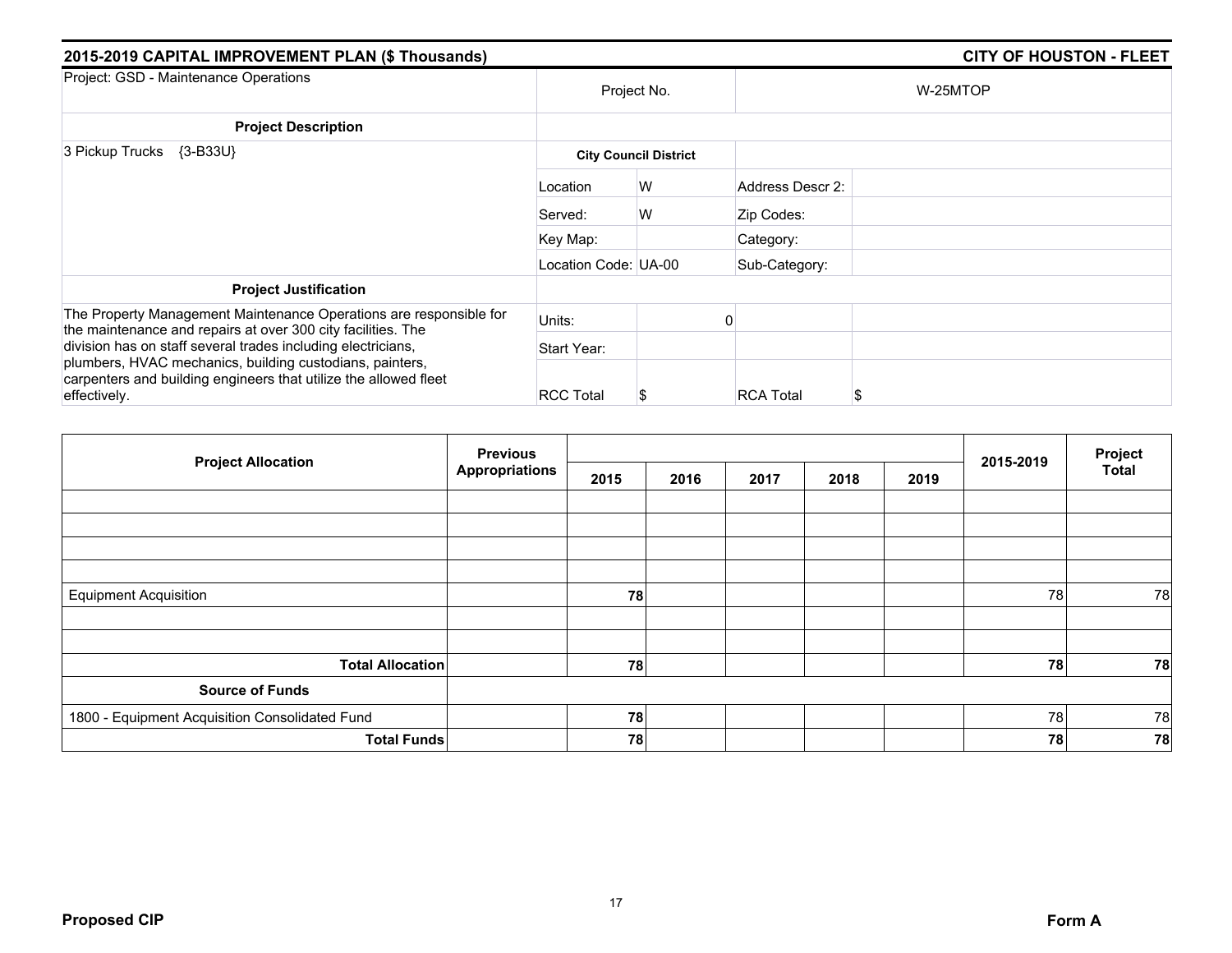| 2015-2019 CAPITAL IMPROVEMENT PLAN (\$ Thousands)                                                                                       |                      | <b>CITY OF HOUSTON - FLEET</b> |                  |          |  |
|-----------------------------------------------------------------------------------------------------------------------------------------|----------------------|--------------------------------|------------------|----------|--|
| Project: GSD - Renovations Operations                                                                                                   | Project No.          |                                |                  | W-25RVOP |  |
| <b>Project Description</b>                                                                                                              |                      |                                |                  |          |  |
| 4 Pickup Trucks{3-B20U, 1-B46D}                                                                                                         |                      | <b>City Council District</b>   |                  |          |  |
|                                                                                                                                         | Location             | W                              | Address Descr 2: |          |  |
|                                                                                                                                         | Served:              | W                              | Zip Codes:       |          |  |
|                                                                                                                                         | Key Map:             |                                | Category:        |          |  |
|                                                                                                                                         | Location Code: UA-00 |                                | Sub-Category:    |          |  |
| <b>Project Justification</b>                                                                                                            |                      |                                |                  |          |  |
| The Renovations Operations are responsible for the reconstruction of<br>fire stations and maintenance and various construction projects | Units:               |                                |                  |          |  |
| within city facilities. The division has on staff several trades                                                                        | Start Year:          |                                |                  |          |  |
| including carpenters, electricians, plumbers, HVAC mechanics,<br>which utilizes the allowed fleet effectively.                          | <b>RCC Total</b>     | S                              | <b>RCA Total</b> | S        |  |

| <b>Project Allocation</b>                      | <b>Previous</b><br><b>Appropriations</b> |      |      |      | 2015-2019 | Project |     |              |
|------------------------------------------------|------------------------------------------|------|------|------|-----------|---------|-----|--------------|
|                                                |                                          | 2015 | 2016 | 2017 | 2018      | 2019    |     | <b>Total</b> |
|                                                |                                          |      |      |      |           |         |     |              |
|                                                |                                          |      |      |      |           |         |     |              |
|                                                |                                          |      |      |      |           |         |     |              |
| <b>Equipment Acquisition</b>                   |                                          | 131  |      |      |           |         | 131 | 131          |
|                                                |                                          |      |      |      |           |         |     |              |
|                                                |                                          |      |      |      |           |         |     |              |
| <b>Total Allocation</b>                        |                                          | 131  |      |      |           |         | 131 | 131          |
| <b>Source of Funds</b>                         |                                          |      |      |      |           |         |     |              |
| 1800 - Equipment Acquisition Consolidated Fund |                                          | 131  |      |      |           |         | 131 | 131          |
| <b>Total Funds</b>                             |                                          | 131  |      |      |           |         | 131 | 131          |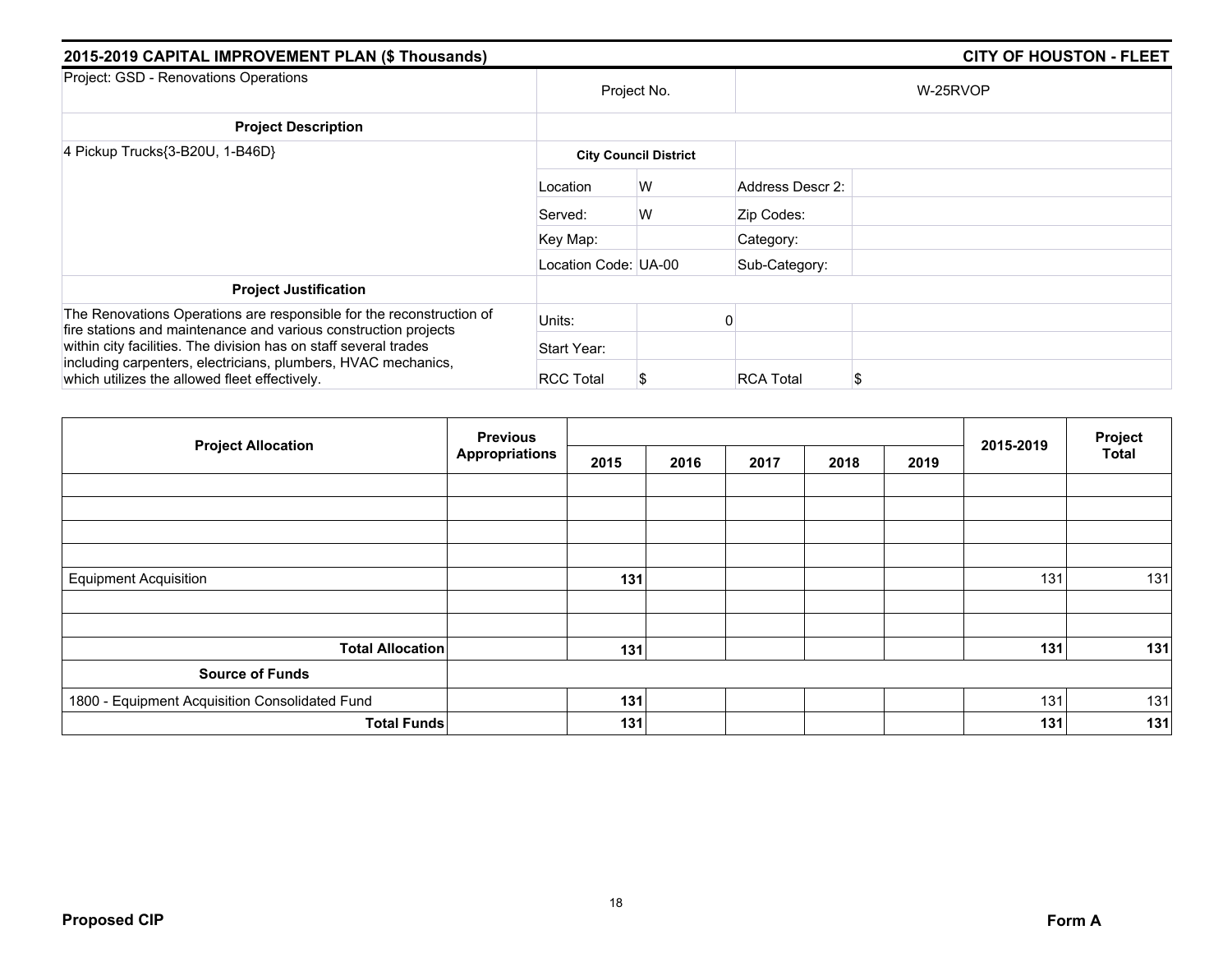| 2015-2019 CAPITAL IMPROVEMENT PLAN (\$ Thousands)                                                                                                                                                                            |                      |                              |                  | <b>CITY OF HOUSTON - FLEET</b> |  |  |
|------------------------------------------------------------------------------------------------------------------------------------------------------------------------------------------------------------------------------|----------------------|------------------------------|------------------|--------------------------------|--|--|
| Project: GSD - Security Operations                                                                                                                                                                                           |                      | Project No.                  |                  | W-25SCOP                       |  |  |
| <b>Project Description</b>                                                                                                                                                                                                   |                      |                              |                  |                                |  |  |
| SUV{1-D1BU}                                                                                                                                                                                                                  |                      | <b>City Council District</b> |                  |                                |  |  |
|                                                                                                                                                                                                                              | Location             | W                            | Address Descr 2: |                                |  |  |
|                                                                                                                                                                                                                              | Served:              | W                            | Zip Codes:       |                                |  |  |
|                                                                                                                                                                                                                              | Key Map:             |                              | Category:        |                                |  |  |
|                                                                                                                                                                                                                              | Location Code: UA-00 |                              | Sub-Category:    |                                |  |  |
| <b>Project Justification</b>                                                                                                                                                                                                 |                      |                              |                  |                                |  |  |
| Security Operations are responsible for performing investigative<br>duties during emergency and non-emergency situations. The division<br>monitor's security audio/visual equipment at various monitored city<br>facilities. | Units:               |                              |                  |                                |  |  |
|                                                                                                                                                                                                                              | Start Year:          |                              |                  |                                |  |  |
|                                                                                                                                                                                                                              | <b>RCC Total</b>     | S                            | <b>RCA Total</b> | \$                             |  |  |

| <b>Project Allocation</b>                      | <b>Previous</b>       |      |      |      |      | 2015-2019 | Project |              |
|------------------------------------------------|-----------------------|------|------|------|------|-----------|---------|--------------|
|                                                | <b>Appropriations</b> | 2015 | 2016 | 2017 | 2018 | 2019      |         | <b>Total</b> |
|                                                |                       |      |      |      |      |           |         |              |
|                                                |                       |      |      |      |      |           |         |              |
|                                                |                       |      |      |      |      |           |         |              |
|                                                |                       |      |      |      |      |           |         |              |
| <b>Equipment Acquisition</b>                   |                       | 26   |      |      |      |           | 26      | 26           |
|                                                |                       |      |      |      |      |           |         |              |
| <b>Total Allocation</b>                        |                       | 26   |      |      |      |           | 26      | 26           |
| <b>Source of Funds</b>                         |                       |      |      |      |      |           |         |              |
| 1800 - Equipment Acquisition Consolidated Fund |                       | 26   |      |      |      |           | 26      | 26           |
| <b>Total Funds</b>                             |                       | 26   |      |      |      |           | 26      | 26           |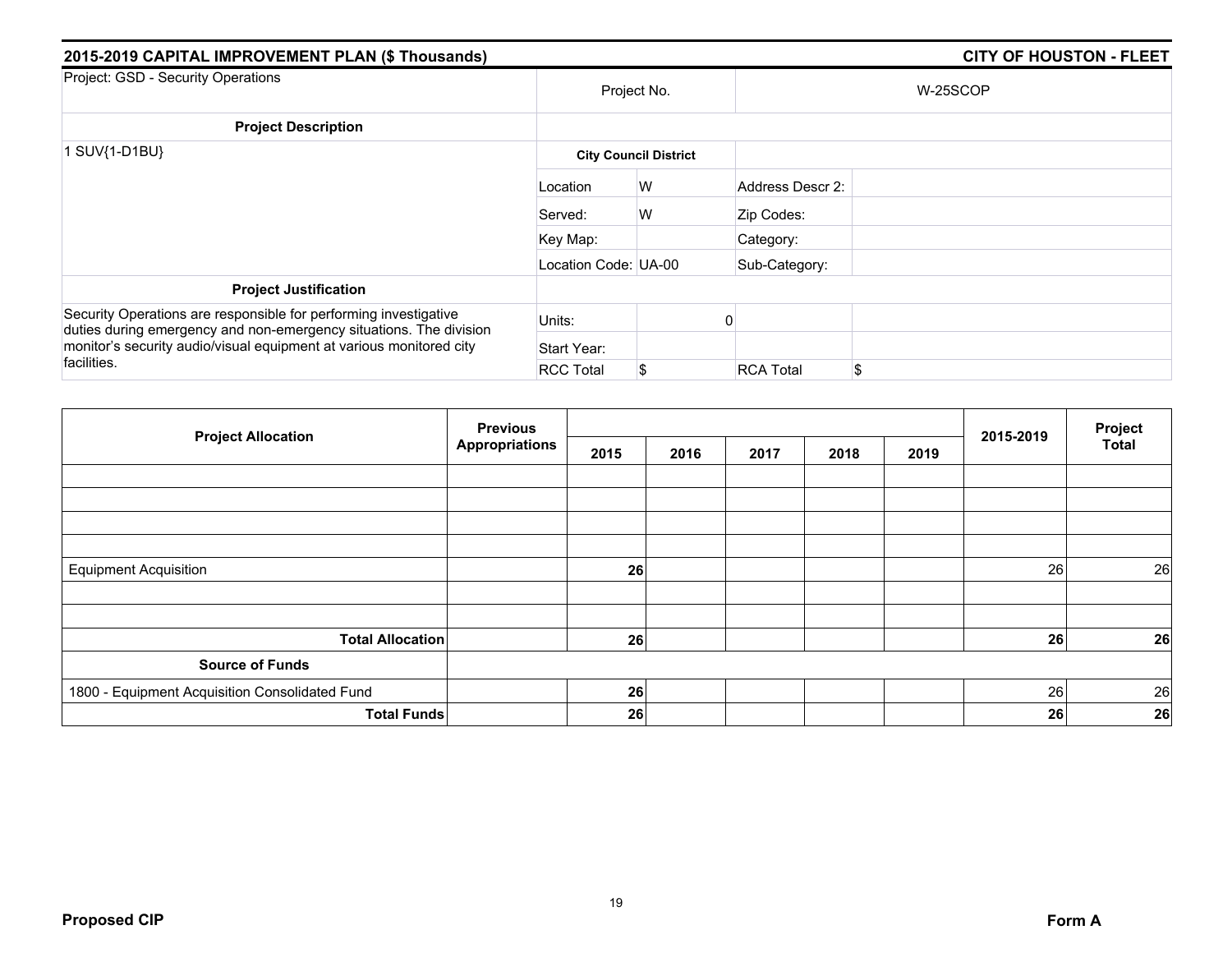| 2015-2019 CAPITAL IMPROVEMENT PLAN (\$ Thousands)                                                                                                                                                     |                      |                              |                  | <b>CITY OF HOUSTON - FLEET</b> |  |  |  |  |
|-------------------------------------------------------------------------------------------------------------------------------------------------------------------------------------------------------|----------------------|------------------------------|------------------|--------------------------------|--|--|--|--|
| Project: HAS - Admin Support / Operations                                                                                                                                                             |                      | Project No.                  |                  | W-28ADSP                       |  |  |  |  |
| <b>Project Description</b>                                                                                                                                                                            |                      |                              |                  |                                |  |  |  |  |
| 1 Prius, 2 SUVs{1-A32U, 2-D2BU}                                                                                                                                                                       |                      | <b>City Council District</b> |                  |                                |  |  |  |  |
|                                                                                                                                                                                                       | Location             | W                            | Address Descr 2: |                                |  |  |  |  |
|                                                                                                                                                                                                       | Served:              | W                            | Zip Codes:       |                                |  |  |  |  |
|                                                                                                                                                                                                       | Key Map:             |                              | Category:        |                                |  |  |  |  |
|                                                                                                                                                                                                       | Location Code: UA-00 |                              | Sub-Category:    |                                |  |  |  |  |
| <b>Project Justification</b>                                                                                                                                                                          |                      |                              |                  |                                |  |  |  |  |
| This function is to support our Director, Executive, Administrative<br>Divisions and Maintenance groups providing transportation to<br>meetings, work sites, home storage and transporting equipment, | Units:               |                              |                  |                                |  |  |  |  |
|                                                                                                                                                                                                       | Start Year:          |                              |                  |                                |  |  |  |  |
| supplies, personnel to and from work sites.                                                                                                                                                           | <b>RCC Total</b>     | S                            | <b>RCA Total</b> | \$                             |  |  |  |  |

| <b>Project Allocation</b>     | <b>Previous</b>       |      |      |      |      | Project |           |              |
|-------------------------------|-----------------------|------|------|------|------|---------|-----------|--------------|
|                               | <b>Appropriations</b> | 2015 | 2016 | 2017 | 2018 | 2019    | 2015-2019 | <b>Total</b> |
|                               |                       |      |      |      |      |         |           |              |
|                               |                       |      |      |      |      |         |           |              |
|                               |                       |      |      |      |      |         |           |              |
|                               |                       |      |      |      |      |         |           |              |
| <b>Equipment Acquisition</b>  |                       | 130  |      |      |      |         | 130       | 130          |
|                               |                       |      |      |      |      |         |           |              |
| <b>Total Allocation</b>       |                       | 130  |      |      |      |         | 130       | 130          |
| <b>Source of Funds</b>        |                       |      |      |      |      |         |           |              |
| 8012 - HAS-AIF Capital Outlay |                       | 130  |      |      |      |         | 130       | 130          |
| <b>Total Funds</b>            |                       | 130  |      |      |      |         | 130       | 130          |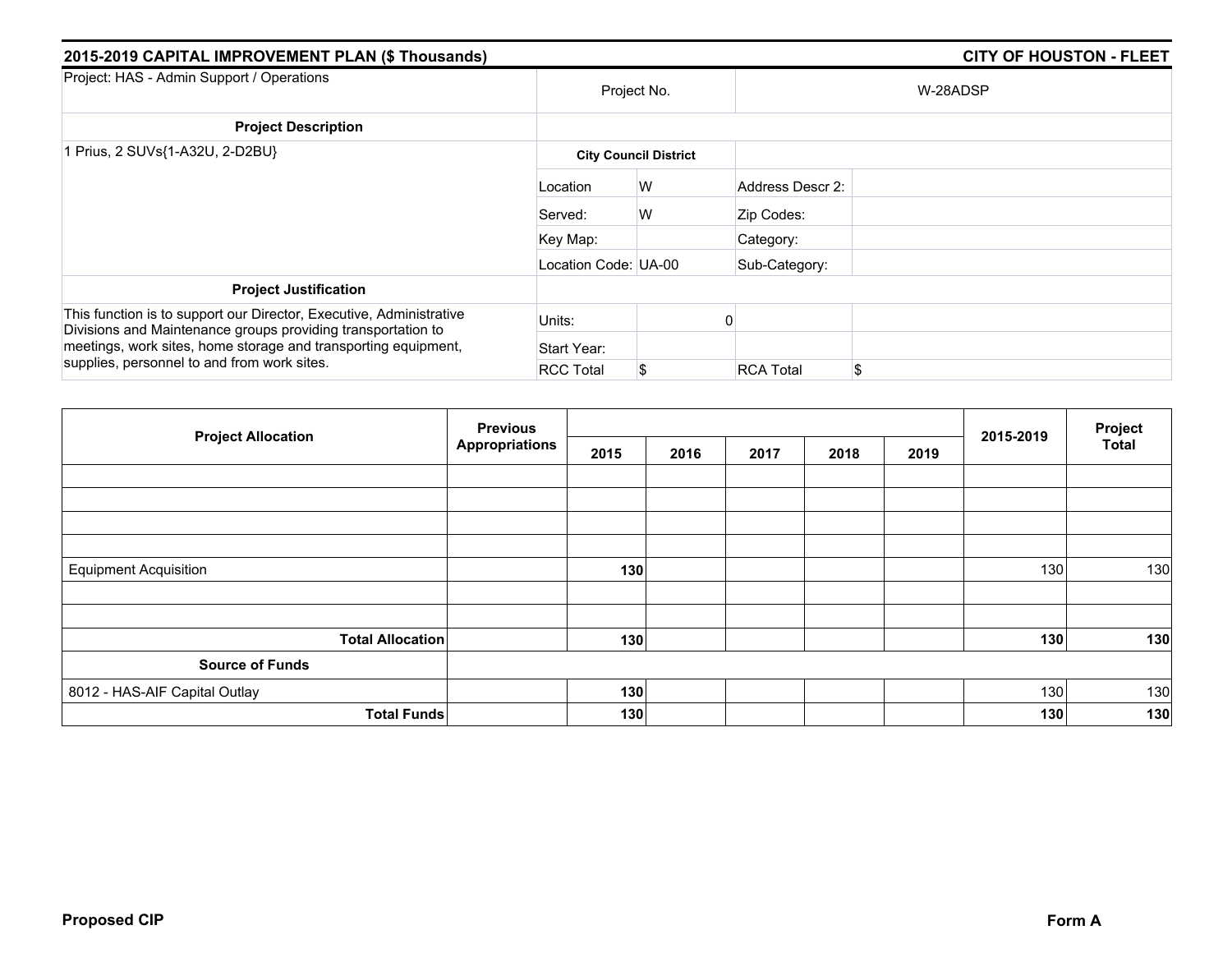| 2015-2019 CAPITAL IMPROVEMENT PLAN (\$ Thousands)                                                                                                                                                                                                    |                      |                              |                  |          |  |
|------------------------------------------------------------------------------------------------------------------------------------------------------------------------------------------------------------------------------------------------------|----------------------|------------------------------|------------------|----------|--|
| Project: HAS - Admin Support / Operations                                                                                                                                                                                                            | Project No.          |                              |                  | W-28ADSP |  |
| <b>Project Description</b>                                                                                                                                                                                                                           |                      |                              |                  |          |  |
| 1 Concrete Truck, 2 Airfield Trucks, Highlift, Cement Saw, and Roll<br>Mount Sprayer{1-690D,1-S11D,1-S11U,1-J40Z,1-TC4U,1-NC1U,1-ZZ2Z}                                                                                                               |                      | <b>City Council District</b> |                  |          |  |
|                                                                                                                                                                                                                                                      | Location             | W                            | Address Descr 2: |          |  |
|                                                                                                                                                                                                                                                      | Served:              | W                            | Zip Codes:       |          |  |
|                                                                                                                                                                                                                                                      | Key Map:             |                              | Category:        |          |  |
|                                                                                                                                                                                                                                                      | Location Code: UA-00 |                              | Sub-Category:    |          |  |
| <b>Project Justification</b>                                                                                                                                                                                                                         |                      |                              |                  |          |  |
| This function is to support our Director, Executive, Administrative<br>Divisions and Maintenance groups providing transportation to<br>meetings, work sites, home storage and transporting equipment,<br>supplies, personnel to and from work sites. | Units:               |                              |                  |          |  |
|                                                                                                                                                                                                                                                      | Start Year:          |                              |                  |          |  |
|                                                                                                                                                                                                                                                      | <b>RCC Total</b>     | \$                           | <b>RCA Total</b> | \$       |  |

| <b>Project Allocation</b>     | <b>Previous</b><br><b>Appropriations</b> |      |                 |      | 2015-2019 | Project |     |              |
|-------------------------------|------------------------------------------|------|-----------------|------|-----------|---------|-----|--------------|
|                               |                                          | 2015 | 2016            | 2017 | 2018      | 2019    |     | <b>Total</b> |
|                               |                                          |      |                 |      |           |         |     |              |
|                               |                                          |      |                 |      |           |         |     |              |
|                               |                                          |      |                 |      |           |         |     |              |
|                               |                                          |      |                 |      |           |         |     |              |
| <b>Equipment Acquisition</b>  |                                          | 971  | 11              | 11   |           |         | 993 | 993          |
|                               |                                          |      |                 |      |           |         |     |              |
|                               |                                          |      |                 |      |           |         |     |              |
| <b>Total Allocation</b>       |                                          | 971  | 11 <sub>1</sub> | 11   |           |         | 993 | 993          |
| <b>Source of Funds</b>        |                                          |      |                 |      |           |         |     |              |
| 8012 - HAS-AIF Capital Outlay |                                          | 971  | 11              | 11   |           |         | 993 | 993          |
| <b>Total Funds</b>            |                                          | 971  | 11              | 11   |           |         | 993 | 993          |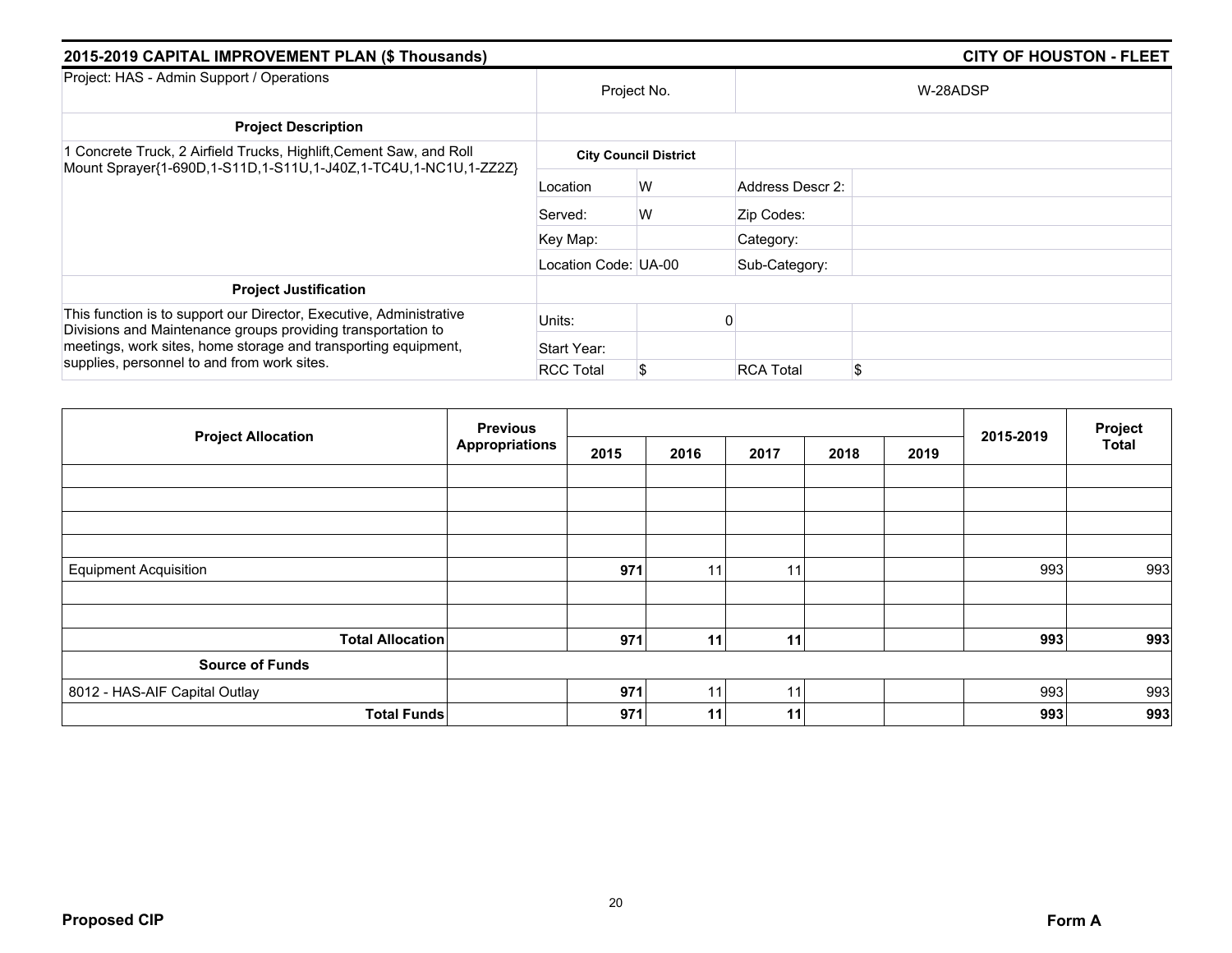| 2015-2019 CAPITAL IMPROVEMENT PLAN (\$ Thousands)                                                                                                                                                                           |                              |             |                  | <b>CITY OF HOUSTON - FLEET</b> |  |  |  |  |
|-----------------------------------------------------------------------------------------------------------------------------------------------------------------------------------------------------------------------------|------------------------------|-------------|------------------|--------------------------------|--|--|--|--|
| Project: HAS - Emergency Response                                                                                                                                                                                           |                              | Project No. |                  | W-28ERES                       |  |  |  |  |
| <b>Project Description</b>                                                                                                                                                                                                  |                              |             |                  |                                |  |  |  |  |
| 6 Investigative Full Size SUV Units{2-MPUU, 2-MS3U, 1-MP2U,<br>1-MV1U}                                                                                                                                                      | <b>City Council District</b> |             |                  |                                |  |  |  |  |
|                                                                                                                                                                                                                             | Location                     | W           | Address Descr 2: |                                |  |  |  |  |
|                                                                                                                                                                                                                             | Served:                      | W           | Zip Codes:       |                                |  |  |  |  |
|                                                                                                                                                                                                                             | Key Map:                     |             | Category:        |                                |  |  |  |  |
|                                                                                                                                                                                                                             | Location Code: UA-00         |             | Sub-Category:    |                                |  |  |  |  |
| <b>Project Justification</b>                                                                                                                                                                                                |                              |             |                  |                                |  |  |  |  |
| Provides Safety and Security for three (3) airports (IAH, HOU & EFD)<br>on both airside and landside (terminals included) areas. FAR,                                                                                       | Units:                       |             |                  |                                |  |  |  |  |
| Part 139 requires airfield inspections and monitoring of air<br>carrier operations continuously. Homeland Security requires the<br>monitoring of airport/remote perimeter areas inclusive of the<br>MANPAD mitigation Plan. | Start Year:                  |             |                  |                                |  |  |  |  |
|                                                                                                                                                                                                                             | <b>RCC Total</b>             |             | <b>RCA Total</b> | S                              |  |  |  |  |

|                               | <b>Previous</b>       |      |      | Project |      |      |           |              |
|-------------------------------|-----------------------|------|------|---------|------|------|-----------|--------------|
| <b>Project Allocation</b>     | <b>Appropriations</b> | 2015 | 2016 | 2017    | 2018 | 2019 | 2015-2019 | <b>Total</b> |
|                               |                       |      |      |         |      |      |           |              |
|                               |                       |      |      |         |      |      |           |              |
|                               |                       |      |      |         |      |      |           |              |
|                               |                       |      |      |         |      |      |           |              |
| <b>Equipment Acquisition</b>  |                       | 185  | 72   | 100     | 94   | 94   | 545       | 545          |
|                               |                       |      |      |         |      |      |           |              |
|                               |                       |      |      |         |      |      |           |              |
| <b>Total Allocation</b>       |                       | 185  | 72   | 100     | 94   | 94   | 545       | 545          |
| <b>Source of Funds</b>        |                       |      |      |         |      |      |           |              |
| 8012 - HAS-AIF Capital Outlay |                       | 185  | 72   | 100     | 94   | 94   | 545       | 545          |
| <b>Total Funds</b>            |                       | 185  | 72   | 100     | 94   | 94   | 545       | 545          |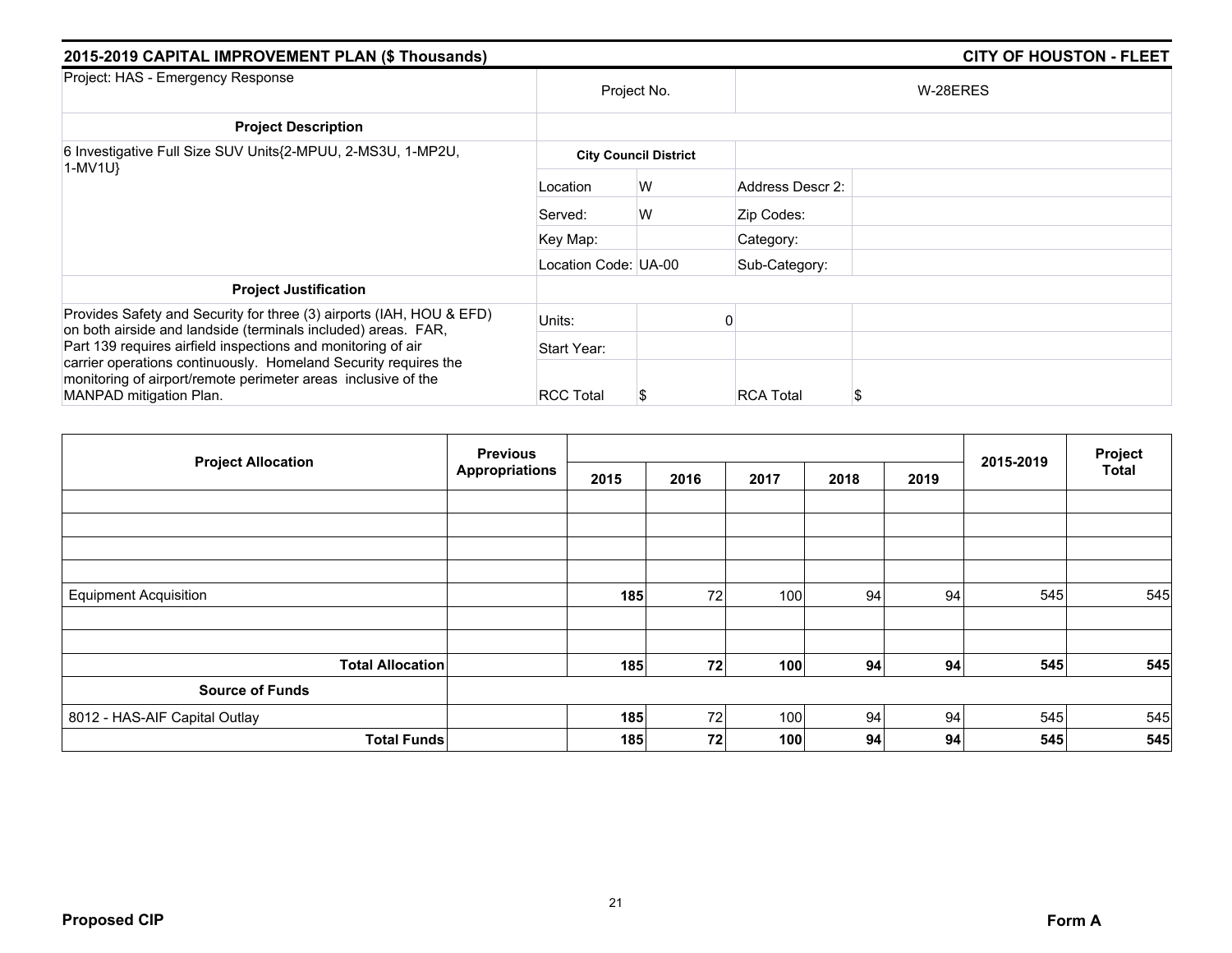| 2015-2019 CAPITAL IMPROVEMENT PLAN (\$ Thousands)                                                                               |                      |                              |                  | <b>CITY OF HOUSTON - FLEET</b> |  |  |  |  |
|---------------------------------------------------------------------------------------------------------------------------------|----------------------|------------------------------|------------------|--------------------------------|--|--|--|--|
| Project: HAS - Investigative Enforcement                                                                                        |                      | Project No.                  |                  | W-28INRG                       |  |  |  |  |
| <b>Project Description</b>                                                                                                      |                      |                              |                  |                                |  |  |  |  |
| 2 Investigative Patrol Units{1-ZZ1D,1-ZZ1U}                                                                                     |                      | <b>City Council District</b> |                  |                                |  |  |  |  |
|                                                                                                                                 | Location             | W                            | Address Descr 2: |                                |  |  |  |  |
|                                                                                                                                 | Served:              | W                            | Zip Codes:       |                                |  |  |  |  |
|                                                                                                                                 | Key Map:             |                              | Category:        |                                |  |  |  |  |
|                                                                                                                                 | Location Code: UA-00 |                              | Sub-Category:    |                                |  |  |  |  |
| <b>Project Justification</b>                                                                                                    |                      |                              |                  |                                |  |  |  |  |
| These operations are focused on preventing, or at least contain, a<br>crisis situation from escalating, jeppardizing safety and | Units:               |                              |                  |                                |  |  |  |  |
| facilities, inhibiting normal operation, creating negative public                                                               | Start Year:          |                              |                  |                                |  |  |  |  |
| image, and adversely affecting the organization's viability on both<br>the air and land side areas.                             | <b>RCC Total</b>     |                              | <b>RCA Total</b> | S                              |  |  |  |  |

|                               | <b>Previous</b><br><b>Project Allocation</b> |      |      | 2015-2019 | Project |      |     |              |
|-------------------------------|----------------------------------------------|------|------|-----------|---------|------|-----|--------------|
|                               | <b>Appropriations</b>                        | 2015 | 2016 | 2017      | 2018    | 2019 |     | <b>Total</b> |
|                               |                                              |      |      |           |         |      |     |              |
|                               |                                              |      |      |           |         |      |     |              |
|                               |                                              |      |      |           |         |      |     |              |
|                               |                                              |      |      |           |         |      |     |              |
| <b>Equipment Acquisition</b>  |                                              | 120  |      |           |         |      | 120 | 120          |
|                               |                                              |      |      |           |         |      |     |              |
| <b>Total Allocation</b>       |                                              | 120  |      |           |         |      | 120 | 120          |
| <b>Source of Funds</b>        |                                              |      |      |           |         |      |     |              |
| 8012 - HAS-AIF Capital Outlay |                                              | 120  |      |           |         |      | 120 | 120          |
| <b>Total Funds</b>            |                                              | 120  |      |           |         |      | 120 | 120          |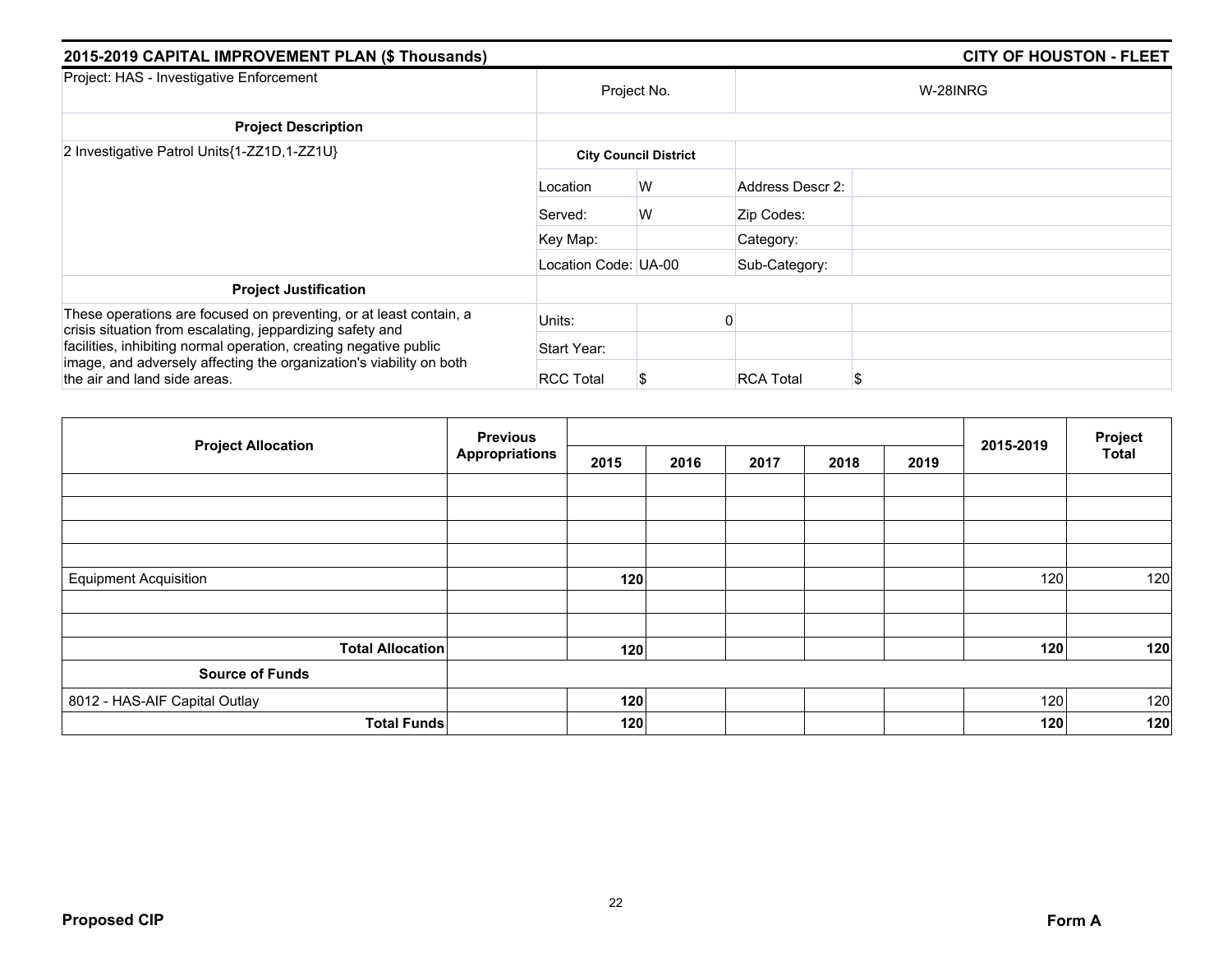| 2015-2019 CAPITAL IMPROVEMENT PLAN (\$ Thousands)                                                                                                      |                      |                              | <b>CITY OF HOUSTON - FLEET</b> |  |  |  |  |
|--------------------------------------------------------------------------------------------------------------------------------------------------------|----------------------|------------------------------|--------------------------------|--|--|--|--|
| Project: HAS - Maintenanace Operations                                                                                                                 | Project No.          |                              | W-28MTOP                       |  |  |  |  |
| <b>Project Description</b>                                                                                                                             |                      |                              |                                |  |  |  |  |
| 1 Concrete Truck, 2 Airfield Trucks, Highlift, Cement Saw, and Roll<br>Mount Sprayer{1-690D,1-S11D,1-S11U,1-J40Z,1-TC4U,1-NC1U,1-ZZ2Z}                 |                      | <b>City Council District</b> |                                |  |  |  |  |
|                                                                                                                                                        | Location             | W                            | Address Descr 2:               |  |  |  |  |
|                                                                                                                                                        | Served:              | W                            | Zip Codes:                     |  |  |  |  |
|                                                                                                                                                        | Key Map:             |                              | Category:                      |  |  |  |  |
|                                                                                                                                                        | Location Code: UA-00 |                              | Sub-Category:                  |  |  |  |  |
| <b>Project Justification</b>                                                                                                                           |                      |                              |                                |  |  |  |  |
| To perform maintenance tasks at the three (3) airports (IAH, HOU &<br>EFD) on the airside and landside (terminals included) such as:                   | Units:               |                              |                                |  |  |  |  |
| Grounds, Electrical, Building Services, Facilities and<br>Physical/Plant Maintenance to ensure a safe, efficient and aesthetic<br>airport environment. | Start Year:          |                              |                                |  |  |  |  |
|                                                                                                                                                        | <b>RCC Total</b>     |                              | <b>RCA Total</b><br>\$         |  |  |  |  |

| <b>Project Allocation</b>     | <b>Previous</b>       |      |                 |      |      |      | 2015-2019 | Project      |
|-------------------------------|-----------------------|------|-----------------|------|------|------|-----------|--------------|
|                               | <b>Appropriations</b> | 2015 | 2016            | 2017 | 2018 | 2019 |           | <b>Total</b> |
|                               |                       |      |                 |      |      |      |           |              |
|                               |                       |      |                 |      |      |      |           |              |
|                               |                       |      |                 |      |      |      |           |              |
|                               |                       |      |                 |      |      |      |           |              |
| <b>Equipment Acquisition</b>  |                       | 841  | 11              | 11   |      |      | 863       | 863          |
|                               |                       |      |                 |      |      |      |           |              |
|                               |                       |      |                 |      |      |      |           |              |
| <b>Total Allocation</b>       |                       | 841  | 11 <sub>1</sub> | 11   |      |      | 863       | 863          |
| <b>Source of Funds</b>        |                       |      |                 |      |      |      |           |              |
| 8012 - HAS-AIF Capital Outlay |                       | 841  | 11              | 11   |      |      | 863       | 863          |
| <b>Total Funds</b>            |                       | 841  | 11 <sub>1</sub> | 11   |      |      | 863       | 863          |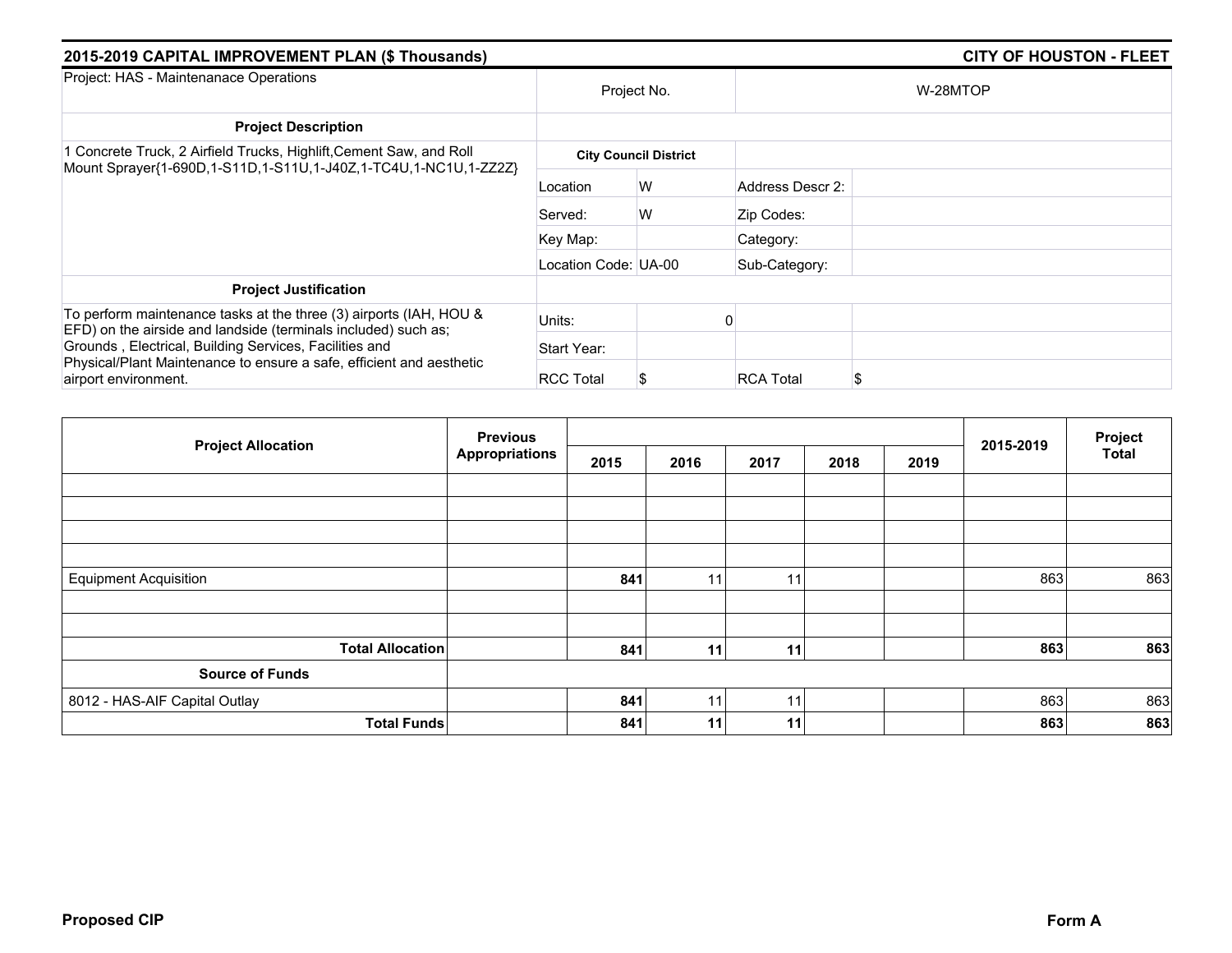| 2015-2019 CAPITAL IMPROVEMENT PLAN (\$ Thousands)                                                                            |                      |                              |                  | <b>CITY OF HOUSTON - FLEET</b> |
|------------------------------------------------------------------------------------------------------------------------------|----------------------|------------------------------|------------------|--------------------------------|
| Project: HPL - Warehousing and Distribution                                                                                  |                      | Project No.                  |                  | W-34WHDB                       |
| <b>Project Description</b>                                                                                                   |                      |                              |                  |                                |
| 1 Customized Passenger Van{1-C3MU}                                                                                           |                      | <b>City Council District</b> |                  |                                |
|                                                                                                                              | Location             | W                            | Address Descr 2: |                                |
|                                                                                                                              | Served:              | W                            | Zip Codes:       |                                |
|                                                                                                                              | Key Map:             |                              | Category:        |                                |
|                                                                                                                              | Location Code: UA-00 |                              | Sub-Category:    |                                |
| <b>Project Justification</b>                                                                                                 |                      |                              |                  |                                |
| Vehicles will be used to support the Library Department's service<br>priorities workforce development, technology access and | Units:               |                              |                  |                                |
| instruction, literacy advancement, support for school services,                                                              | Start Year:          |                              |                  |                                |
| and civic engagement. Services are provided throughout the City of<br>Houston.                                               | <b>RCC Total</b>     |                              | <b>RCA Total</b> | \$                             |

| <b>Project Allocation</b>                      | <b>Previous</b>       |      |      |      | 2015-2019 | Project |    |              |
|------------------------------------------------|-----------------------|------|------|------|-----------|---------|----|--------------|
|                                                | <b>Appropriations</b> | 2015 | 2016 | 2017 | 2018      | 2019    |    | <b>Total</b> |
|                                                |                       |      |      |      |           |         |    |              |
|                                                |                       |      |      |      |           |         |    |              |
|                                                |                       |      |      |      |           |         |    |              |
|                                                |                       |      |      |      |           |         |    |              |
| <b>Equipment Acquisition</b>                   |                       | 21   |      |      |           |         | 21 | 21           |
|                                                |                       |      |      |      |           |         |    |              |
| <b>Total Allocation</b>                        |                       | 21   |      |      |           |         | 21 | 21           |
| <b>Source of Funds</b>                         |                       |      |      |      |           |         |    |              |
| 1800 - Equipment Acquisition Consolidated Fund |                       | 21   |      |      |           |         | 21 | 21           |
| <b>Total Funds</b>                             |                       | 21   |      |      |           |         | 21 | 21           |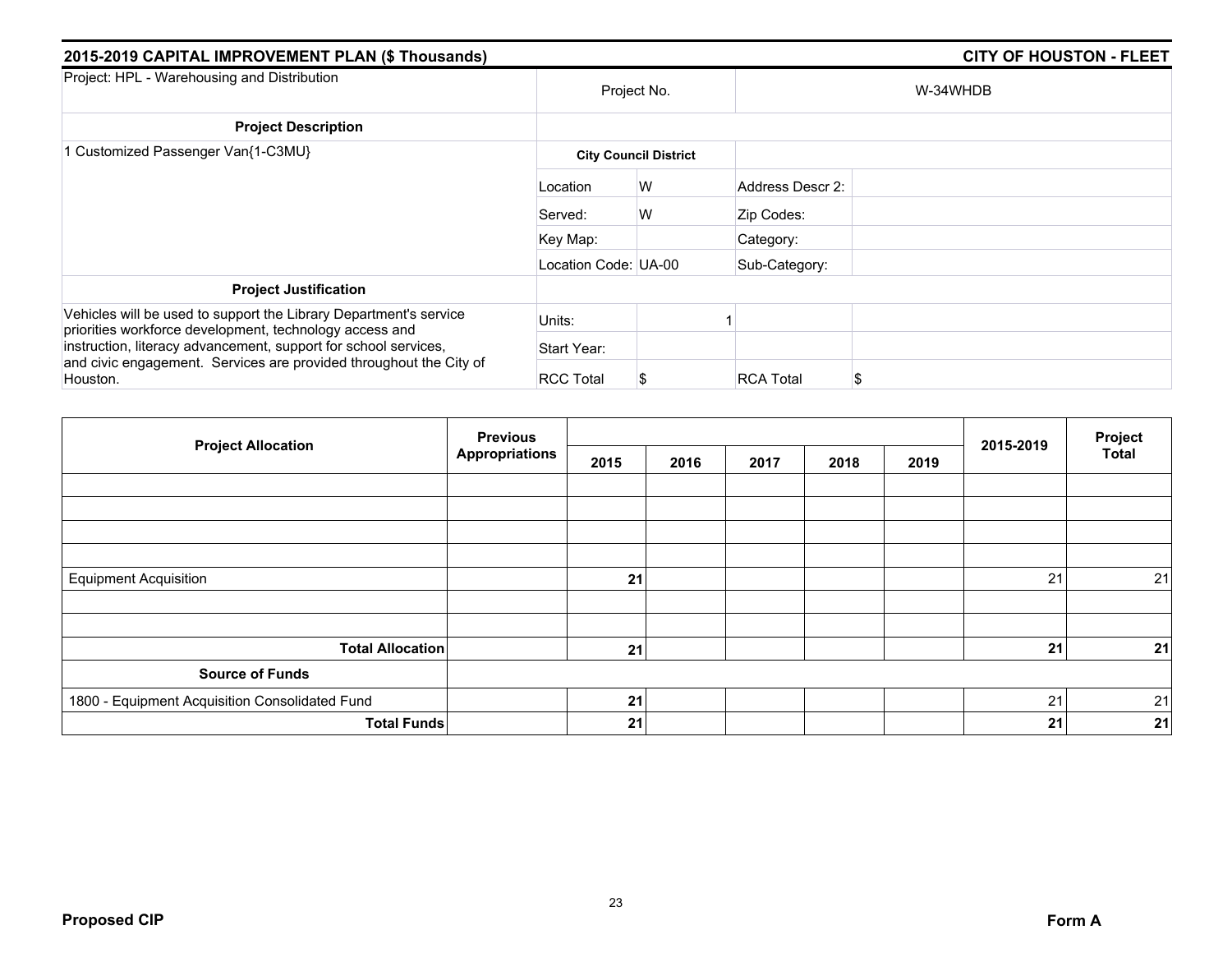| 2015-2019 CAPITAL IMPROVEMENT PLAN (\$ Thousands)                                                                                      |                              |             |                  | <b>CITY OF HOUSTON - FLEET</b> |  |  |  |  |
|----------------------------------------------------------------------------------------------------------------------------------------|------------------------------|-------------|------------------|--------------------------------|--|--|--|--|
| Project: PRD - Admin Support / Operations                                                                                              |                              | Project No. |                  | W-36ADSP                       |  |  |  |  |
| <b>Project Description</b>                                                                                                             |                              |             |                  |                                |  |  |  |  |
| $2$ SUVs $\{2-D1BU\}$                                                                                                                  | <b>City Council District</b> |             |                  |                                |  |  |  |  |
|                                                                                                                                        | Location                     | W           | Address Descr 2: |                                |  |  |  |  |
|                                                                                                                                        | Served:                      | W           | Zip Codes:       |                                |  |  |  |  |
|                                                                                                                                        | Key Map:                     |             | Category:        |                                |  |  |  |  |
|                                                                                                                                        | Location Code: UA-00         |             | Sub-Category:    |                                |  |  |  |  |
| <b>Project Justification</b>                                                                                                           |                              |             |                  |                                |  |  |  |  |
| The group makes up the support staff for the department: Director's<br>Office and Management and Finance Team. The team is responsible | Units:                       |             |                  |                                |  |  |  |  |
| for the department's budget preparation and monthly forecasting,                                                                       | Start Year:                  |             |                  |                                |  |  |  |  |
| grant writing and accounting, assisting the divisions with<br>purchasing needs, Computer support and safety issues and concerns.       | <b>RCC Total</b>             |             | <b>RCA Total</b> | S                              |  |  |  |  |

| <b>Project Allocation</b>                      | <b>Previous</b>       |      |      |      | 2015-2019 | Project |    |              |
|------------------------------------------------|-----------------------|------|------|------|-----------|---------|----|--------------|
|                                                | <b>Appropriations</b> | 2015 | 2016 | 2017 | 2018      | 2019    |    | <b>Total</b> |
|                                                |                       |      |      |      |           |         |    |              |
|                                                |                       |      |      |      |           |         |    |              |
|                                                |                       |      |      |      |           |         |    |              |
|                                                |                       |      |      |      |           |         |    |              |
| <b>Equipment Acquisition</b>                   |                       | 53   |      |      |           |         | 53 | 53           |
|                                                |                       |      |      |      |           |         |    |              |
| <b>Total Allocation</b>                        |                       |      |      |      |           |         | 53 |              |
|                                                |                       | 53   |      |      |           |         |    | 53           |
| <b>Source of Funds</b>                         |                       |      |      |      |           |         |    |              |
| 1800 - Equipment Acquisition Consolidated Fund |                       | 53   |      |      |           |         | 53 | 53           |
| <b>Total Funds</b>                             |                       | 53   |      |      |           |         | 53 | 53           |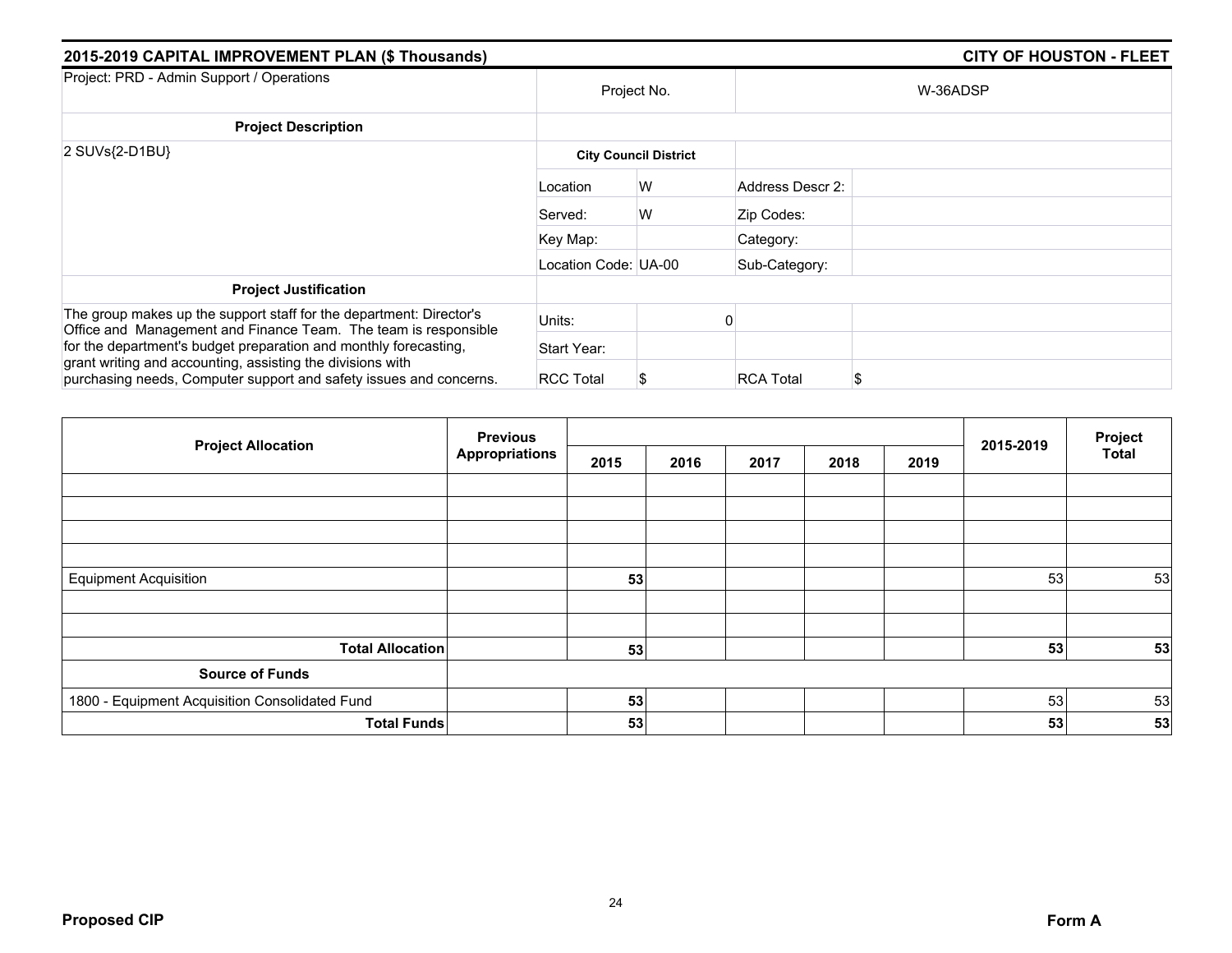| 2015-2019 CAPITAL IMPROVEMENT PLAN (\$ Thousands)                                                                               |                      |                              |                  | <b>CITY OF HOUSTON - FLEET</b> |
|---------------------------------------------------------------------------------------------------------------------------------|----------------------|------------------------------|------------------|--------------------------------|
| Project: PRD - Facility Maintenance / Urban Park                                                                                |                      | Project No.                  |                  | W-36FMUP                       |
| <b>Project Description</b>                                                                                                      |                      |                              |                  |                                |
| 1 Pick up Truck, 1 Truck with Crane, 1 Trailer, 1 Dump<br>Truck{1-B11U, 1-40XD, 1-FH0Z, 1-624D}                                 |                      | <b>City Council District</b> |                  |                                |
|                                                                                                                                 | Location             | W                            | Address Descr 2: |                                |
|                                                                                                                                 | Served:              | W                            | Zip Codes:       |                                |
|                                                                                                                                 | Key Map:             |                              | Category:        |                                |
|                                                                                                                                 | Location Code: UA-00 |                              | Sub-Category:    |                                |
| <b>Project Justification</b>                                                                                                    |                      |                              |                  |                                |
| Responsible for administration of the Parks Master Plan; the<br>Division maintains, and repairs the HPARD buildings and outdoor | Units:               |                              |                  |                                |
| facilities. In coordination with the GSD, the Division implements                                                               | Start Year:          |                              |                  |                                |
| the Capital Improvement Plan. The Urban Park Rangers division<br>provides parks safety services and respond to incidents.       | <b>RCC Total</b>     | S                            | <b>RCA Total</b> | S                              |

| <b>Project Allocation</b>                      | <b>Previous</b>       |      |      |      | 2015-2019 | Project |     |              |
|------------------------------------------------|-----------------------|------|------|------|-----------|---------|-----|--------------|
|                                                | <b>Appropriations</b> | 2015 | 2016 | 2017 | 2018      | 2019    |     | <b>Total</b> |
|                                                |                       |      |      |      |           |         |     |              |
|                                                |                       |      |      |      |           |         |     |              |
|                                                |                       |      |      |      |           |         |     |              |
|                                                |                       |      |      |      |           |         |     |              |
| <b>Equipment Acquisition</b>                   |                       | 446  |      |      |           |         | 446 | 446          |
|                                                |                       |      |      |      |           |         |     |              |
|                                                |                       |      |      |      |           |         |     |              |
| <b>Total Allocation</b>                        |                       | 446  |      |      |           |         | 446 | 446          |
| <b>Source of Funds</b>                         |                       |      |      |      |           |         |     |              |
| 1800 - Equipment Acquisition Consolidated Fund |                       | 446  |      |      |           |         | 446 | 446          |
| <b>Total Funds</b>                             |                       | 446  |      |      |           |         | 446 | 446          |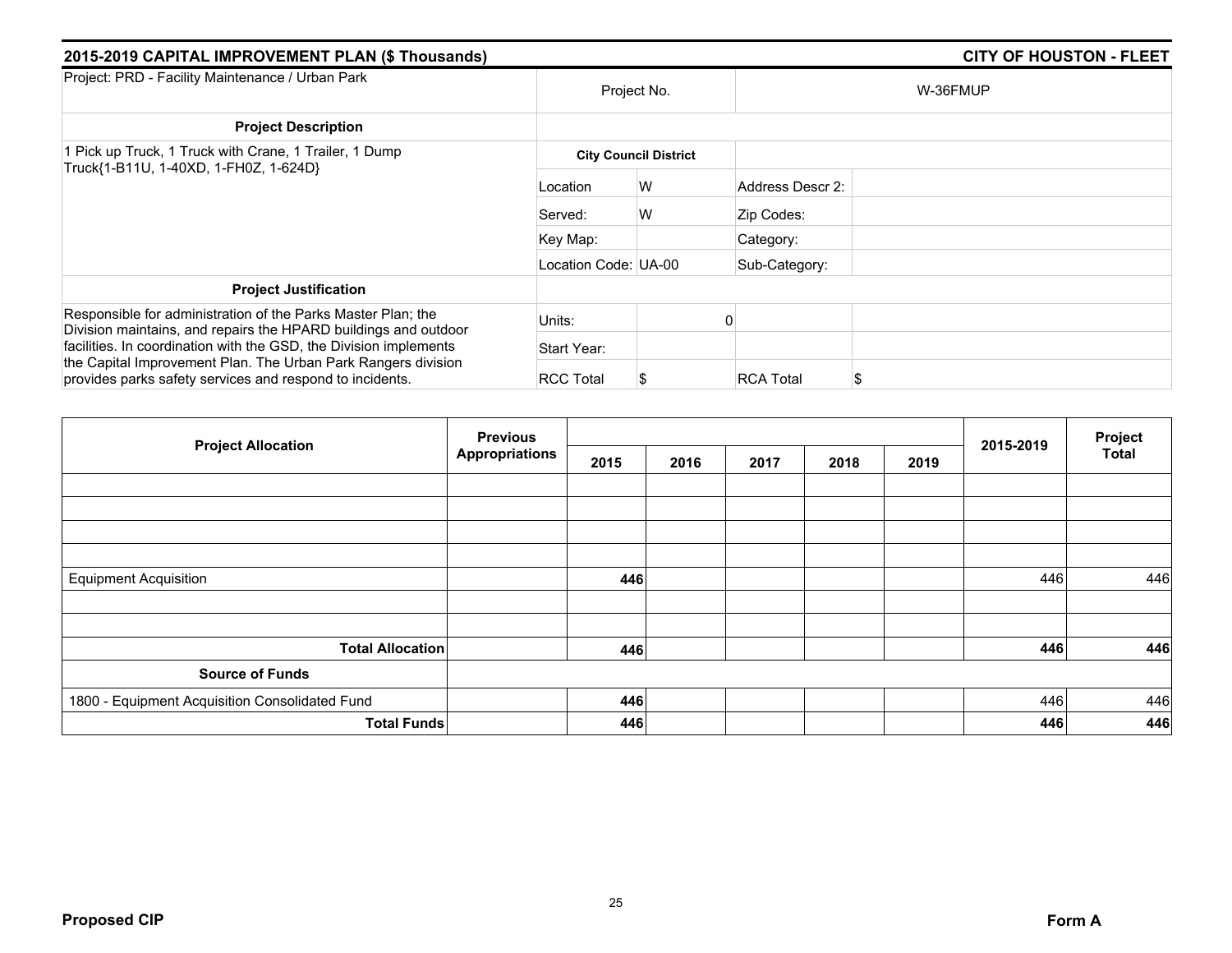| 2015-2019 CAPITAL IMPROVEMENT PLAN (\$ Thousands)                                                                                                                       |                      |                              |                  | <b>CITY OF HOUSTON - FLEET</b> |
|-------------------------------------------------------------------------------------------------------------------------------------------------------------------------|----------------------|------------------------------|------------------|--------------------------------|
| Project: PRD - Ground Maintenance/Urban Forestry                                                                                                                        |                      | Project No.                  | W-36GMUF         |                                |
| <b>Project Description</b>                                                                                                                                              |                      |                              |                  |                                |
| 9 Pickup Trucks, 10 Riding Mowers, 2 Pull Behind Mowers, 2 All<br>Terrain Vehicles, & 1 Trailer{4-B42U, 10-K11U, 2 - B30U,<br>2-K12Z, 3-B20U, 2-E60U, 1-FP0Z}           |                      | <b>City Council District</b> |                  |                                |
|                                                                                                                                                                         | Location             | W                            | Address Descr 2: |                                |
|                                                                                                                                                                         | Served:              | W                            | Zip Codes:       |                                |
|                                                                                                                                                                         | Key Map:             |                              | Category:        |                                |
|                                                                                                                                                                         | Location Code: UA-00 |                              | Sub-Category:    |                                |
| <b>Project Justification</b>                                                                                                                                            |                      |                              |                  |                                |
| GSM oversees maintenance of Houston's 370 parks, esplanades and                                                                                                         | Units:               |                              |                  |                                |
| natural areas. GSM also maintains green space for 51 city<br>facilities including the HPL and Health Dept. Multi-Service                                                | Start Year:          |                              |                  |                                |
| Centers. Urban Forestry responds to over 5,000 service requests<br>annually and is responsible for a wide range of reforestation and<br>forestry management activities. | <b>RCC Total</b>     | S                            | <b>RCA Total</b> |                                |

| <b>Project Allocation</b>                      | <b>Previous</b>       |      |      |      |      | 2015-2019 | Project |              |
|------------------------------------------------|-----------------------|------|------|------|------|-----------|---------|--------------|
|                                                | <b>Appropriations</b> | 2015 | 2016 | 2017 | 2018 | 2019      |         | <b>Total</b> |
|                                                |                       |      |      |      |      |           |         |              |
|                                                |                       |      |      |      |      |           |         |              |
|                                                |                       |      |      |      |      |           |         |              |
|                                                |                       |      |      |      |      |           |         |              |
| <b>Equipment Acquisition</b>                   |                       | 475  |      |      |      |           | 475     | 475          |
|                                                |                       |      |      |      |      |           |         |              |
|                                                |                       |      |      |      |      |           |         |              |
| <b>Total Allocation</b>                        |                       | 475  |      |      |      |           | 475     | 475          |
| <b>Source of Funds</b>                         |                       |      |      |      |      |           |         |              |
| 1800 - Equipment Acquisition Consolidated Fund |                       | 475  |      |      |      |           | 475     | 475          |
| <b>Total Funds</b>                             |                       | 475  |      |      |      |           | 475     | 475          |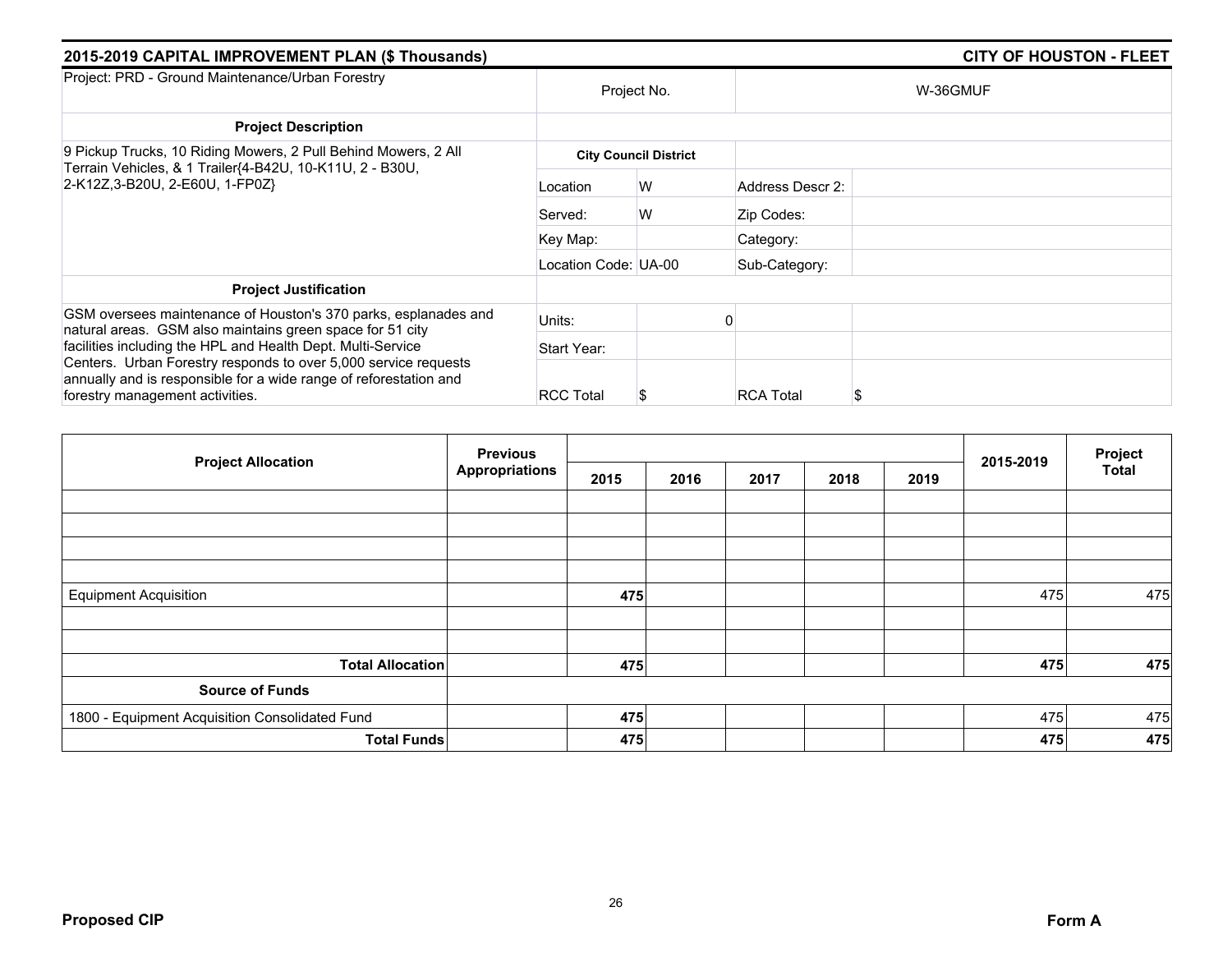| 2015-2019 CAPITAL IMPROVEMENT PLAN (\$ Thousands)                                                                                 |                      |                              |                  | <b>CITY OF HOUSTON - FLEET</b> |  |  |  |  |
|-----------------------------------------------------------------------------------------------------------------------------------|----------------------|------------------------------|------------------|--------------------------------|--|--|--|--|
| Project: PRD - Golf & Tennis Operations                                                                                           |                      | Project No.                  |                  | W-36GTOP                       |  |  |  |  |
| <b>Project Description</b>                                                                                                        |                      |                              |                  |                                |  |  |  |  |
| 1 Ridding Rake, 1 Pull Behind Mower, & 1 Gas Greens                                                                               |                      | <b>City Council District</b> |                  |                                |  |  |  |  |
| Roller{1-J60U,1-K12Z,1ZZ2U}                                                                                                       | Location             | W                            | Address Descr 2: |                                |  |  |  |  |
|                                                                                                                                   | Served:              | W                            | Zip Codes:       |                                |  |  |  |  |
|                                                                                                                                   | Key Map:             |                              | Category:        |                                |  |  |  |  |
|                                                                                                                                   | Location Code: UA-00 |                              | Sub-Category:    |                                |  |  |  |  |
| <b>Project Justification</b>                                                                                                      |                      |                              |                  |                                |  |  |  |  |
| The Division is responsible for the operation of city golf courses<br>and the tennis centers; and maintains grounds, develops and | Units:               |                              |                  |                                |  |  |  |  |
| oversees golf activities at the 7 golf courses: Memorial, Hermann,                                                                | Start Year:          |                              |                  |                                |  |  |  |  |
| Sharpstown, Glenbrook, Gus Wortham, Brock and FM Law.                                                                             | <b>RCC Total</b>     | S                            | <b>RCA Total</b> | \$                             |  |  |  |  |

| <b>Project Allocation</b>    | <b>Previous</b>       |      |      |      |      | 2015-2019 | Project |              |
|------------------------------|-----------------------|------|------|------|------|-----------|---------|--------------|
|                              | <b>Appropriations</b> | 2015 | 2016 | 2017 | 2018 | 2019      |         | <b>Total</b> |
|                              |                       |      |      |      |      |           |         |              |
|                              |                       |      |      |      |      |           |         |              |
|                              |                       |      |      |      |      |           |         |              |
|                              |                       |      |      |      |      |           |         |              |
| <b>Equipment Acquisition</b> |                       | 44   |      |      |      |           | 44      | 44           |
|                              |                       |      |      |      |      |           |         |              |
|                              |                       |      |      |      |      |           |         |              |
| <b>Total Allocation</b>      |                       | 44   |      |      |      |           | 44      | 44           |
| <b>Source of Funds</b>       |                       |      |      |      |      |           |         |              |
| 2104 - Parks Golf Special    |                       | 44   |      |      |      |           | 44      | 44           |
| <b>Total Funds</b>           |                       | 44   |      |      |      |           | 44      | 44           |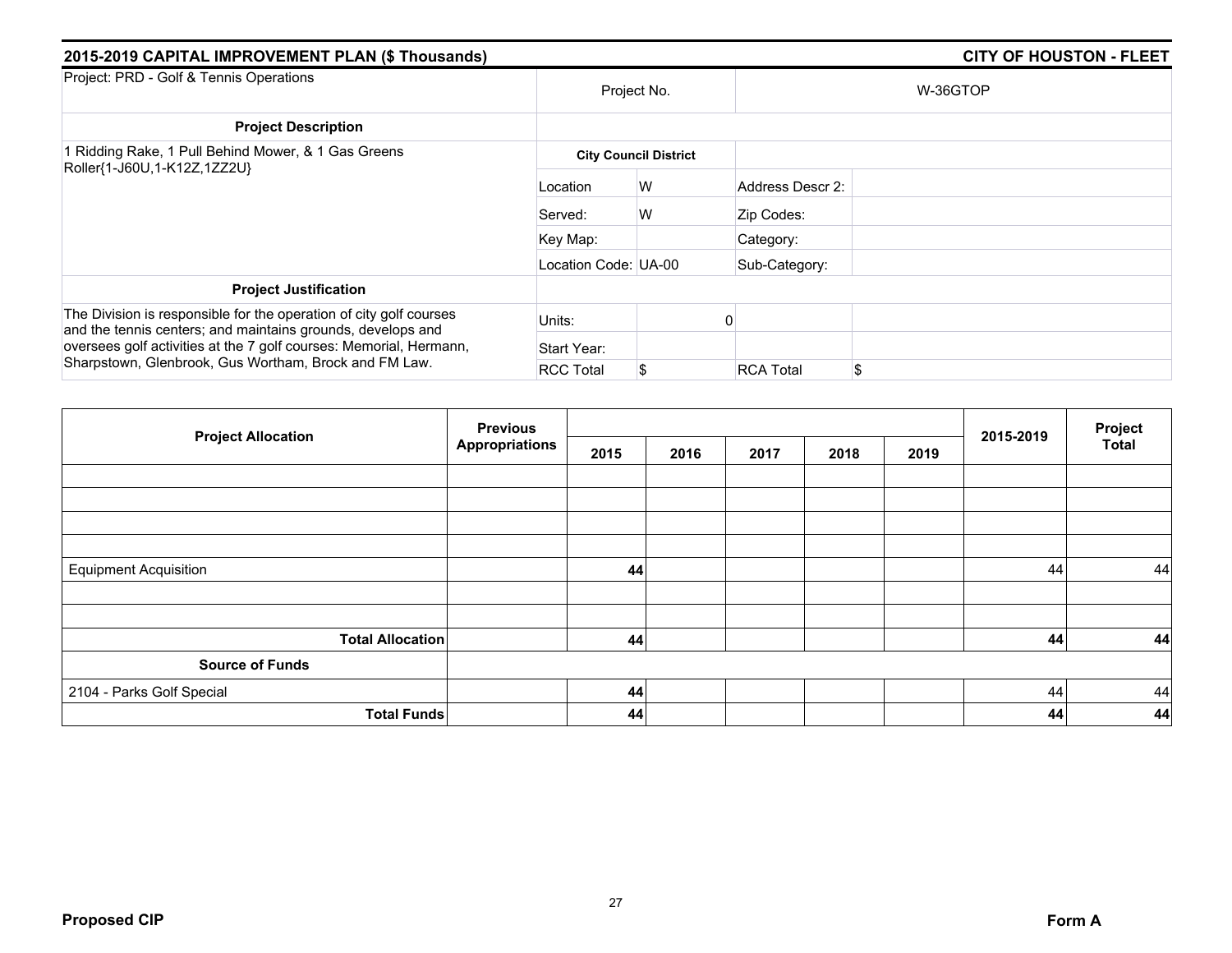| 2015-2019 CAPITAL IMPROVEMENT PLAN (\$ Thousands)                                                                                                      |                      |                              |                  | <b>CITY OF HOUSTON - FLEET</b> |
|--------------------------------------------------------------------------------------------------------------------------------------------------------|----------------------|------------------------------|------------------|--------------------------------|
| Project: PRD - Recreation & Wellness                                                                                                                   | Project No.          |                              |                  | W-36RCWL                       |
| <b>Project Description</b>                                                                                                                             |                      |                              |                  |                                |
| 1 Customized Passenger Van{1-C2MU}                                                                                                                     |                      | <b>City Council District</b> |                  |                                |
|                                                                                                                                                        | Location             | W                            | Address Descr 2: |                                |
|                                                                                                                                                        | Served:              | W                            | Zip Codes:       |                                |
|                                                                                                                                                        | Key Map:             |                              | Category:        |                                |
|                                                                                                                                                        | Location Code: UA-00 |                              | Sub-Category:    |                                |
| <b>Project Justification</b>                                                                                                                           |                      |                              |                  |                                |
| The group promotes health and wellness for all ages and abilities<br>through its facilities and programing. The Division coordinates all               | Units:               |                              |                  |                                |
| recreational activities such as After-School and Summer Enrichment                                                                                     | Start Year:          |                              |                  |                                |
| Programs; overseas and directs the operation of 37 outdoor<br>swimming pools, metropolitan service center, adult sports<br>andreservations/permitting. | <b>RCC Total</b>     | Ъ                            | <b>RCA Total</b> | S                              |

|                                                | <b>Previous</b>       |      |      |      |      | 2015-2019 | Project |              |
|------------------------------------------------|-----------------------|------|------|------|------|-----------|---------|--------------|
| <b>Project Allocation</b>                      | <b>Appropriations</b> | 2015 | 2016 | 2017 | 2018 | 2019      |         | <b>Total</b> |
|                                                |                       |      |      |      |      |           |         |              |
|                                                |                       |      |      |      |      |           |         |              |
|                                                |                       |      |      |      |      |           |         |              |
|                                                |                       |      |      |      |      |           |         |              |
| <b>Equipment Acquisition</b>                   |                       | 30   |      |      |      |           | 30      | 30           |
|                                                |                       |      |      |      |      |           |         |              |
|                                                |                       |      |      |      |      |           |         |              |
| <b>Total Allocation</b>                        |                       | 30   |      |      |      |           | 30      | 30           |
| <b>Source of Funds</b>                         |                       |      |      |      |      |           |         |              |
| 1800 - Equipment Acquisition Consolidated Fund |                       | 30   |      |      |      |           | 30      | 30           |
| <b>Total Funds</b>                             |                       | 30   |      |      |      |           | 30      | 30           |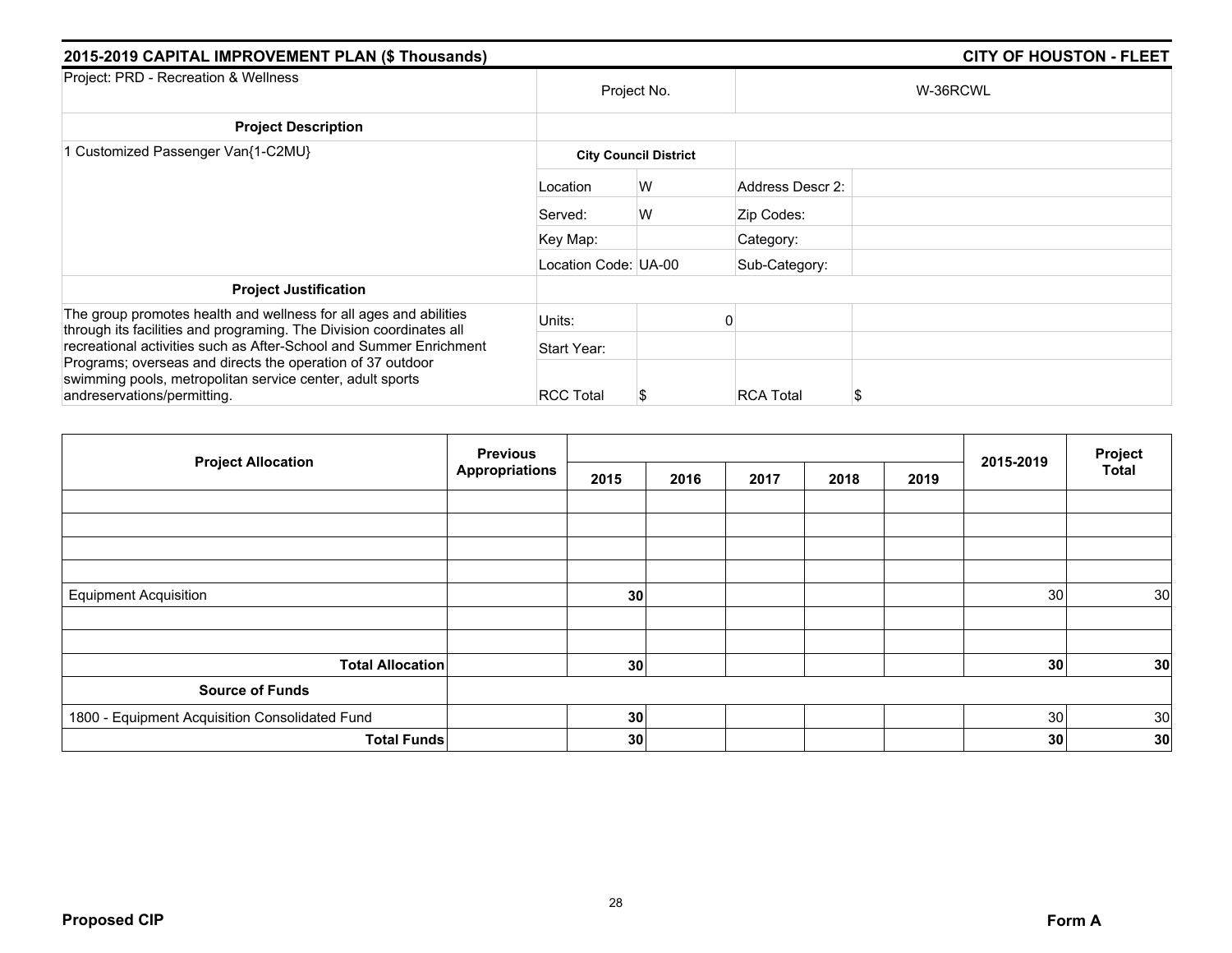| 2015-2019 CAPITAL IMPROVEMENT PLAN (\$ Thousands)                                                                                |                      | <b>CITY OF HOUSTON - FLEET</b> |                  |          |  |  |
|----------------------------------------------------------------------------------------------------------------------------------|----------------------|--------------------------------|------------------|----------|--|--|
| Project: HLT - Admin Support / Operations                                                                                        |                      | Project No.                    |                  | W-38ADSP |  |  |
| <b>Project Description</b>                                                                                                       |                      |                                |                  |          |  |  |
| 1 Compact Car & 1 Pickup Truck{1-A22Q, 1-B11Q}                                                                                   |                      | <b>City Council District</b>   |                  |          |  |  |
|                                                                                                                                  | Location             | W                              | Address Descr 2: |          |  |  |
|                                                                                                                                  | Served:              | W                              | Zip Codes:       |          |  |  |
|                                                                                                                                  | Key Map:             |                                | Category:        |          |  |  |
|                                                                                                                                  | Location Code: UA-00 |                                | Sub-Category:    |          |  |  |
| <b>Project Justification</b>                                                                                                     |                      |                                |                  |          |  |  |
| HDHHS's Administrative Support personnel assist the Departmental<br>programs by providing administrative support services. These | Units:               |                                |                  |          |  |  |
| services include: contracting, financial planning, budget manaement,                                                             | Start Year:          |                                |                  |          |  |  |
| purchase processing, quality assurance and grant reporting and<br>administration services.                                       | <b>RCC Total</b>     |                                | <b>RCA Total</b> | S        |  |  |

| <b>Project Allocation</b>                      | <b>Previous</b>       |      |      |      |      | Project |           |              |
|------------------------------------------------|-----------------------|------|------|------|------|---------|-----------|--------------|
|                                                | <b>Appropriations</b> | 2015 | 2016 | 2017 | 2018 | 2019    | 2015-2019 | <b>Total</b> |
|                                                |                       |      |      |      |      |         |           |              |
|                                                |                       |      |      |      |      |         |           |              |
|                                                |                       |      |      |      |      |         |           |              |
|                                                |                       |      |      |      |      |         |           |              |
| <b>Equipment Acquisition</b>                   |                       | 28   |      |      |      |         | 28        | 28           |
|                                                |                       |      |      |      |      |         |           |              |
| <b>Total Allocation</b>                        |                       | 28   |      |      |      |         | 28        | 28           |
| <b>Source of Funds</b>                         |                       |      |      |      |      |         |           |              |
| 1800 - Equipment Acquisition Consolidated Fund |                       | 28   |      |      |      |         | 28        | 28           |
| <b>Total Funds</b>                             |                       | 28   |      |      |      |         | 28        | 28           |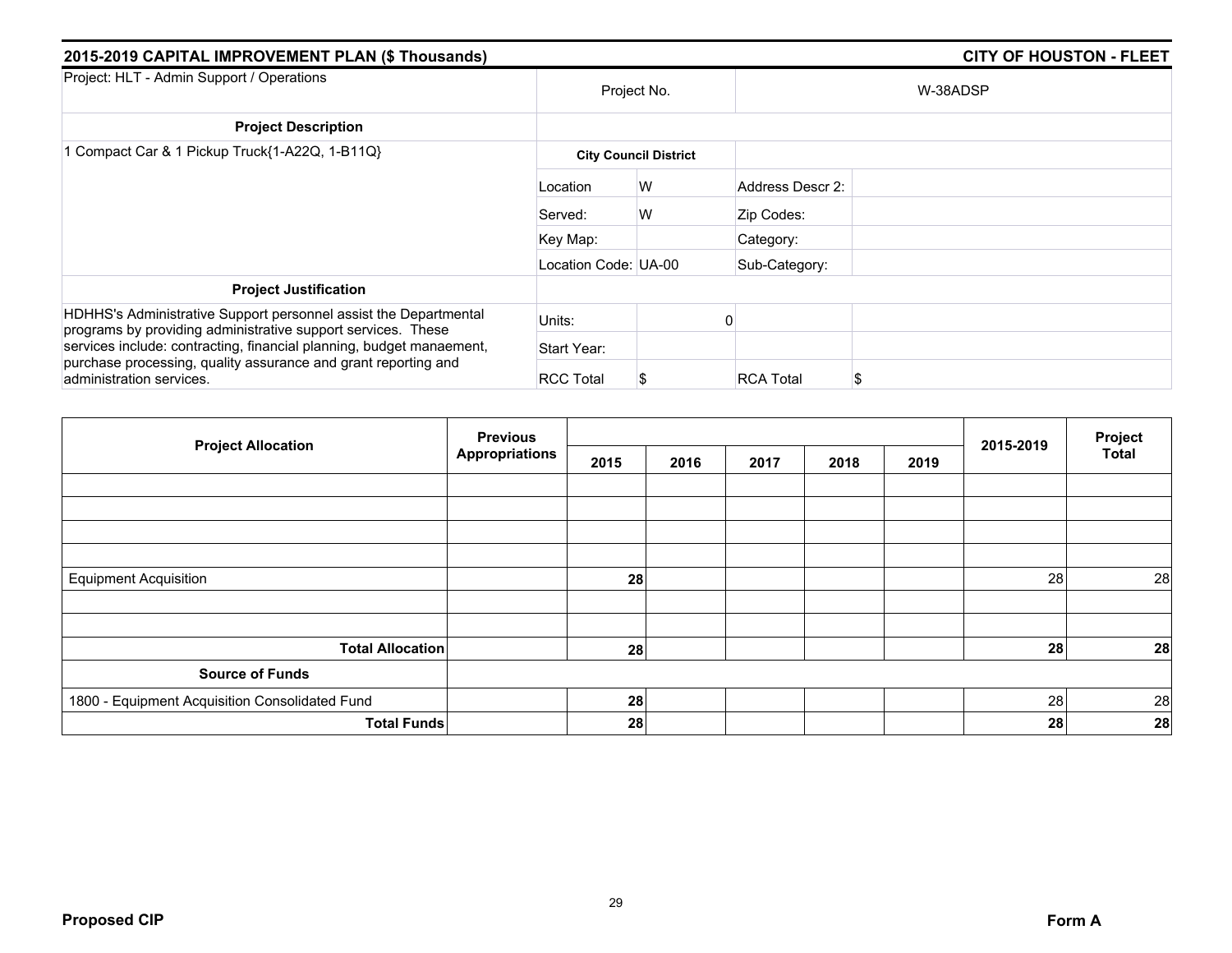| 2015-2019 CAPITAL IMPROVEMENT PLAN (\$ Thousands)                                                                                                                                                                |                      | <b>CITY OF HOUSTON - FLEET</b> |                  |          |  |
|------------------------------------------------------------------------------------------------------------------------------------------------------------------------------------------------------------------|----------------------|--------------------------------|------------------|----------|--|
| Project: HLT - Health Operations                                                                                                                                                                                 |                      | Project No.                    |                  | W-38OPER |  |
| <b>Project Description</b>                                                                                                                                                                                       |                      |                                |                  |          |  |
| 3 Compact Cars, 2 Pickup Trucks, 1 - 7 Passenger Van, 1 Customized<br>Passenger Van, 2 - SUVs{3-A22Q,2-B20Q,1-C2DQ,1-C3MQ} -                                                                                     |                      | <b>City Council District</b>   |                  |          |  |
| 1800{2-D1BU} - 5030                                                                                                                                                                                              | Location             | W                              | Address Descr 2: |          |  |
|                                                                                                                                                                                                                  | Served:              | W                              | Zip Codes:       |          |  |
|                                                                                                                                                                                                                  | Key Map:             |                                | Category:        |          |  |
|                                                                                                                                                                                                                  | Location Code: UA-00 |                                | Sub-Category:    |          |  |
| <b>Project Justification</b>                                                                                                                                                                                     |                      |                                |                  |          |  |
| HDHHS provides a wide variety of services to the public, which are<br>designed to enhance health and well-being. Programs include:                                                                               | Units:               |                                |                  |          |  |
| HIV/STD, Immunizations, Tuberculosis, Laboratory, Environmental<br>and Consumer Health monitoring, WIC, Senior services, Oral<br>Health, Public Health Preparedness, Epidemiology and Cronic<br>Disease Control. | Start Year:          |                                |                  |          |  |
|                                                                                                                                                                                                                  | <b>RCC Total</b>     | S                              | <b>RCA Total</b> |          |  |

| <b>Project Allocation</b>                      | <b>Previous</b>       |      |      |      | 2015-2019 | Project |     |              |
|------------------------------------------------|-----------------------|------|------|------|-----------|---------|-----|--------------|
|                                                | <b>Appropriations</b> | 2015 | 2016 | 2017 | 2018      | 2019    |     | <b>Total</b> |
|                                                |                       |      |      |      |           |         |     |              |
|                                                |                       |      |      |      |           |         |     |              |
|                                                |                       |      |      |      |           |         |     |              |
|                                                |                       |      |      |      |           |         |     |              |
| <b>Equipment Acquisition</b>                   |                       | 178  |      |      |           |         | 178 | 178          |
|                                                |                       |      |      |      |           |         |     |              |
| <b>Total Allocation</b>                        |                       | 178  |      |      |           |         | 178 | 178          |
| <b>Source of Funds</b>                         |                       |      |      |      |           |         |     |              |
| 1800 - Equipment Acquisition Consolidated Fund |                       | 125  |      |      |           |         | 125 | 125          |
| 5030 - Federal State Local - Pass Through Fund |                       | 53   |      |      |           |         | 53  | 53           |
| <b>Total Funds</b>                             |                       | 178  |      |      |           |         | 178 | 178          |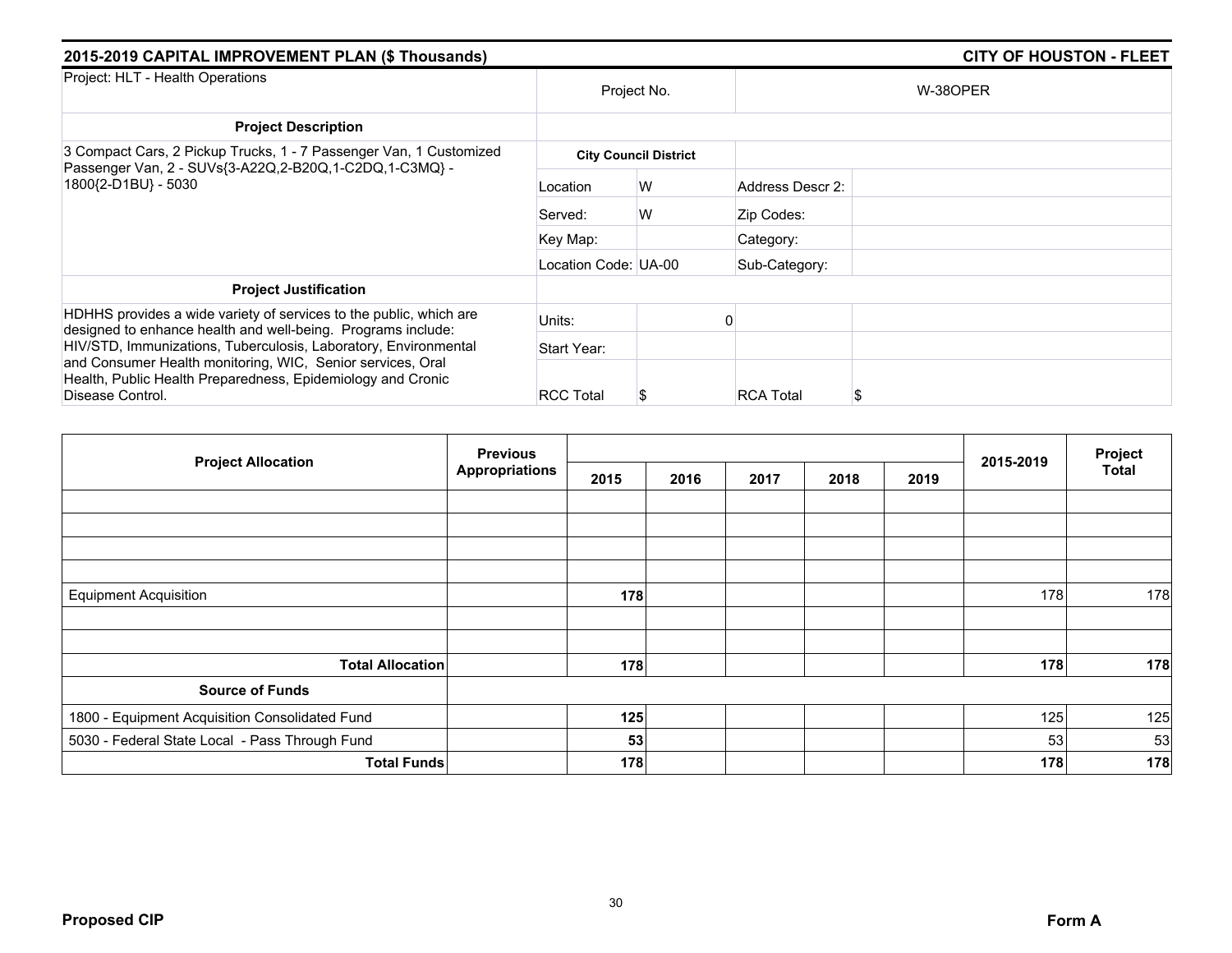| 2015-2019 CAPITAL IMPROVEMENT PLAN (\$ Thousands)                                                                                                         |                      | <b>CITY OF HOUSTON - FLEET</b> |                  |   |  |
|-----------------------------------------------------------------------------------------------------------------------------------------------------------|----------------------|--------------------------------|------------------|---|--|
| Project: HLT - Warehousing and Distribution                                                                                                               | Project No.          |                                | W-38WHDB         |   |  |
| <b>Project Description</b>                                                                                                                                |                      |                                |                  |   |  |
| 1 Pickup Truck & 1 Industrial Forklift{1-B46Q,1-J30E}                                                                                                     |                      | <b>City Council District</b>   |                  |   |  |
|                                                                                                                                                           | Location             | W                              | Address Descr 2: |   |  |
|                                                                                                                                                           | Served:              | W                              | Zip Codes:       |   |  |
|                                                                                                                                                           | Key Map:             |                                | Category:        |   |  |
|                                                                                                                                                           | Location Code: UA-00 |                                | Sub-Category:    |   |  |
| <b>Project Justification</b>                                                                                                                              |                      |                                |                  |   |  |
| HDHHS's Warehousing and Distribution groups provide support services<br>to the department's operational groups in the form of delivery and                | Units:               |                                |                  |   |  |
| storage of equipment and supplies, surplus and salvage processing<br>and logistical support for the Department's numerous special<br>initiative projects. | Start Year:          |                                |                  |   |  |
|                                                                                                                                                           | <b>RCC Total</b>     |                                | <b>RCA Total</b> | S |  |

| <b>Project Allocation</b>                      | <b>Previous</b>       |      |      |      |      |      |           | Project      |
|------------------------------------------------|-----------------------|------|------|------|------|------|-----------|--------------|
|                                                | <b>Appropriations</b> | 2015 | 2016 | 2017 | 2018 | 2019 | 2015-2019 | <b>Total</b> |
|                                                |                       |      |      |      |      |      |           |              |
|                                                |                       |      |      |      |      |      |           |              |
|                                                |                       |      |      |      |      |      |           |              |
|                                                |                       |      |      |      |      |      |           |              |
| <b>Equipment Acquisition</b>                   |                       | 65   |      |      |      |      | 65        | 65           |
|                                                |                       |      |      |      |      |      |           |              |
| <b>Total Allocation</b>                        |                       | 65   |      |      |      |      | 65        | 65           |
| <b>Source of Funds</b>                         |                       |      |      |      |      |      |           |              |
| 1800 - Equipment Acquisition Consolidated Fund |                       | 65   |      |      |      |      | 65        | 65           |
| <b>Total Funds</b>                             |                       | 65   |      |      |      |      | 65        | 65           |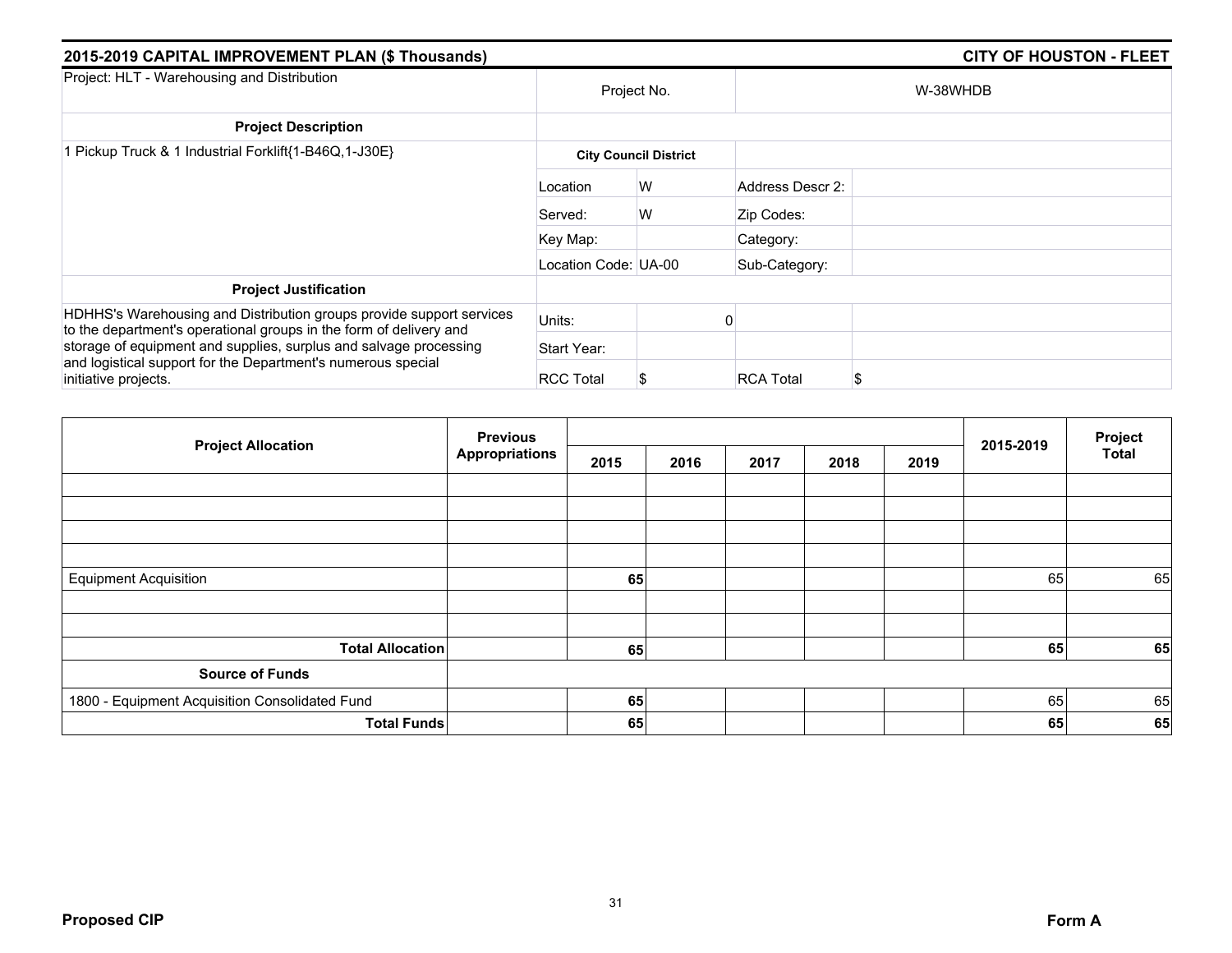| 2015-2019 CAPITAL IMPROVEMENT PLAN (\$ Thousands)                                                                            |                      |                              |                  | <b>CITY OF HOUSTON - FLEET</b> |  |  |  |  |  |
|------------------------------------------------------------------------------------------------------------------------------|----------------------|------------------------------|------------------|--------------------------------|--|--|--|--|--|
| Project: ARA - Admin Support / Operations                                                                                    |                      | Project No.                  |                  | W-65ADSP                       |  |  |  |  |  |
| <b>Project Description</b>                                                                                                   |                      |                              |                  |                                |  |  |  |  |  |
| 1 - 7 Passenger Van, 3 - SUVs, 1 Forklift{1-D2BU,1-J30U} -<br>1800{1-C2DU,2-D2BU} - 8700                                     |                      | <b>City Council District</b> |                  |                                |  |  |  |  |  |
|                                                                                                                              | Location             | W                            | Address Descr 2: |                                |  |  |  |  |  |
|                                                                                                                              | Served:              | W                            | Zip Codes:       |                                |  |  |  |  |  |
|                                                                                                                              | Key Map:             |                              | Category:        |                                |  |  |  |  |  |
|                                                                                                                              | Location Code: UA-00 |                              | Sub-Category:    |                                |  |  |  |  |  |
| <b>Project Justification</b>                                                                                                 |                      |                              |                  |                                |  |  |  |  |  |
| Administrative functions are critical to maintaining strong<br>operations throughout the City. Vehicles purchased under this | Units:               |                              |                  |                                |  |  |  |  |  |
| program will be used to transport mail, perform administrative                                                               | Start Year:          |                              |                  |                                |  |  |  |  |  |
| tasks, and ensure that City personnel are able to reach operations<br>sites reliably.                                        | <b>RCC Total</b>     |                              | <b>RCA Total</b> | \$                             |  |  |  |  |  |

| <b>Project Allocation</b>                      | <b>Previous</b>       |      |      |      | 2015-2019 | Project |     |              |
|------------------------------------------------|-----------------------|------|------|------|-----------|---------|-----|--------------|
|                                                | <b>Appropriations</b> | 2015 | 2016 | 2017 | 2018      | 2019    |     | <b>Total</b> |
|                                                |                       |      |      |      |           |         |     |              |
|                                                |                       |      |      |      |           |         |     |              |
|                                                |                       |      |      |      |           |         |     |              |
|                                                |                       |      |      |      |           |         |     |              |
| <b>Equipment Acquisition</b>                   |                       | 137  |      |      |           |         | 137 | 137          |
|                                                |                       |      |      |      |           |         |     |              |
| <b>Total Allocation</b>                        |                       | 137  |      |      |           |         | 137 | 137          |
| <b>Source of Funds</b>                         |                       |      |      |      |           |         |     |              |
| 1800 - Equipment Acquisition Consolidated Fund |                       | 53   |      |      |           |         | 53  | 53           |
| 8700 - Parking Mangement Operating Fund        |                       | 84   |      |      |           |         | 84  | 84           |
| <b>Total Funds</b>                             |                       | 137  |      |      |           |         | 137 | 137          |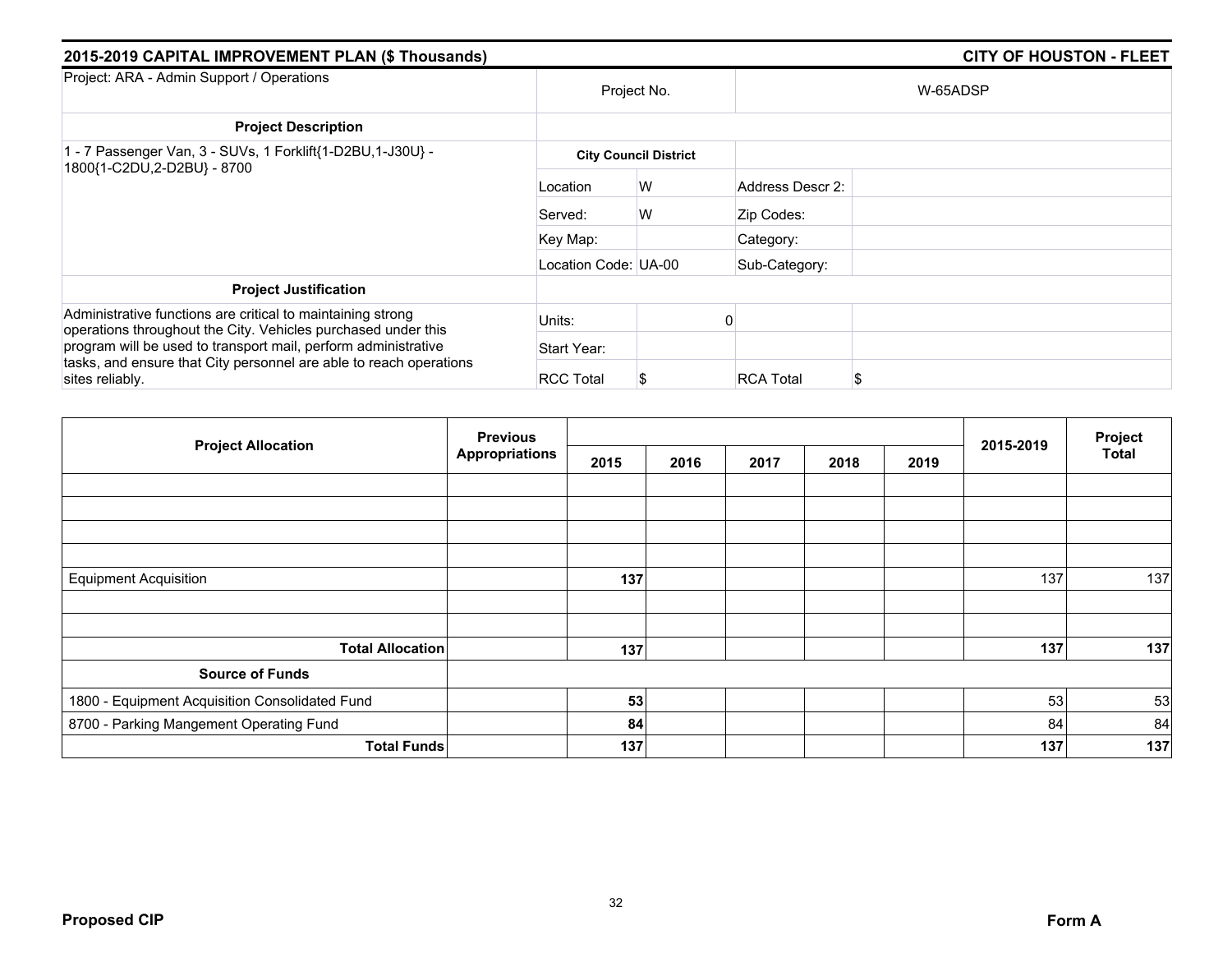| 2015-2019 CAPITAL IMPROVEMENT PLAN (\$ Thousands)                                                                                 | <b>CITY OF HOUSTON - FLEET</b> |                              |                  |          |
|-----------------------------------------------------------------------------------------------------------------------------------|--------------------------------|------------------------------|------------------|----------|
| Project: ARA - Investigative Enforcement                                                                                          |                                | Project No.                  |                  | W-65INRG |
| <b>Project Description</b>                                                                                                        |                                |                              |                  |          |
| 2 Customized Passenger Vans{2-C2MU}                                                                                               |                                | <b>City Council District</b> |                  |          |
|                                                                                                                                   | Location                       | W                            | Address Descr 2: |          |
|                                                                                                                                   | Served:                        | W                            | Zip Codes:       |          |
|                                                                                                                                   | Key Map:                       |                              | Category:        |          |
|                                                                                                                                   | Location Code: UA-00           |                              | Sub-Category:    |          |
| <b>Project Justification</b>                                                                                                      |                                |                              |                  |          |
| Enforcement and compliance activities are critical functions of the<br>Administration and Regulatory Affairs Department. Vehicles | Units:                         |                              |                  |          |
| purchased under this program will be used to regulate parking,                                                                    | Start Year:                    |                              |                  |          |
| ensure compliance with City animal codes, and enforce commercial<br>permitting requirements.                                      | <b>RCC Total</b>               |                              | <b>RCA Total</b> | S        |

|                                                | <b>Previous</b>       |      |      |      | Project |      |           |              |
|------------------------------------------------|-----------------------|------|------|------|---------|------|-----------|--------------|
| <b>Project Allocation</b>                      | <b>Appropriations</b> | 2015 | 2016 | 2017 | 2018    | 2019 | 2015-2019 | <b>Total</b> |
|                                                |                       |      |      |      |         |      |           |              |
|                                                |                       |      |      |      |         |      |           |              |
|                                                |                       |      |      |      |         |      |           |              |
|                                                |                       |      |      |      |         |      |           |              |
| <b>Equipment Acquisition</b>                   |                       | 121  |      |      |         |      | 121       | 121          |
|                                                |                       |      |      |      |         |      |           |              |
| <b>Total Allocation</b>                        |                       | 121  |      |      |         |      | 121       | 121          |
| <b>Source of Funds</b>                         |                       |      |      |      |         |      |           |              |
| 1800 - Equipment Acquisition Consolidated Fund |                       | 121  |      |      |         |      | 121       | 121          |
| <b>Total Funds</b>                             |                       | 121  |      |      |         |      | 121       | 121          |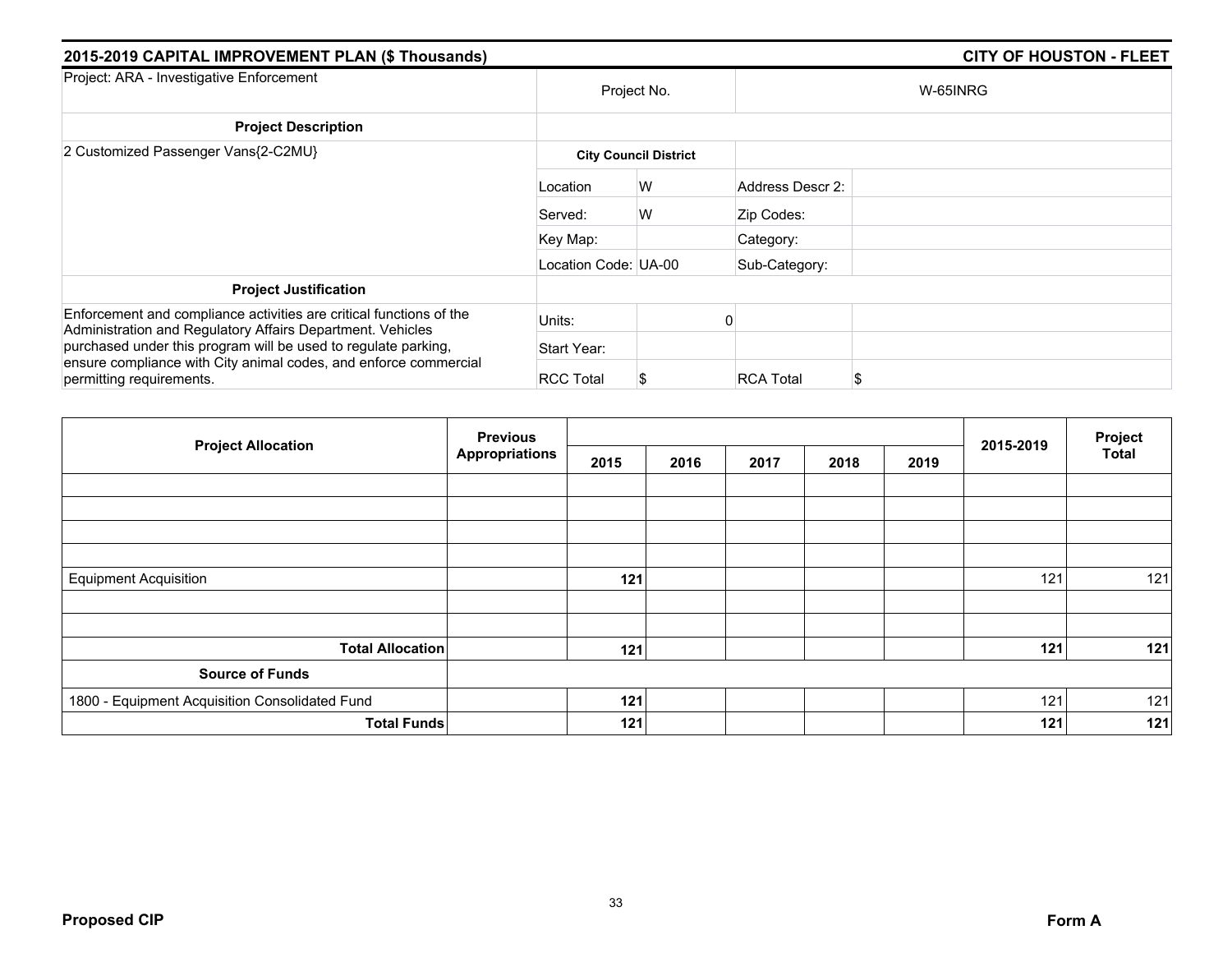| 2015-2019 CAPITAL IMPROVEMENT PLAN (\$ Thousands) |   |                                                                     |          |  |  |
|---------------------------------------------------|---|---------------------------------------------------------------------|----------|--|--|
|                                                   |   |                                                                     | W-67ADSP |  |  |
|                                                   |   |                                                                     |          |  |  |
|                                                   |   |                                                                     |          |  |  |
| Location                                          | W | Address Descr 2:                                                    |          |  |  |
| Served:                                           | W | Zip Codes:                                                          |          |  |  |
| Key Map:                                          |   | Category:                                                           |          |  |  |
|                                                   |   | Sub-Category:                                                       |          |  |  |
|                                                   |   |                                                                     |          |  |  |
| Units:                                            |   |                                                                     |          |  |  |
| Start Year:                                       |   |                                                                     |          |  |  |
| <b>RCC Total</b>                                  | S | <b>RCA Total</b>                                                    |          |  |  |
|                                                   |   | Project No.<br><b>City Council District</b><br>Location Code: UA-00 |          |  |  |

| <b>Project Allocation</b>                      | <b>Previous</b>       |      |      |      | 2015-2019 | Project |     |              |
|------------------------------------------------|-----------------------|------|------|------|-----------|---------|-----|--------------|
|                                                | <b>Appropriations</b> | 2015 | 2016 | 2017 | 2018      | 2019    |     | <b>Total</b> |
|                                                |                       |      |      |      |           |         |     |              |
|                                                |                       |      |      |      |           |         |     |              |
|                                                |                       |      |      |      |           |         |     |              |
|                                                |                       |      |      |      |           |         |     |              |
| <b>Equipment Acquisition</b>                   |                       | 368  |      |      |           |         | 368 | 368          |
|                                                |                       |      |      |      |           |         |     |              |
|                                                |                       |      |      |      |           |         |     |              |
| <b>Total Allocation</b>                        |                       | 368  |      |      |           |         | 368 | 368          |
| <b>Source of Funds</b>                         |                       |      |      |      |           |         |     |              |
| 1800 - Equipment Acquisition Consolidated Fund |                       | 368  |      |      |           |         | 368 | 368          |
| <b>Total Funds</b>                             |                       | 368  |      |      |           |         | 368 | 368          |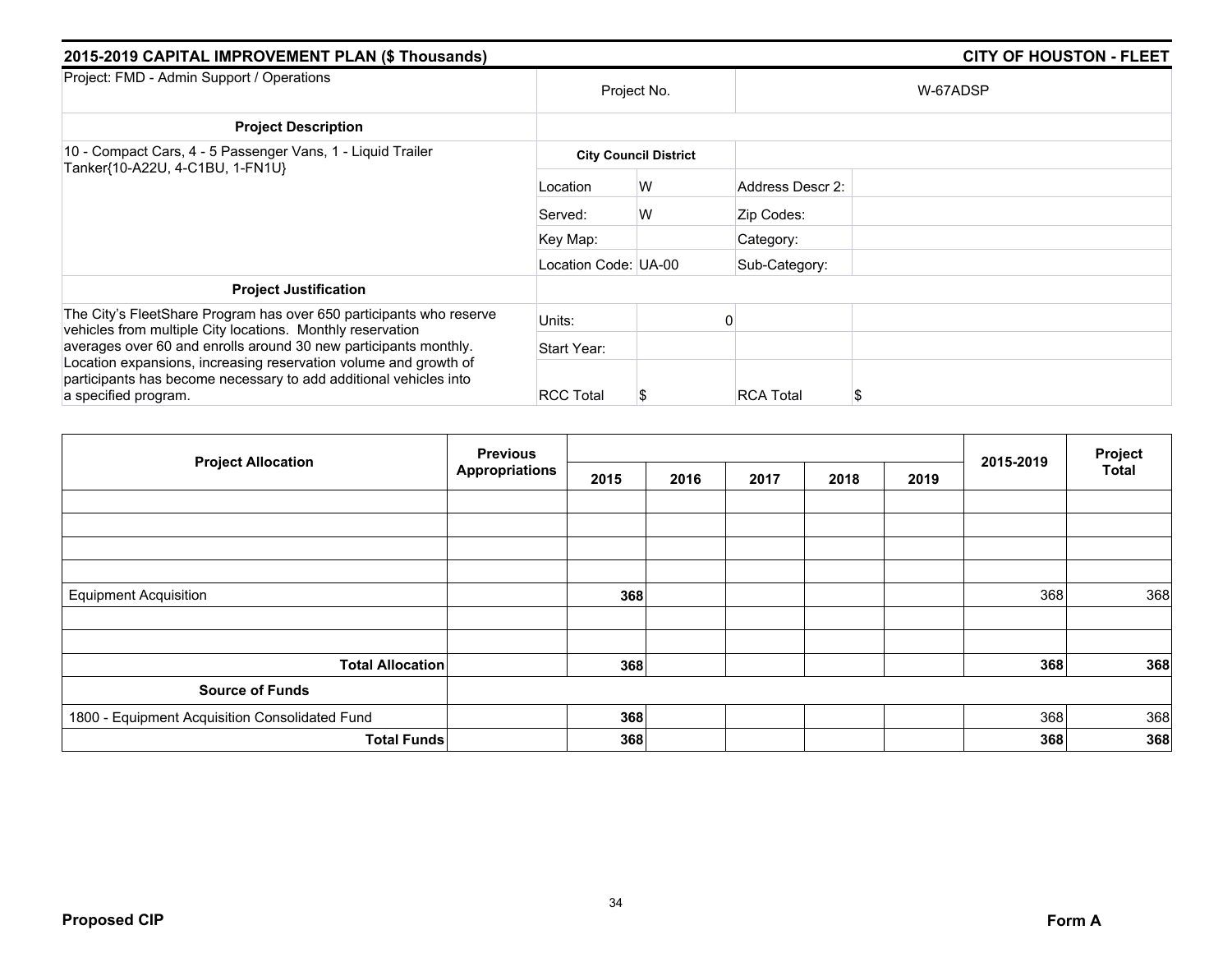| 2015-2019 CAPITAL IMPROVEMENT PLAN (\$ Thousands)                                                                                                                |                      |                              |                  | <b>CITY OF HOUSTON - FLEET</b> |  |  |  |  |
|------------------------------------------------------------------------------------------------------------------------------------------------------------------|----------------------|------------------------------|------------------|--------------------------------|--|--|--|--|
| Project: FMD - Fleet Share/ Green Initiative                                                                                                                     |                      | Project No.                  |                  | W-67FLSH                       |  |  |  |  |
| <b>Project Description</b>                                                                                                                                       |                      |                              |                  |                                |  |  |  |  |
| 25 Nissan Leafs{25-A22Q}                                                                                                                                         |                      | <b>City Council District</b> |                  |                                |  |  |  |  |
|                                                                                                                                                                  | Location             | W                            | Address Descr 2: |                                |  |  |  |  |
|                                                                                                                                                                  | Served:              | W                            | Zip Codes:       |                                |  |  |  |  |
|                                                                                                                                                                  | Key Map:             |                              | Category:        |                                |  |  |  |  |
|                                                                                                                                                                  | Location Code: UA-00 |                              | Sub-Category:    |                                |  |  |  |  |
| <b>Project Justification</b>                                                                                                                                     |                      |                              |                  |                                |  |  |  |  |
| Directive by the Mayor to continue the City's Green Initiative on<br>vehicles. The City's lease agreement expires in FY15 and allows a<br>lease buy-back option. | Units:               |                              |                  |                                |  |  |  |  |
|                                                                                                                                                                  | Start Year:          |                              |                  |                                |  |  |  |  |
|                                                                                                                                                                  | <b>RCC Total</b>     | S                            | <b>RCA Total</b> | \$                             |  |  |  |  |

| <b>Project Allocation</b>                      | <b>Previous</b>       |      |      |      | Project |      |           |              |
|------------------------------------------------|-----------------------|------|------|------|---------|------|-----------|--------------|
|                                                | <b>Appropriations</b> | 2015 | 2016 | 2017 | 2018    | 2019 | 2015-2019 | <b>Total</b> |
|                                                |                       |      |      |      |         |      |           |              |
|                                                |                       |      |      |      |         |      |           |              |
|                                                |                       |      |      |      |         |      |           |              |
| <b>Equipment Acquisition</b>                   |                       | 375  |      |      |         |      | 375       | 375          |
|                                                |                       |      |      |      |         |      |           |              |
|                                                |                       |      |      |      |         |      |           |              |
| <b>Total Allocation</b>                        |                       | 375  |      |      |         |      | 375       | 375          |
| <b>Source of Funds</b>                         |                       |      |      |      |         |      |           |              |
| 1800 - Equipment Acquisition Consolidated Fund |                       | 375  |      |      |         |      | 375       | 375          |
| <b>Total Funds</b>                             |                       | 375  |      |      |         |      | 375       | 375          |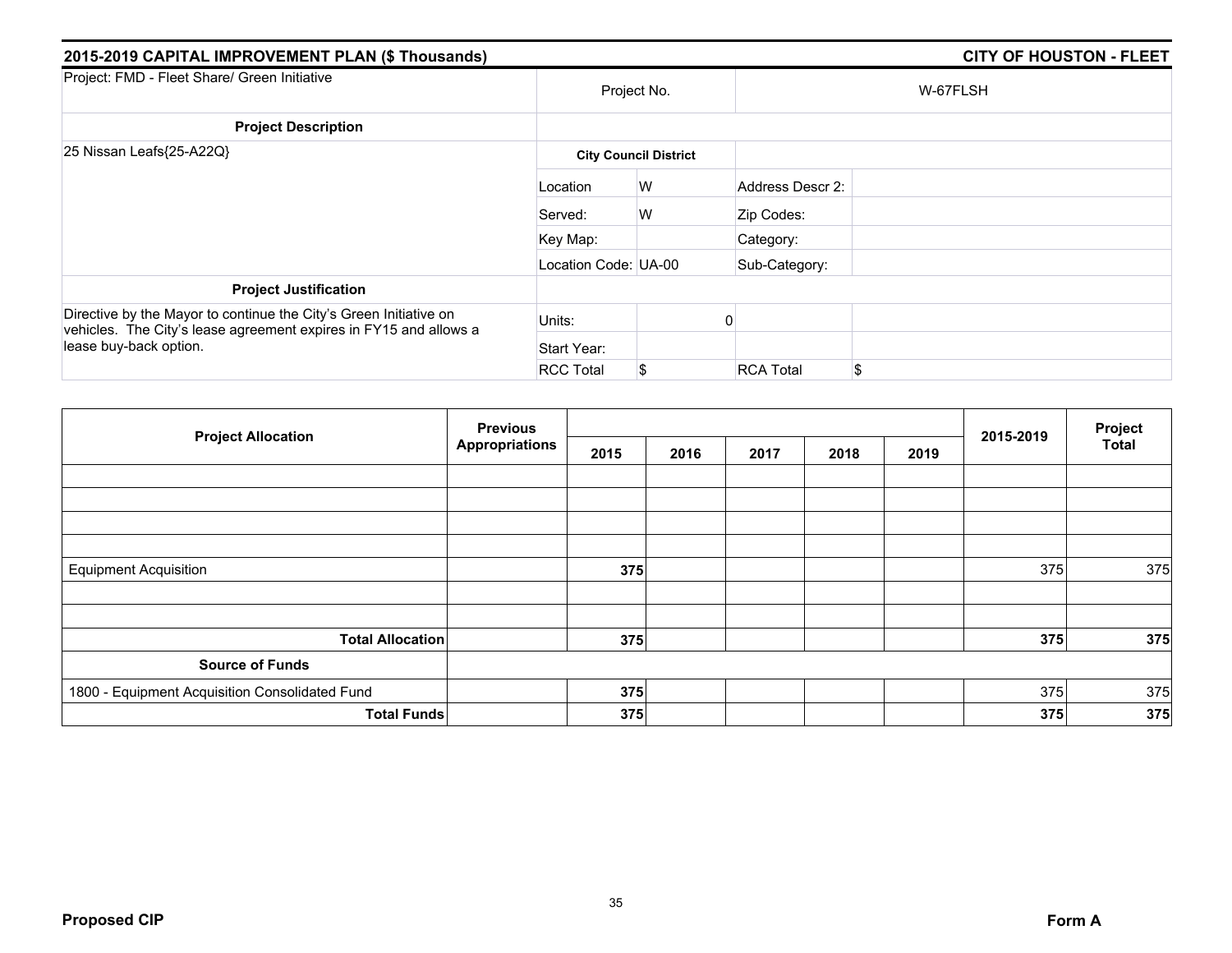| 2015-2019 CAPITAL IMPROVEMENT PLAN (\$ Thousands)                                                                                                                                                 | <b>CITY OF HOUSTON - FLEET</b> |                              |                  |          |  |
|---------------------------------------------------------------------------------------------------------------------------------------------------------------------------------------------------|--------------------------------|------------------------------|------------------|----------|--|
| Project: FMD - Maintenance Operations                                                                                                                                                             | Project No.                    |                              |                  | W-67MTOP |  |
| <b>Project Description</b>                                                                                                                                                                        |                                |                              |                  |          |  |
| 3 Tow Trucks & 3 Pickup Trucks{3-5E1D,1-B20U, 2-B43D}                                                                                                                                             |                                | <b>City Council District</b> |                  |          |  |
|                                                                                                                                                                                                   | Location                       | W                            | Address Descr 2: |          |  |
|                                                                                                                                                                                                   | Served:                        | W                            | Zip Codes:       |          |  |
|                                                                                                                                                                                                   | Key Map:                       |                              | Category:        |          |  |
|                                                                                                                                                                                                   | Location Code: UA-00           |                              | Sub-Category:    |          |  |
| <b>Project Justification</b>                                                                                                                                                                      |                                |                              |                  |          |  |
| FMD maintain maintenance and repairs of the COH Fleet for all COH<br>departments. The project is vital to keep all COH Departments<br>operational to achieve their goalwith vehicles to serve the | Units:                         |                              |                  |          |  |
|                                                                                                                                                                                                   | Start Year:                    |                              |                  |          |  |
| public with emergency response, inclement weather and other public<br>services for light, medium, heavy and all duty vehicles.                                                                    | <b>RCC Total</b>               |                              | <b>RCA Total</b> | S        |  |

| <b>Project Allocation</b>                      | <b>Previous</b>       |      |      |      |      |      |           | Project      |
|------------------------------------------------|-----------------------|------|------|------|------|------|-----------|--------------|
|                                                | <b>Appropriations</b> | 2015 | 2016 | 2017 | 2018 | 2019 | 2015-2019 | <b>Total</b> |
|                                                |                       |      |      |      |      |      |           |              |
|                                                |                       |      |      |      |      |      |           |              |
|                                                |                       |      |      |      |      |      |           |              |
| <b>Equipment Acquisition</b>                   |                       | 391  |      |      |      |      | 391       | 391          |
|                                                |                       |      |      |      |      |      |           |              |
|                                                |                       |      |      |      |      |      |           |              |
| <b>Total Allocation</b>                        |                       | 391  |      |      |      |      | 391       | 391          |
| <b>Source of Funds</b>                         |                       |      |      |      |      |      |           |              |
| 1800 - Equipment Acquisition Consolidated Fund |                       | 391  |      |      |      |      | 391       | 391          |
| <b>Total Funds</b>                             |                       | 391  |      |      |      |      | 391       | 391          |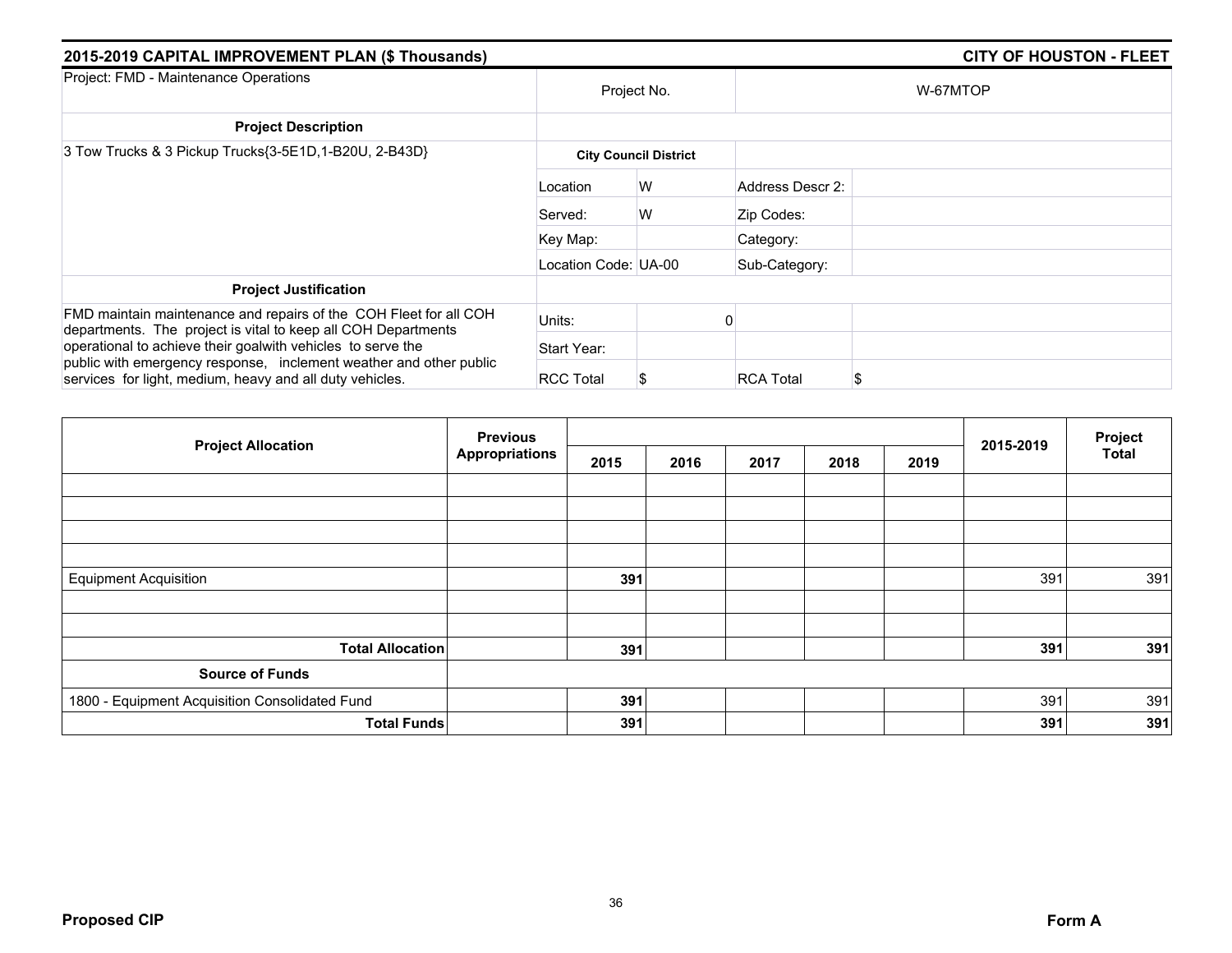| 2015-2019 CAPITAL IMPROVEMENT PLAN (\$ Thousands)                                                                                                                                                                |                              |             |                  | <b>CITY OF HOUSTON - FLEET</b> |  |  |  |
|------------------------------------------------------------------------------------------------------------------------------------------------------------------------------------------------------------------|------------------------------|-------------|------------------|--------------------------------|--|--|--|
| Project: HITS - Admin Support / Operations                                                                                                                                                                       |                              | Project No. |                  | W-68ADSP                       |  |  |  |
| <b>Project Description</b>                                                                                                                                                                                       |                              |             |                  |                                |  |  |  |
| 1 - 5 Passenger Van & 1 Customized Passenger Van {1-C1BU,<br>$1-C2MU$                                                                                                                                            | <b>City Council District</b> |             |                  |                                |  |  |  |
|                                                                                                                                                                                                                  | Location                     | W           | Address Descr 2: |                                |  |  |  |
|                                                                                                                                                                                                                  | Served:                      | W           | Zip Codes:       |                                |  |  |  |
|                                                                                                                                                                                                                  | Key Map:                     |             | Category:        |                                |  |  |  |
|                                                                                                                                                                                                                  | Location Code: UA-00         |             | Sub-Category:    |                                |  |  |  |
| <b>Project Justification</b>                                                                                                                                                                                     |                              |             |                  |                                |  |  |  |
| Provide critical support for public safety radio support 24x7, 365<br>days a year. Vehicles must carry spare parts and multiple electronic<br>monitors for diagnosis of technical problems. Undependable vehicle | Units:                       |             |                  |                                |  |  |  |
|                                                                                                                                                                                                                  | Start Year:                  |             |                  |                                |  |  |  |
| could cause a negative impact to safey of first responders and the<br>citizens they serve.                                                                                                                       | <b>RCC Total</b>             |             | <b>RCA Total</b> | \$                             |  |  |  |

| <b>Project Allocation</b>                      | <b>Previous</b>       |      |      |      | Project |      |           |              |
|------------------------------------------------|-----------------------|------|------|------|---------|------|-----------|--------------|
|                                                | <b>Appropriations</b> | 2015 | 2016 | 2017 | 2018    | 2019 | 2015-2019 | <b>Total</b> |
|                                                |                       |      |      |      |         |      |           |              |
|                                                |                       |      |      |      |         |      |           |              |
|                                                |                       |      |      |      |         |      |           |              |
|                                                |                       |      |      |      |         |      |           |              |
| <b>Equipment Acquisition</b>                   |                       | 46   |      |      |         |      | 46        | 46           |
|                                                |                       |      |      |      |         |      |           |              |
|                                                |                       |      |      |      |         |      |           |              |
| <b>Total Allocation</b>                        |                       | 46   |      |      |         |      | 46        | 46           |
| <b>Source of Funds</b>                         |                       |      |      |      |         |      |           |              |
| 1800 - Equipment Acquisition Consolidated Fund |                       | 46   |      |      |         |      | 46        | 46           |
| <b>Total Funds</b>                             |                       | 46   |      |      |         |      | 46        | 46           |